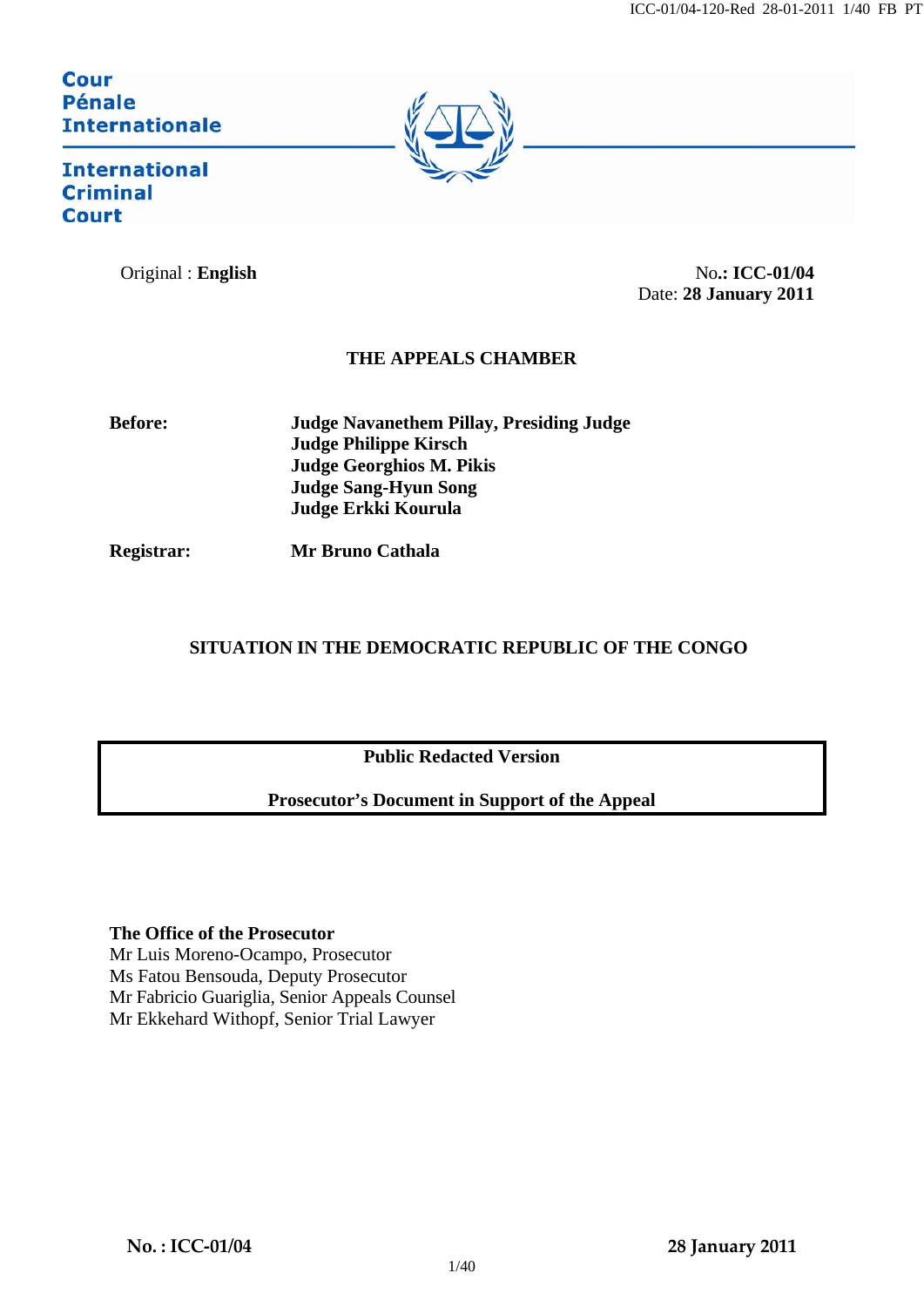## **Introduction**

1. This document is filed in support of the appeal brought by the Prosecution against Pre-Trial Chamber I's 10 February 2006 Decision on the Prosecutor's Application for Warrants of Arrest, Article 58 (the "Decision").<sup>1</sup> The Prosecution argues that the Pre-Trial Chamber made fundamental errors of law and procedural errors materially affecting the Decision. Specifically, the Pre-Trial Chamber: (1) misinterpreted Article 17 (1) (d), imposing an incorrectly restrictive three-part legal-bar, which includes criteria and requirements unsupported in law and unrelated to gravity, whereby inter alia anybody falling short of being a "most senior leader" as narrowly defined by the Pre-Trial Chamber can never be prosecuted before this Court, regardless of their actual responsibility and the gravity of their crimes; (2) failed to provide the Prosecution with adequate notice and a proper opportunity to address a determinative issue, namely the inadmissibility of the proposed case against Bosco Ntaganda, before deciding to end the proposed prosecution; and (3) approached and evaluated the information presented and the submissions made by the Prosecution in an improperly selective fashion, which resulted in the erroneous determination that Bosco Ntaganda's case was inadmissible, even assuming the correctness of the test found by the Chamber.

2. As a result of these legal and procedural errors, the case against a top military commander who was instrumental in the implementation of a policy of recruitment of child soldiers, and further directly selected and ordered children to participate in combat activities, including under his direct command, has been dismissed due to lack of gravity and accordingly cannot be prosecuted before this Court.

#### **Procedural background**

3. On 12 January 2006, the Prosecution filed the "Prosecutor's Application for Warrants of Arrest, Article 58" (the "Prosecutor's Application"), requesting, *inter alia*, that arrest warrants be issued for Thomas Lubanga Dyilo and Bosco Ntaganda. On 20 January 2006, Pre-Trial Chamber I rendered the "Decision on the Prosecutor's Application for Warrants of Arrest, Article 58" (the "Decision"). In this Decision, the Chamber issued a warrant of arrest against Thomas Lubanga Dyilo, but rejected the Prosecution's application for a warrant of arrest against Bosco Ntaganda on the ground that the case against him was inadmissibile.

 $\mathbf{r} = \mathbf{r} \cdot \mathbf{r}$  ,  $\mathbf{r} = \mathbf{r} \cdot \mathbf{r}$  ,  $\mathbf{r} = \mathbf{r} \cdot \mathbf{r}$  ,  $\mathbf{r} = \mathbf{r} \cdot \mathbf{r}$  ,  $\mathbf{r} = \mathbf{r} \cdot \mathbf{r}$  ,  $\mathbf{r} = \mathbf{r} \cdot \mathbf{r}$  ,  $\mathbf{r} = \mathbf{r} \cdot \mathbf{r}$  ,  $\mathbf{r} = \mathbf{r} \cdot \mathbf{r}$  ,  $\mathbf{r} = \mathbf{r$ 

<sup>&</sup>lt;sup>1</sup> Decision on the Prosecutor's Application for Warrants of Arrest, Article 58, ICC-01/04-01/06-1-US-Exp-Corr.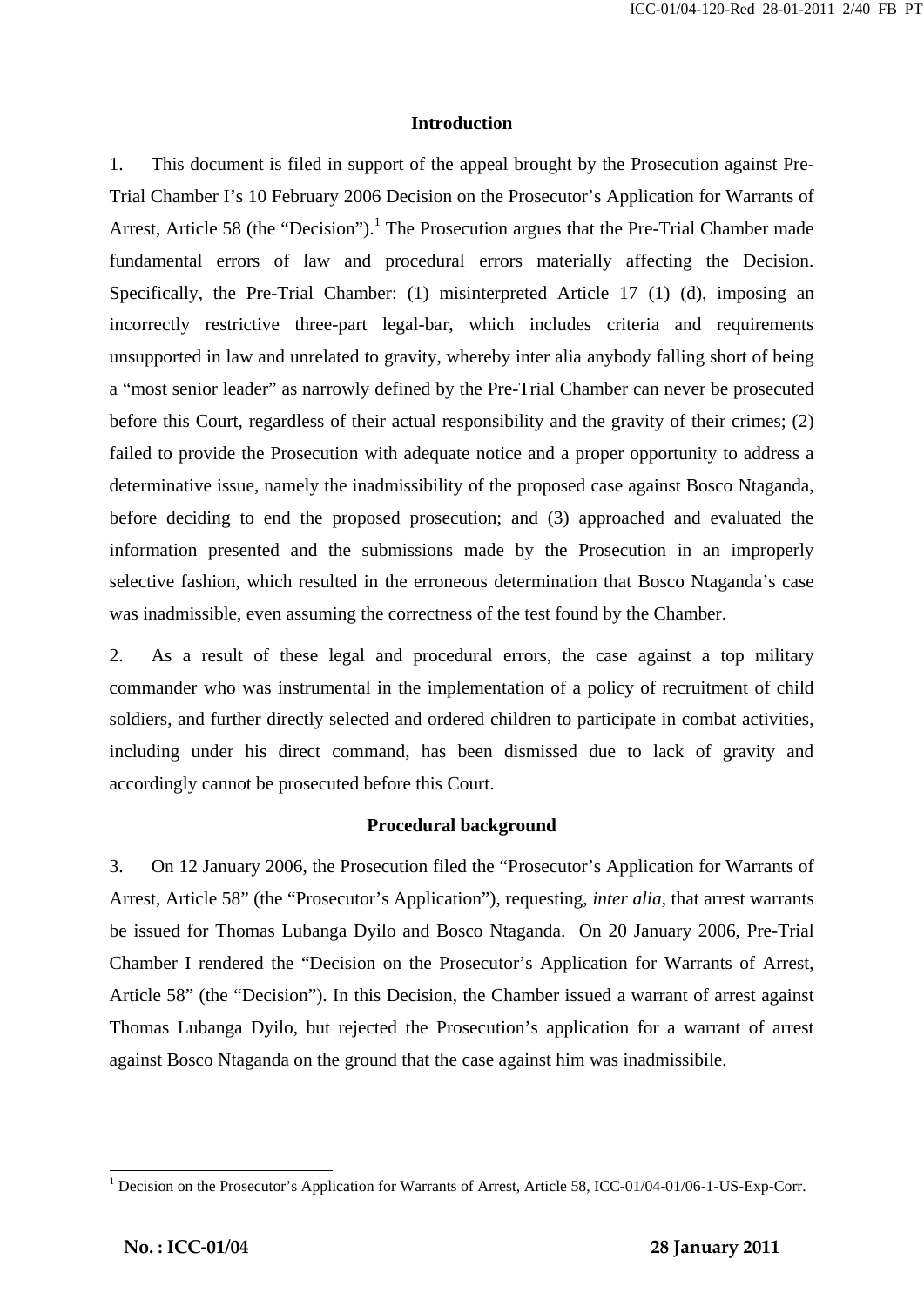4. On 14 February 2006, the Prosecution filed its appeal against the Decision pursuant to Rule 154 and Regulation  $64<sup>2</sup>$  seeking that the Decision be reversed, that the case against Bosco Ntaganda be declared admissible by the Appeals Chamber, and that the matter be remanded to Pre-Trial Chamber I for the determination of the remaining issues.

#### **Renewal of Application for Extension of the Page Limit**

5. On 23 February 2006 the Prosecution requested an extension of the page-limit by a further 20 pages.<sup>3</sup> At the time of filing of this document, no decision had been entered on this request. Accordingly, the Prosecution renews its request for an extension of the page limit by a further 20 pages. In the event that this renewed request is not granted, or is granted for a lesser amount of pages, the Prosecution makes an alternative request for an extension of the time limit of 10 days to file a new document, pursuant to Regulation 35, running from the notification of the decision on the applicable page limit.

## **The Nature of the Errors**

## *The Errors made by the Pre-Trial Chamber in the Decision*

6. As this is the first submission ever made before the Appeals Chamber of the Court, the Prosecution respectfully provides argument regarding the standards of review that are applicable, in its view, *vis-à-vis* the errors alleged in this Appeal, before discussing in detail the Pre-Trial Chamber's findings. Of course, it is ultimately for the Appeals Chamber to define the errors and standards of review, and a Chamber is free to depart from the submissions of the parties when it comes to legal characterisation of facts. $4$  The Prosecution respectfully submits that if the Appeals Chamber disagrees with the Prosecution's characterisation of the errors,<sup>5</sup> then the Appeals Chamber should re-cast the errors in the manner that the Chamber considers appropriate and apply the corresponding standard of review. It is hoped that the material set forth below, which includes an interpretation of the

 $\mathbf{r} = \mathbf{r} \cdot \mathbf{r}$  ,  $\mathbf{r} = \mathbf{r} \cdot \mathbf{r}$  ,  $\mathbf{r} = \mathbf{r} \cdot \mathbf{r}$  ,  $\mathbf{r} = \mathbf{r} \cdot \mathbf{r}$  ,  $\mathbf{r} = \mathbf{r} \cdot \mathbf{r}$  ,  $\mathbf{r} = \mathbf{r} \cdot \mathbf{r}$  ,  $\mathbf{r} = \mathbf{r} \cdot \mathbf{r}$  ,  $\mathbf{r} = \mathbf{r} \cdot \mathbf{r}$  ,  $\mathbf{r} = \mathbf{r$ 

<sup>&</sup>lt;sup>2</sup> Prosecutor's Appeal against Pre-Trial Chamber I's 10 February 2006 "Decision on the Prosecutor's Application for Warrants of Arrest, Article 58", ICC-01/04-01/06-3-US-Exp. Since the Decision had been issued in the Case No. ICC-01/04-01/06 (*The Prosecutor v Thomas Lubanga Dyilo*), the Prosecution filed its Appeal in the same proceedings. However, pursuant to the Decision Rectifying Typographical or Other Formal Errors of the Decision on the Prosecutor's Application for Warrants of Arrest, ICC-01/04-01-06-7-US-Exp, 24 February 2006, the correct title of the proceedings remains "Situation in the Democratic Republic of the Congo" (see p. 2).

<sup>&</sup>lt;sup>3</sup> Prosecutor's Application for an Extension of the Page Limit for the Document in Support of the Appeal, ICC-01/04-01/06-6-US-Exp, 23 February 2006.

<sup>&</sup>lt;sup>4</sup> Or when it comes to the correct application of the law in general (*iura novit curia*). See Regulation 55 for a specific example of the principle in the legal framework of the ICC.

For example, commentators have noted that the boundary between procedural error and error of law is unclear, and that there may be some overlap – Roth and Henzelin "The Appeals Procedure of the ICC" in Cassese, Gaeta and Jones (eds), *The Rome Statute of the International Criminal Court* (2002) at p. 1544; Staker "Article 81" in Triffterer (ed) *Commentary on the Rome Statute of the International Criminal Court* (1999) at p. 1019.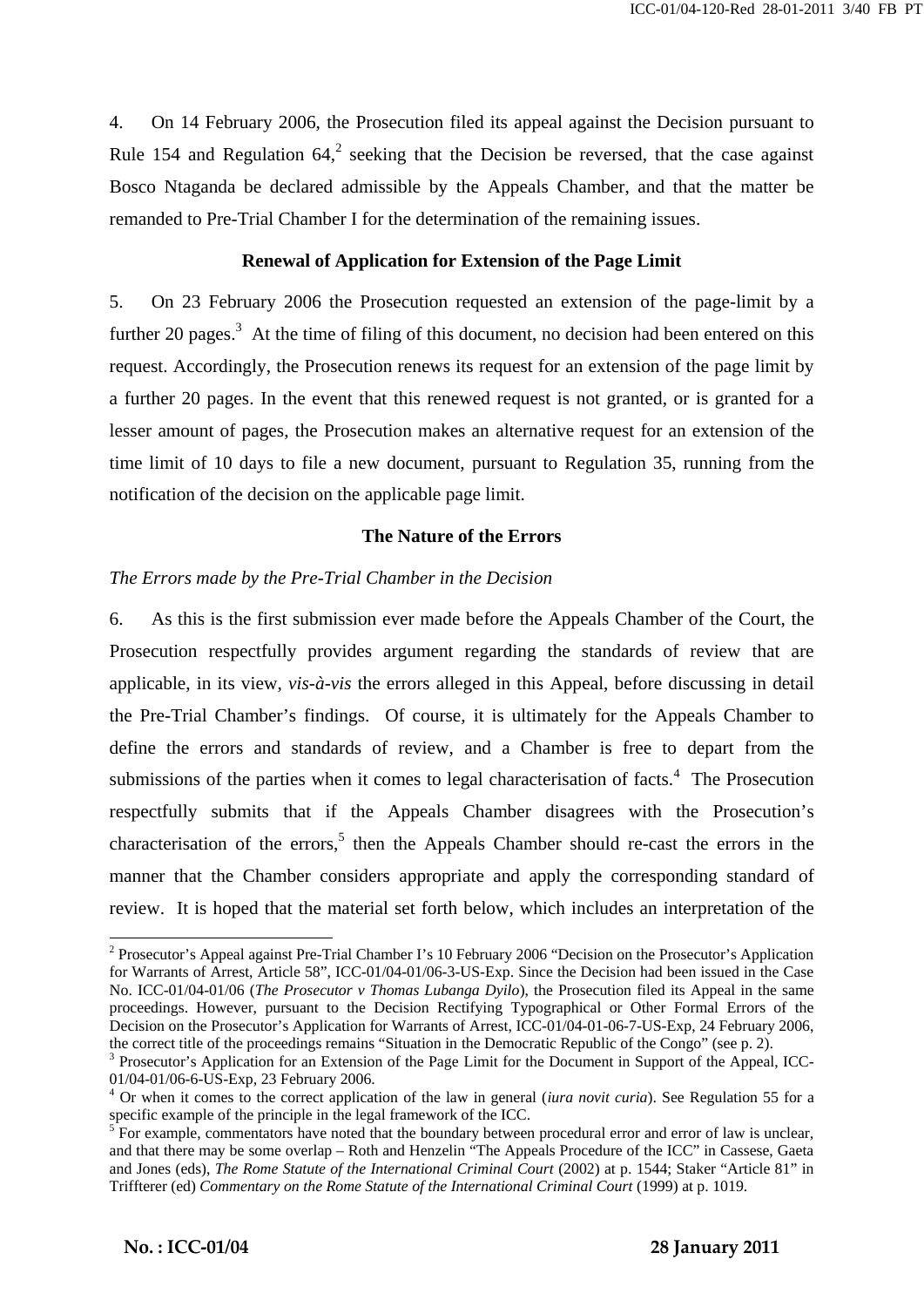statutory scheme and references to the jurisprudence of the *ad hoc* tribunals, may be of assistance to the Chamber.

7. While Article 82 is silent as to the possible grounds of appeal under that provision, the appellate process of the ICC was always conceived as a device aimed at correcting specific errors invalidating the decision. The Prosecution submits that it is appropriate to import into Article 82 the categories of error in Article 81 that can be meaningfully transposed to interlocutory appeals, namely the core errors in Article 81 (1) (a): procedural error, error of fact or error of law.<sup>6</sup>

8. The Prosecution submits that the Pre-Trial Chamber made the following errors in the Decision:

- First, an error of law, by misinterpreting the basic threshold of Article 17 (1) (d), and imposing improper requirements and criteria under that paragraph;
- Second, a procedural error, by failing to give adequate notice of a determinative issue and entering a *proprio motu* finding on that determinative issue without hearing the Prosecution's views;
- Third, a procedural error, by taking an improperly selective approach to the information relevant to determine whether the case against Bosco Ntaganda was inadmissible, even under the test adopted by the Chamber.

9. The Prosecution advances these three errors as grounds of appeal in the alternative, within the terms of Regulation 64 (3). Accordingly, the Prosecution's second and third grounds of appeal need only be examined if the Prosecution's first and main ground of appeal is not granted. However even if the Chamber grants the first ground of appeal, it is obviously within the discretion of the Appeals Chamber to enter findings with respect to the issues raised in the second and third grounds of appeal if the Appeals Chamber considers that such findings would serve the effective functioning of the Court, including the fairness and overall quality of its procedure.

*The Nature of the Errors and the Standards of Review Applicable to Each*<sup>7</sup>

 $\mathbf{r} = \mathbf{r} \cdot \mathbf{r}$  ,  $\mathbf{r} = \mathbf{r} \cdot \mathbf{r}$  ,  $\mathbf{r} = \mathbf{r} \cdot \mathbf{r}$  ,  $\mathbf{r} = \mathbf{r} \cdot \mathbf{r}$  ,  $\mathbf{r} = \mathbf{r} \cdot \mathbf{r}$  ,  $\mathbf{r} = \mathbf{r} \cdot \mathbf{r}$  ,  $\mathbf{r} = \mathbf{r} \cdot \mathbf{r}$  ,  $\mathbf{r} = \mathbf{r} \cdot \mathbf{r}$  ,  $\mathbf{r} = \mathbf{r$ 

l

<sup>&</sup>lt;sup>6</sup> These categories of error are repeated in Article 81 (1) (b) (i)-(iii). Article 81 (1) (b) (iv) appears to be an error specific to convictions, rather than a general one capable of effective application to other decisions.

As none of the errors alleged in this appeal are errors of fact, the Prosecution will not deal with these in detail. In summary, an *error of fact* occurs when a Chamber errs in the factual findings that it makes on the evidence before it, including inferences of fact drawn from that evidence. This includes when a Chamber misapprehended the evidence before it, drew unreasonable conclusions from such evidence, or reached a factual conclusion on the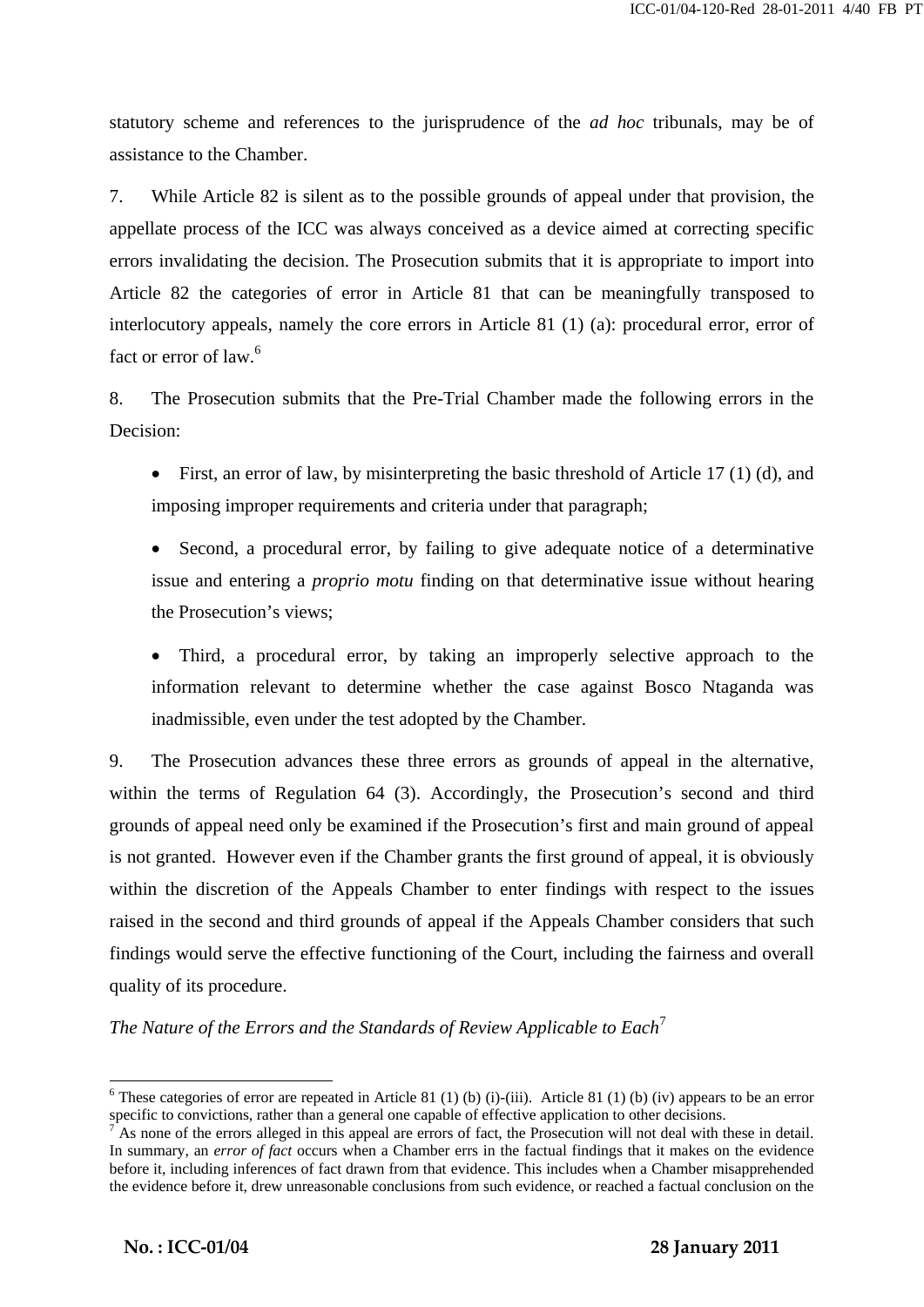#### The first error: error of law

10. An *error of law* primarily occurs when a Chamber's decision is based on an incorrect interpretation of the governing law.<sup>8</sup> Such an error extends to "any determination by a Chamber on a question of the substantive or procedural law of the Court, or on any issue of international law generally that arises in the case",<sup>9</sup> including when the Chamber "misdirected itself either as to the principle to be applied or as to the law which is relevant to the exercise of the discretion".10 In this case, the Prosecution contends that the Pre-Trial Chamber committed an error of law when it misinterpreted Article 17 (1) (d).

11. In relation to errors of law, the Prosecution respectfully submits that *de novo* review by the Appeals Chamber is appropriate. The ICTY and ICTR Appeals Chambers have consistently held that the Appeals Chamber is "the final arbiter of the law of the international Tribunal", and that it may freely review the decision to determine whether the legal findings and standards were *correct*. 11 The Appeals Chamber should therefore review any alleged errors of law in the impugned decision and substitute its own judgement on the correct legal standard.

12. When the relevant factual basis is not in dispute, the Appeals Chamber should then apply that correct legal standard to the facts as established by the original Chamber. If both legal and factual dimensions of the decision are affected, the Appeals Chamber may, after

 $\mathbf{r} = \mathbf{r} \cdot \mathbf{r}$  ,  $\mathbf{r} = \mathbf{r} \cdot \mathbf{r}$  ,  $\mathbf{r} = \mathbf{r} \cdot \mathbf{r}$  ,  $\mathbf{r} = \mathbf{r} \cdot \mathbf{r}$  ,  $\mathbf{r} = \mathbf{r} \cdot \mathbf{r}$  ,  $\mathbf{r} = \mathbf{r} \cdot \mathbf{r}$  ,  $\mathbf{r} = \mathbf{r} \cdot \mathbf{r}$  ,  $\mathbf{r} = \mathbf{r} \cdot \mathbf{r}$  ,  $\mathbf{r} = \mathbf{r$ 

basis of evidence that could not have been accepted by any reasonable tribunal. The Appeals Chamber should show deference to factual findings of the original Chamber, and should only overturn a finding of fact where:

<sup>(</sup>a) the evidence relied upon could not have been accepted by any reasonable tribunal of fact;

<sup>(</sup>b) the conclusion is one which no reasonable tribunal of fact could have reached on the evidence; or

<sup>(</sup>c) the factual finding or the evaluation of the evidence was wholly erroneous.

See e.g. *Musema v Prosecutor*, ICTR-96-13-A, Judgement, 16 November 2001 at para 17; *Prosecutor v Blaskic*, IT-95-14-A, Judgement, 29 July 2004 at paras 16-18.

<sup>8</sup> This includes "the application of the wrong legal standard" - *Prosecutor v Blaskic*, IT-95-14-A, Judgement, 29 July 2004 at para 15. 9 Staker, at p. 1020. See also *Prosecutor v Krnojelac*, IT-97-25-A, Judgement, 17 September 2003 at para 10.

When a Chamber wrongly construes a substantive or procedural provision of the Statute or the Rules, either by defectively interpreting its elements or by erroneously defining its scope, or when a Chamber fails to properly identify the governing legal provision, there is an error of "pure law" – Fleming, "Appellate Review in the International Criminal Tribunals" (2002) 37 *Texas International Law Journal* 111 at p. 124. The Prosecution submits that an error of "applied law", the erroneous application of the correct legal standard to the facts of the case or an error in the legal characterisation of the facts, should also be treated as errors of law – see Fleming at pp. 124-125. This type of error, although involving factual elements, is primarily a defective legal operation performed by the Chamber: the error does not lie in "a legally incorrect determination of the facts to be subsumed [in the legal rule], but in the subsuming process in and of itself" – Sarsted and Hamm, *Die Revision in* 

<sup>&</sup>lt;sup>10</sup> *Milosevic v Prosecutor*, IT-02-54-AR73.7, Decision on Interlocutory Appeal of the Trial Chamber's Decision on the Assignment of Defence Counsel, 1 November 2004 ("Milosevic Assignment of Counsel Decision") at para. 10.

<sup>11</sup> See e.g. *Prosecutor v Blaskic*, IT-95-14-A, Judgement, 29 July 2004 at para 14; *Prosecutor v Krnojelac*, IT-97-25-A, Judgement, 17 September 2003 at para 10; *Rutaganda v The Prosecutor*, ICTR-96-3-A, Judgement, 26 May 2003, para 20.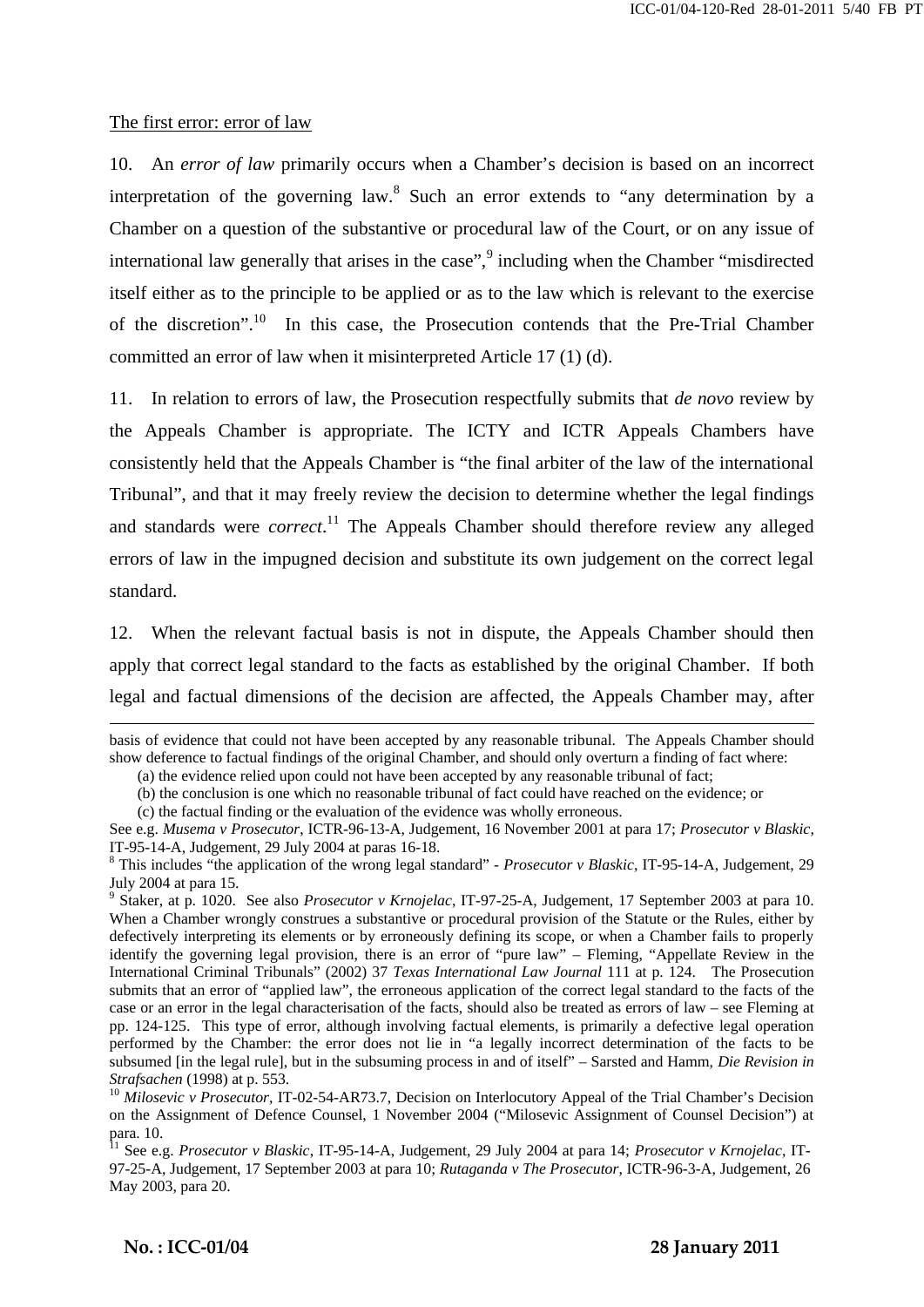correcting the legal error and examining the factual findings, remand the case for a new factual determination with instructions that the original Chamber apply the correct legal standard; or substitute its own finding for any factual finding deemed defective<sup>12</sup> and itself apply the correct legal standard to these new factual findings.

#### The second and third errors: procedural errors

13. *Procedural error* is a relatively new category of appealable error in international criminal law.13 The Prosecution respectfully submits that a *procedural error* occurs when a Chamber errs in the exercise of its procedural authority under the Statute and the Rules. Errors of this type will often involve a Chamber erring in the exercise of its discretion,<sup>14</sup> but also include the defective implementation of a mandatory procedural step.

14. In this case, the Prosecution contends that Pre-Trial Chamber erred when it failed to give adequate notice of the legal test it was contemplating, on a determinative issue, and in entering a *proprio motu* finding on that determinative issue without seeking the Prosecution's views on the standard it was in fact obligating the Prosecution to meet. This process violated mandatory principles of procedural fairness and constituted a procedural error (the second error).

15. When a procedural error entails the defective implementation of a non-discretionary procedural provision or obligation (as the Prosecution characterises its second ground of appeal), the Appeals Chamber need not show deference.<sup>15</sup> As in the case of errors of law, the Appeals Chamber should review whether the procedural decision was correct, and if not should consider whether the error was sufficiently material that review should be granted.<sup>16</sup>

 $\overline{a}$  $12$  Unlike a final appeal, in which the Trial Chamber was in a privileged position because it heard all the evidence and could assess the credibility of witnesses, in an interlocutory appeal the Appeals Chamber may be as well situated as the original Chamber to make a factual determination. Certainly this circumstance exists when the original Chamber has reached its conclusions on the basis of written material that is fully available to the Appeals Chamber as part of the record on appeal (see Rule 156 (1)), see for example *Prosecutor v Sainovic and Ojdanic*, IT-99-37-AR65, Decision on Provisional Release, 30 October 2002 at para. 12.<br><sup>13</sup> The Statutes of the *ad hoc* Tribunals do not refer to "procedural error", and while the Statute of the Special

Court for Sierra Leone (SCSL) does include "procedural error" (Article 20), its jurisprudence has not yet considered this category but has focused on errors of law and of fact, including in relation to procedural matters, e.g. *Sesay v Prosecutor*, SCSL-04-15-AR65, Decision on Appeal Against Refusal of Bail, 14 December 2004; *Fofona v Prosecutor*, SCSL-04-14-AR65, Appeal Against Decision refusing Bail, 11 March 2005.

<sup>&</sup>lt;sup>14</sup> Staker, at p. 1019. See also Milosevic Assignment of Counsel Decision at para. 9 - "a Trial Chamber exercises its discretion in many different situations … in relation to the admissibility of some types of evidence … *and* 

<sup>&</sup>lt;sup>15</sup> In contrast with procedural errors involving the exercise of discretion, see below. A procedural error involving a mandatory obligation can never be, and accordingly cannot be reviewed for whether it was, "reasonable"

<sup>&</sup>lt;sup>16</sup> An appeal will succeed if "the decision or sentence appealed from was *materially affected* by error of fact or law or procedural error" (Article 83 (2), emphasis added). Article 83 (2) also provides a remedy where "the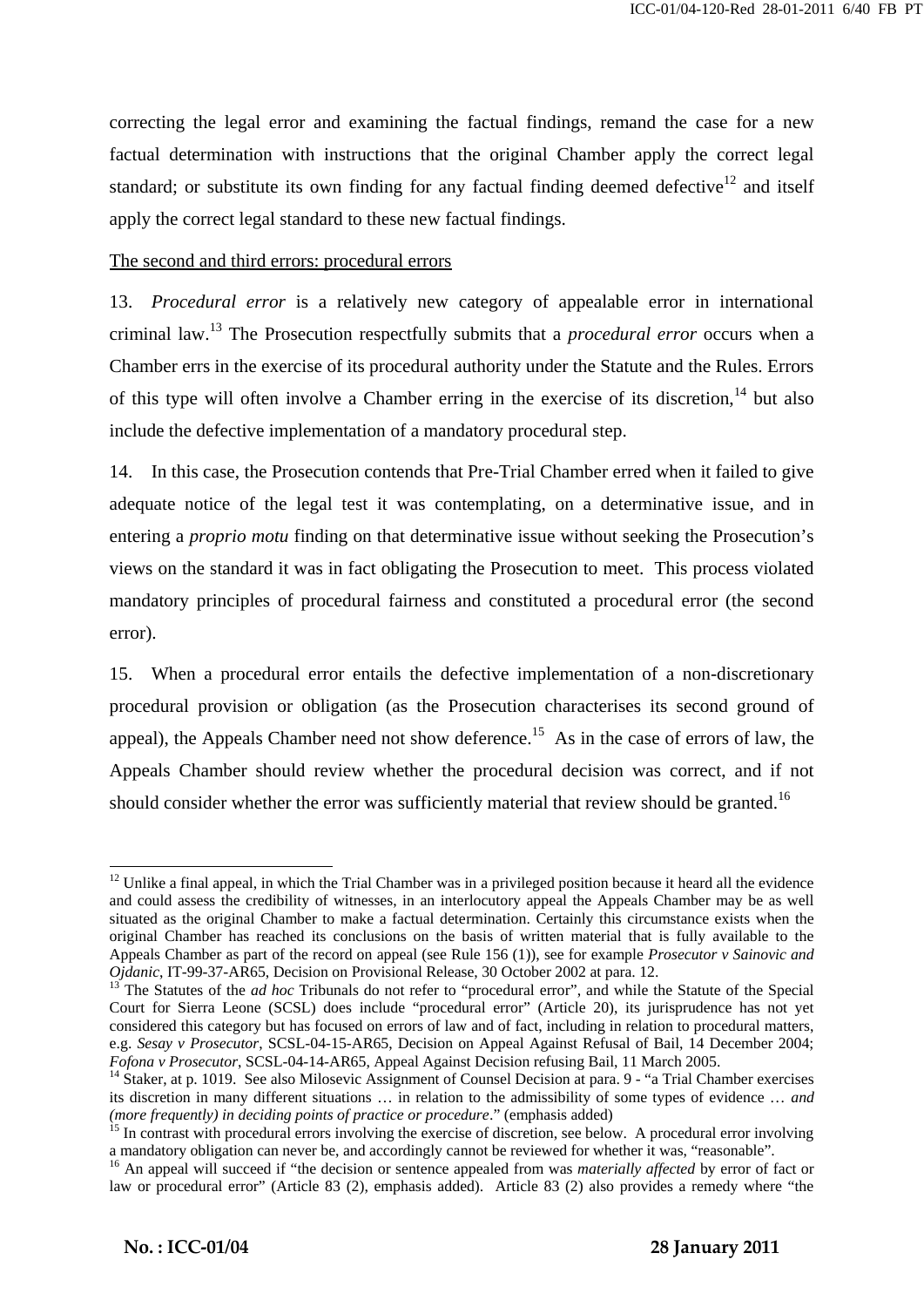16. A procedural error can also occur in the exercise of discretion. In this case, the Prosecution submits that the Pre-Trial Chamber erred in the exercise of its discretion by wrongly considering irrelevant factors and failing to consider relevant factors in determining whether the case against Bosco Ntaganda was inadmissible. This circumstance constituted a further procedural error (the third error).

17. For procedural errors related to a Chamber's alleged defective exercise of discretion (as the Prosecution characterises its third ground of appeal), unless the original Chamber has made an error of law in interpreting its discretion,<sup>17</sup> a deferential standard of review is appropriate.18 The Appeals Chamber thus does not review the outcome of the exercise of the discretion, but ensures that the discretion was properly exercised.<sup>19</sup> One clear manner in which a Chamber can fail to properly exercise its discretion is if it has "given weight to extraneous or irrelevant considerations, or that it has failed to give weight or sufficient weight to relevant considerations".<sup>20</sup>

18. If a procedural error is found, then the Appeals Chamber has two means of remedying it: it may substitute its own judgement or discretion for that of the original Chamber; $^{21}$  or it may determine the correct procedure to be applied and remand the matter to the original Chamber for reconsideration. It will usually be appropriate for the Appeals Chamber to substitute its

 $\mathbf{r} = \mathbf{r} \cdot \mathbf{r}$  ,  $\mathbf{r} = \mathbf{r} \cdot \mathbf{r}$  ,  $\mathbf{r} = \mathbf{r} \cdot \mathbf{r}$  ,  $\mathbf{r} = \mathbf{r} \cdot \mathbf{r}$  ,  $\mathbf{r} = \mathbf{r} \cdot \mathbf{r}$  ,  $\mathbf{r} = \mathbf{r} \cdot \mathbf{r}$  ,  $\mathbf{r} = \mathbf{r} \cdot \mathbf{r}$  ,  $\mathbf{r} = \mathbf{r} \cdot \mathbf{r}$  ,  $\mathbf{r} = \mathbf{r$ 

proceedings appealed from were unfair in a way that affected the reliability of the decision or sentence", but it is submitted that this most logically applies to appeals under Article 81 (1) (b) (iv).

<sup>&</sup>lt;sup>17</sup> i.e. where "the Trial Chamber misdirected itself either as to the principle to be applied, or as to the law which is relevant to the exercise of the discretion" (*Prosecutor v Milosevic*, IT-99-37-AR73, IT-01-50-AR73 and IT-01-51-AR73, Reasons for Decision on Prosecution Interlocutory Appeal From Refusal to Order Joinder, 18 April 2002 ("Milosevic Joinder Decision") at para. 5), or the decision was "based on an incorrect interpretation of

governing law" (Milosevic Assignment of Counsel Decision at para. 10).<br><sup>18</sup> *Prosecutor v Halilovic*, IT-01-48-AR73.2, Decision on Interlocutory Appeal Concerning Admission of Record of Interview of the Accused From the Bar Table, 19 August 2005 at para 5; *Prosecutor v Karemera*, ICTR-98- 44-AR73, Decision on Prosecutor's Interlocutory Appeal Against Trial Chamber III Decision of 8 October 2003 Denying Leave to File an Amended Indictment, 19 December 2003 at para. 9; Milosevic Joinder Decision at para. 4; Milosevic Assignment of Counsel Decision at para. 9-10.

 $19$  i.e. whether the Chamber "failed to exercise its discretion judiciously" – Milosevic Assignment of Counsel Decision (at para. 10) which goes on to consider whether "there was a legitimate basis" for the decision, and whether "it was within the Trial Chamber's discretion" (at para. 15).

 $20$  Milosevic Joinder Decision at para. 5; Milosevic Assignment of Counsel Decision at para. 10.

There may be cases in which the Appeals Chamber cannot determine which considerations the original Chamber took into account. In such cases the Appeals Chamber should review whether the result is so unreasonable, or unjust, that the original Chamber must have failed to exercise its discretion judiciously - "Even if the precise nature of the error made in the exercise of the discretion may not be apparent on the face of the decision under appeal, the result may nevertheless be so unreasonable or plainly unjust that the Appeals Chamber is able to infer that the Trial Chamber must have failed to exercise its discretion properly" - Milosevic Joinder Decision at para. 6; *Prosecutor v Sainovic and Ojdanic*, IT 99-37-AR65, Dissenting Opinion of Judge David Hunt on Provisional Release, 30 October 2002 at para. 23; see also Milosevic Assignment of Counsel Decision at para. 10.<br><sup>21</sup> Where a Chamber has erred in the exercise of its discretion the Appeals Chamber may "without fetter,

substitute its own exercise of discretion for that of the [original] Chamber" unless the circumstances of the case make it inappropriate to do so *–* Milosevic Joinder Decision at para. 6. See also *Prosecutor v Sainovic and Ojdanic*, IT-99-37-AR65, Decision on Provisional Release, 30 October 2002 at para. 12.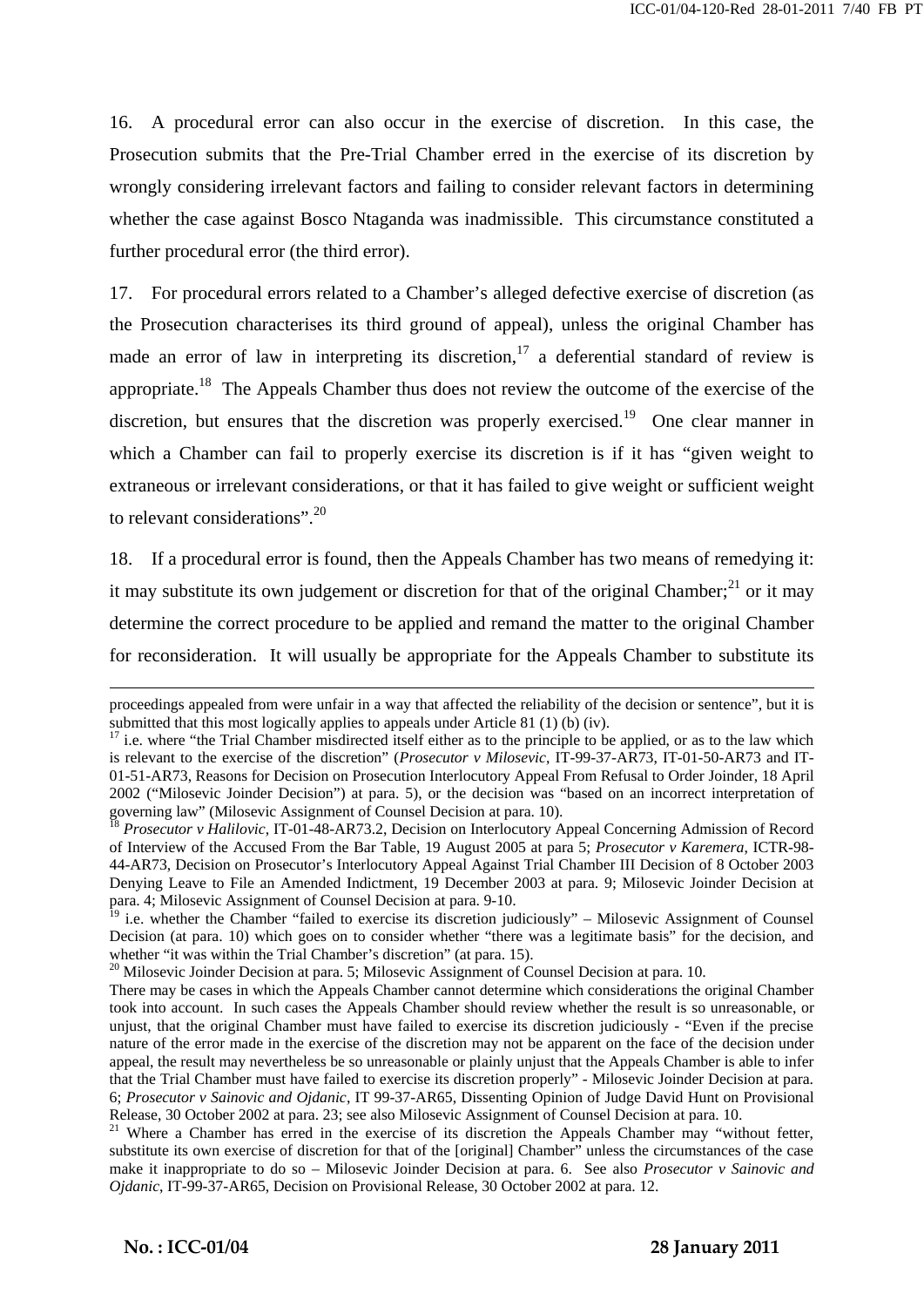own discretion when all of the relevant information is before it in substantially the same manner as it was before the original Chamber. $^{22}$ 

# **The Prosecution's First Ground of Appeal: Error of law in interpretation of "gravity" under Article 17 (1) (d)**

#### *The Pre-Trial Chamber's Decision*

19. The Pre-Trial Chamber rejected the Prosecution's request to issue a warrant of arrest against Bosco Ntaganda on the basis that the case against him was inadmissible due to insufficient gravity. The Chamber concluded that "Article  $17(1)(d)$  of the Statute is intended to ensure that the Court initiates cases only against the most senior leaders suspected of being the most responsible for the crimes within the jurisdiction of the Court allegedly committed in any given situation under investigation".<sup>23</sup> The Chamber supported this approach by reference to its opinion that "only by concentrating on this type of individual can the deterrent effects of the activities of the Court be maximized".<sup>24</sup> The Chamber identified criteria, which were first referred to as "factors",<sup>25</sup> but then were established as cumulative requirements.<sup>26</sup> The cumulative requirements were that the conduct be *large-scale or systematic*,<sup>27</sup> also taking into account "social alarm";28 that "the person falls within the category of *most senior leaders* of the situation under investigation";29 and in addition, that the person be in the "category of most senior leaders suspected of being *most responsible*", given his or her role played within his or her organisation and the role played by his or her organisation within the overall commission of crimes within the situation.<sup>30</sup>

20. With respect to the specific requirement of being a "most senior leader", the Pre-Trial Chamber's application of the test to the facts illustrated the stringency of the requirement that a person be "at the top" of the entity, organization or armed group.<sup>31</sup> After considering factors such as authority to sign peace agreements, to decide, change or implement policies, and the

 $\mathbf{r} = \mathbf{r} \cdot \mathbf{r}$  ,  $\mathbf{r} = \mathbf{r} \cdot \mathbf{r}$  ,  $\mathbf{r} = \mathbf{r} \cdot \mathbf{r}$  ,  $\mathbf{r} = \mathbf{r} \cdot \mathbf{r}$  ,  $\mathbf{r} = \mathbf{r} \cdot \mathbf{r}$  ,  $\mathbf{r} = \mathbf{r} \cdot \mathbf{r}$  ,  $\mathbf{r} = \mathbf{r} \cdot \mathbf{r}$  ,  $\mathbf{r} = \mathbf{r} \cdot \mathbf{r}$  ,  $\mathbf{r} = \mathbf{r$ 

 $22$  Such cases will be common in interlocutory appeals on discrete issues which are not embedded in the evidentiary matrix of an ongoing trial, and judicial economy favours immediate resolution of the issue by the Appeals Chamber rather than remanding the issue for reconsideration. In contrast, where a decision requires information not fully before the Appeals Chamber or consideration of factors beyond the scope of the appeal, remission to the original Chamber may be appropriate. These considerations are similar to those that apply to whether the Appeals Chamber is in a position to enter its own findings of fact, see footnote 12, above.

 $23$  Decision, para. 51.

 $24$  Decision, para. 55.

 $25$  Decision, paras. 54 and 62.

 $^{26}$  Decision, paras. 64, 65, 66, 85 and 89.

 $27$  Decision, paras. 47, 64 and 66.

 $28$  Decision, paras. 47 and 64.

 $29$  Decision, para. 64 (ii).

<sup>30</sup> Decision, para. 64 (iii).

 $31$  Decision, para. 54.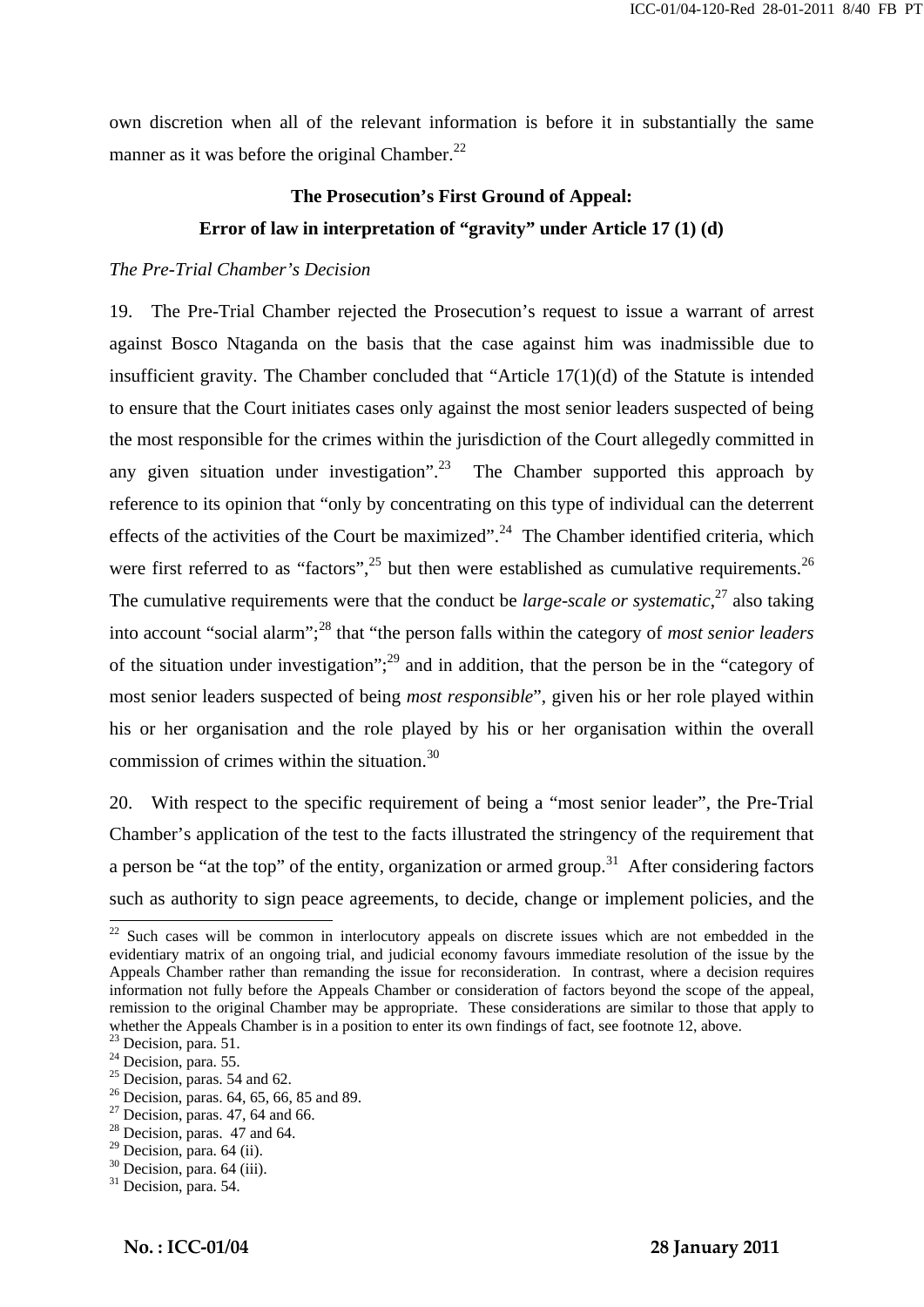fact that Thomas Lubanga Dyilo had greater authority,<sup>32</sup> the Pre-Trial Chamber held that a military commander ranked in the third and then second highest position within a major armed group was not senior enough.<sup>33</sup> As a result, Bosco Ntaganda, a high-level military commander exercising authority over sector commanders, training camp commanders and field commanders, and directly taking part in the relevant criminal activities, including enlisting, training and sending children to combat operations, was not considered senior enough for the purposes of Article 17 (1) (d) and cannot be brought to justice before this Court.

#### *Overview*

21. The Prosecution agrees with the statement by the Pre-Trial Chamber that "the gravity threshold is in addition to the drafters' careful selection of crimes" and "the fact that a case addresses one of the most serious crimes of concern to the international community as a whole is not sufficient for it to be admissible before the Court."<sup>34</sup> The Prosecution further supports many of the views of the Pre-Trial Chamber on the desirability of focused case selection, as a matter of *policy*<sup>35</sup> While investigations in both situations are ongoing, and a sequential approach is being applied, to date the Prosecution has sought warrants against only five top leaders of the Lord's Resistance Army (LRA) in the situation in Northern Uganda, and against two top leaders of the closely inter-related UPC and FPLC in the situation in the Democratic Republic of the Congo (DRC), demonstrating a focused approach to case selection.

22. The Prosecution submits, however, that it was an error of law to inject exceptionally rigid requirements into the *legal* standard of "sufficient gravity" in Article 17 (1) (d). The Prosecution submits that this overarching error with respect to the role of, and standard required by, Article 17 (1) (d) is illustrated by a number of specific errors, namely:

- restricting admissibility to the "most senior leaders", permanently excluding other major criminals with particular responsibility for exceptionally serious crimes from the exercise of jurisdiction by the Court;  $36$
- applying an excessively narrow interpretation of "senior leader", thereby exempting from prosecution a top commander (ranking number three and then number two) in a major armed  $\text{group}^{\text{37}}$

 $\mathbf{r} = \mathbf{r} \cdot \mathbf{r}$  ,  $\mathbf{r} = \mathbf{r} \cdot \mathbf{r}$  ,  $\mathbf{r} = \mathbf{r} \cdot \mathbf{r}$  ,  $\mathbf{r} = \mathbf{r} \cdot \mathbf{r}$  ,  $\mathbf{r} = \mathbf{r} \cdot \mathbf{r}$  ,  $\mathbf{r} = \mathbf{r} \cdot \mathbf{r}$  ,  $\mathbf{r} = \mathbf{r} \cdot \mathbf{r}$  ,  $\mathbf{r} = \mathbf{r} \cdot \mathbf{r}$  ,  $\mathbf{r} = \mathbf{r$ 

<sup>&</sup>lt;sup>32</sup> Decision, paras. 86-88.

 $33$  Decision, para. 89.

 $34$  Decision, para. 42.

 $35$  See e.g. Decision, para. 55, 61 and footnotes 48 and 49.

<sup>36</sup> Decision, para. 51-55, 64.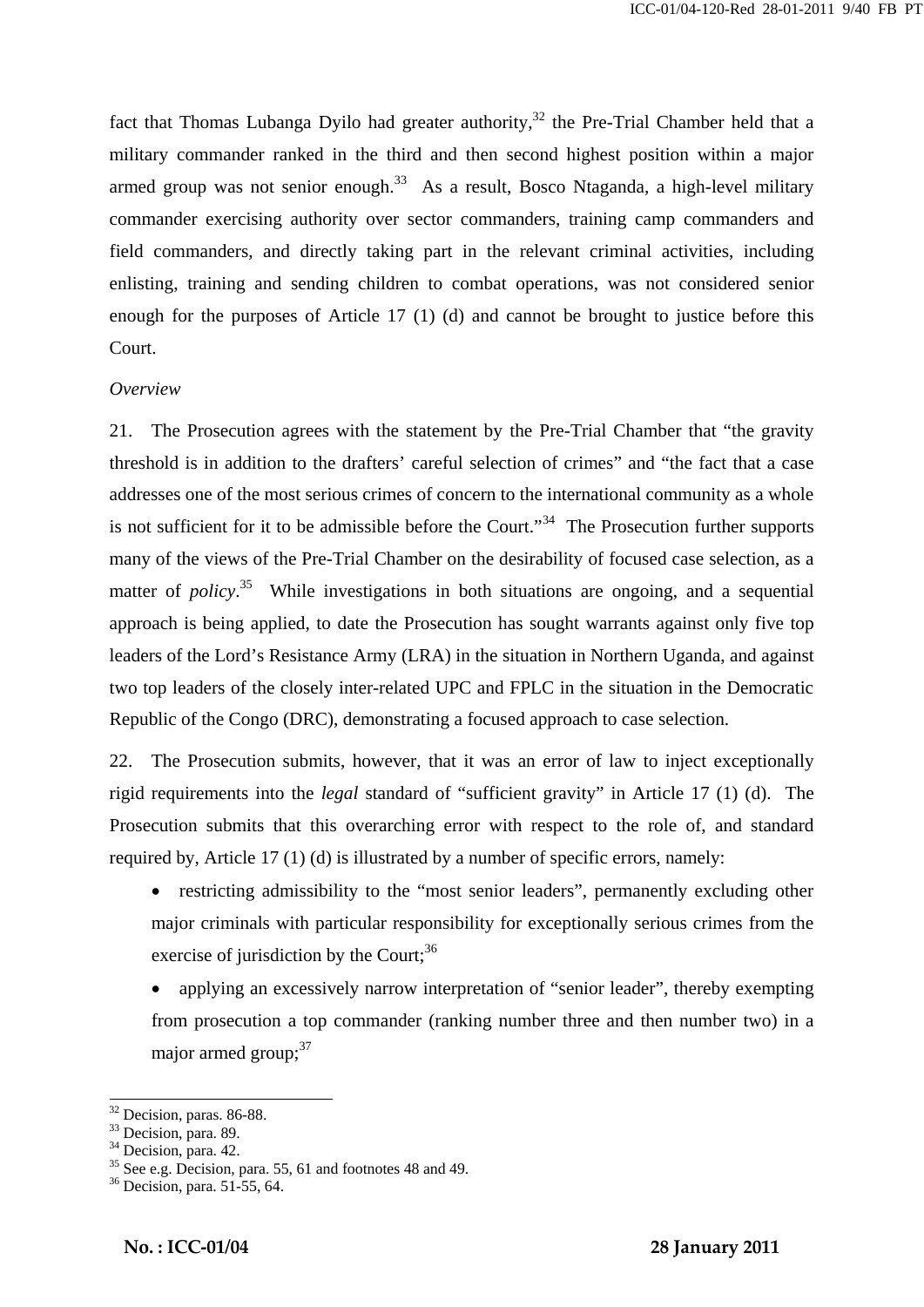• creating a criterion that perpetrators be core actors in the decision making process of policies/practices or have autonomy to change or to prevent implementation of policies/practices;<sup>38</sup>

• placing improper emphasis on authority to negotiate and sign peace agreements, which is not necessarily relevant to the issue of responsibility for crimes;  $39$ 

applying an irrelevant criterion of whether a group is "merely a regional group". which may have no bearing on the role of the group in the most serious crimes: $40$ 

imposing a requirement for "large-scale or systematic" for all crimes, contrary to the balance struck by the drafters of the Rome Statute;<sup>41</sup>

• applying an improper criterion of "social alarm", which relates to subjective and contingent reactions rather than the objective gravity of the crime.<sup>42</sup>

23. The Prosecution submits that Article 17 (1) (d) is intended to establish a basic standard for gravity, excluding minor offenders and minor crimes that clearly do not warrant the exercise of jurisdiction. $43$  Among those cases that satisfy the gravity threshold, the Prosecution must, like other Offices of the Prosecutor, apply selection criteria in order to prioritize a limited number of cases for presentation before the Court.

24. The Prosecution submits three general observations about the ramifications of the Decision. First, the Decision imposes a threshold for gravity that is far more restrictive than that indicated by the ordinary language or purpose of Article 17 (1) (d) or the applicable law. It entrenches a permanent legal barrier that will preclude this Court from prosecuting any perpetrator unless he or she is not only among the most responsible, but also a senior leader within his or her organization. This would undermine the deterrent impact of the Court by signalling to a majority of perpetrators that they are forever legally exempt from prosecution by the Court and have nothing to fear from international justice.

25. Second, the Prosecution submits that the test is not only incorrectly restrictive but is also incorrectly focused. The Decision converts matters that appear irrelevant to gravity (regional nature of group, social alarm) into considerations, and converts matters that could in some circumstances be relevant considerations (seniority of perpetrator, large-scale or systematic)

 <sup>37</sup> Decision, para. 54, 64, 85-89.

<sup>38</sup> Decision, para. 87.

<sup>&</sup>lt;sup>39</sup> Decision, para. 86.

<sup>40</sup> Decision, para. 84.

 $41$  Decision, paras. 64, 66.

 $42$  Decision, paras. 47, 67 and 77.

<sup>43</sup> See para. 50 *et seq*., below.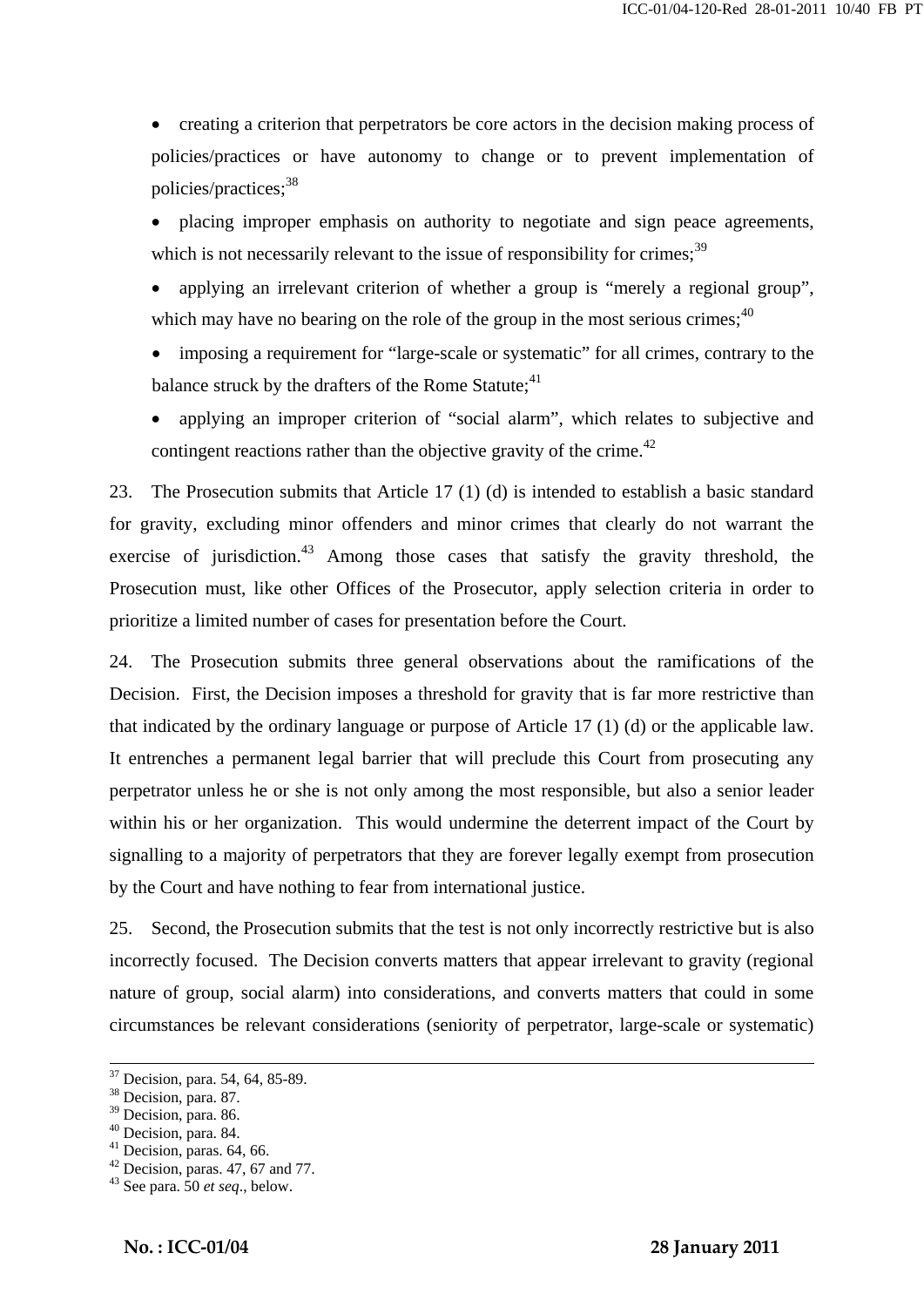into *requirements*. As a result, the test is not only too restrictive, but could in fact exclude many of the gravest cases in terms of gravity of the crime and responsibility of the perpetrators.

26. Third, the Decision appears to conceive Article 17 (1) (d) not as a basic threshold but rather as a means of directing the policy of case selection among grave cases.<sup>44</sup> This not only eclipses any scope for case selection, but in addition, hardening a restrictive case selection policy into a *legal* requirement would erect a fixed and permanent legal barrier. Whereas a prosecutorial policy does not create rights to non-prosecution, gravity is available to perpetrators as a means to challenge admissibility. This would offer new opportunities for persons with high levels of responsibility for serious international crimes to escape justice, by demanding proof not only of their crimes but also that the additional rigorous requirements are also met.

27. In short, the Decision circumscribes the universe of admissible cases so narrowly as to preclude any discretion by the Prosecution or future Chambers, and to prevent the Court from acting with respect to very serious cases. The issue for the Appeals Chamber in this appeal is whether it was the intent of the drafters, under Article 17 (1) (d), to create a legal straightiacket for the Court or simply to screen out frivolous and minor cases.<sup>45</sup>

#### *Inappropriate restriction to senior leaders and overly narrow interpretation thereof*

#### Ordinary meaning

28. Article 17 (1) (d) requires simply that the "case is … of sufficient gravity to justify further action by the Court". The ordinary meaning of these terms in their context<sup>46</sup> does not contain any rigid legal restriction that the Court may only act with respect to "the most senior leaders suspected of being the most responsible for the crimes... in any given situation",  $47$  nor indeed any other restrictive category of perpetrator. If the drafters had intended to impose a legal restriction to the very top leaders, they would have expressly done so.

Legislative intent<sup>48</sup>

 $\overline{a}$ 

<sup>44</sup> Decision, paras. 62-63 and see also para 55.

 $45$  See para. 29, below.

<sup>46</sup> Vienna Convention on the Law of Treaties, Article 31(1).

<sup>&</sup>lt;sup>47</sup> Decision, para. 51.

<sup>&</sup>lt;sup>48</sup> Vienna Convention on the Law of Treaties, Article 31(4) (special meaning shall be given if intended by parties), Article 32 (recourse to preparatory works to confirm meaning or to clarify meaning where otherwise ambiguous, obscure, or manifestly absurd or unreasonable).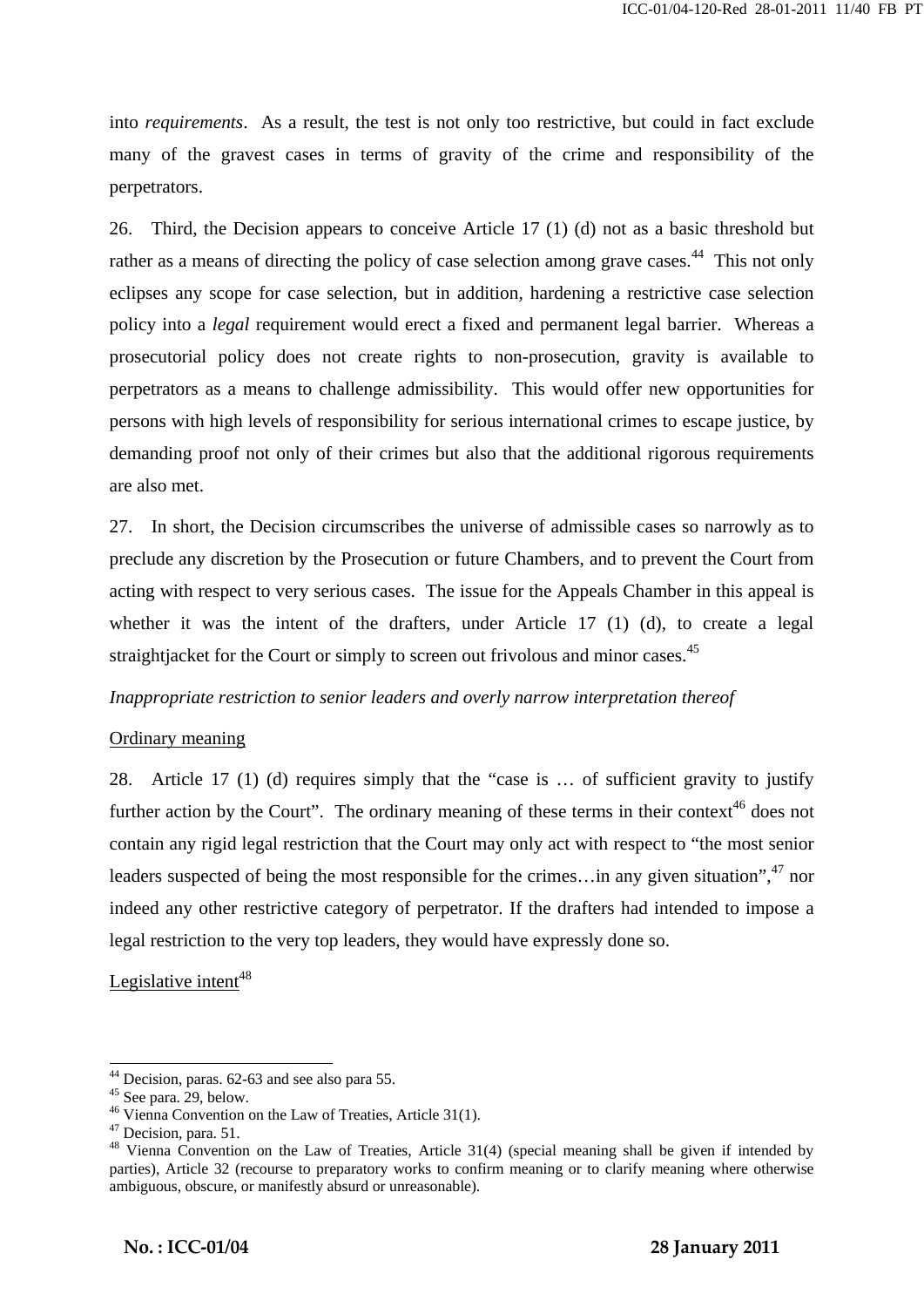29. The *travaux préparatoires* and the major commentaries on the negotiating history of Article 17 (1) (d) do not provide any indication of a special meaning assigned to the terms nor any other support in the drafting history for the restrictive interpretation advanced by the Pre-Trial Chamber.<sup>49</sup> Quite on the contrary, the few records of the debate indicate that the provision was intended to prevent the Court from being "*burdened with minor violations*" 50 and that "*it would serve the purpose of enabling the Court to sift out frivolous cases*."51

Relevant rules and principles of international criminal  $law<sup>52</sup>$ 

30. The Prosecution submits that the extent of responsibility of the perpetrator is an appropriate factor in assessing the gravity of a case under Article 17 (1) (d), and submits that, in accordance with the ordinary language and legislative intent, this factor excludes cases against minor actors that clearly do not warrant an exercise of jurisdiction by the Court. The Prosecution submits that more stringent standards, such as "persons most responsible", or "those bearing the greatest responsibility" may be appropriate for case selection among serious cases, but should not be *legal preconditions* for admissibility. Nonetheless, even those comparatively stringent standards are not as restrictive as the test espoused by the Pre-Trial Chamber. For example, most authorities indicate that these terms are not restricted to those in high leadership positions, but also include notorious perpetrators who distinguish themselves by their extent of participation and responsibility for particularly serious or notorious crimes. This includes statements by the UN Secretary-General<sup>53</sup> and the Security Council,<sup>54</sup> the ICTR completion strategy,<sup>55</sup> ICTY case law,<sup>56</sup> statements by the ICTY Prosecutor,<sup>57</sup> national laws,<sup>58</sup>

 $\mathbf{r} = \mathbf{r} \cdot \mathbf{r}$  ,  $\mathbf{r} = \mathbf{r} \cdot \mathbf{r}$  ,  $\mathbf{r} = \mathbf{r} \cdot \mathbf{r}$  ,  $\mathbf{r} = \mathbf{r} \cdot \mathbf{r}$  ,  $\mathbf{r} = \mathbf{r} \cdot \mathbf{r}$  ,  $\mathbf{r} = \mathbf{r} \cdot \mathbf{r}$  ,  $\mathbf{r} = \mathbf{r} \cdot \mathbf{r}$  ,  $\mathbf{r} = \mathbf{r} \cdot \mathbf{r}$  ,  $\mathbf{r} = \mathbf{r$ 

<sup>49</sup> Article 17(1)(d) originated in Article 35(c) of the ILC Draft Statute (*Report of the International Law Commission on the Work of its Forty-Sixth Session,* A/49/355 (1994) ). Whereas the complementarity provisions underwent extensive discussion and re-drafting, there was little discussion of Article  $17(1)(d)$ , suggesting that it was not seen as a major provision.

<sup>&</sup>lt;sup>50</sup> Statement, Ms. Hodak (Croatia), 5<sup>th</sup> meeting of the Committee of the Whole, A/CONF.183/C.1/SR.11.<br><sup>51</sup> Report, Working Group 3 on Complementarity and Trigger Mechanisms, Committee on the Establishment of an International Criminal Court (August 4-15, 1997) This is a report by the Coalition for an International Criminal Court, and is not an official record.

A number of delegations spoke in favour of deleting [Article 17 (1) (d)]… These states explained that this paragraph was superfluous if the jurisdiction of the Court were to be limited to the core crimes. Other states however spoke in favour of its retention, claiming that it would serve the purpose of

enabling the Court to sift out frivolous cases.<br><sup>52</sup> Vienna Convention on the Law of Treaties, Article 31(3)(c); ICC Statute, Article 21(1)(b).<br><sup>53</sup> The Secretary-General expressed his interpretation that "persons who bear not mean that the personal jurisdiction is limited to the political and military leaders only": Letter dated 12 January 2001 from the Secretary-General addressed to the President of the Security Council, UN Doc S/2001/40. 54 The Security Council confirmed that "the members of the Council share your analysis of the importance and role of the phrase 'persons who bear the greatest responsibility'": Letter dated 31 January 2001 from the President of the Security Council addressed to the Secretary-General, UN Doc. S/2001/95.

<sup>&</sup>lt;sup>55</sup> The ICTR Completion Strategy states that "the Prosecutor will be guided by the need to focus on those who are alleged to have been in positions of leadership *and* those who, according to the Prosecutor, bear the greatest responsibility for genocide … The criteria taken into consideration when making this determination are as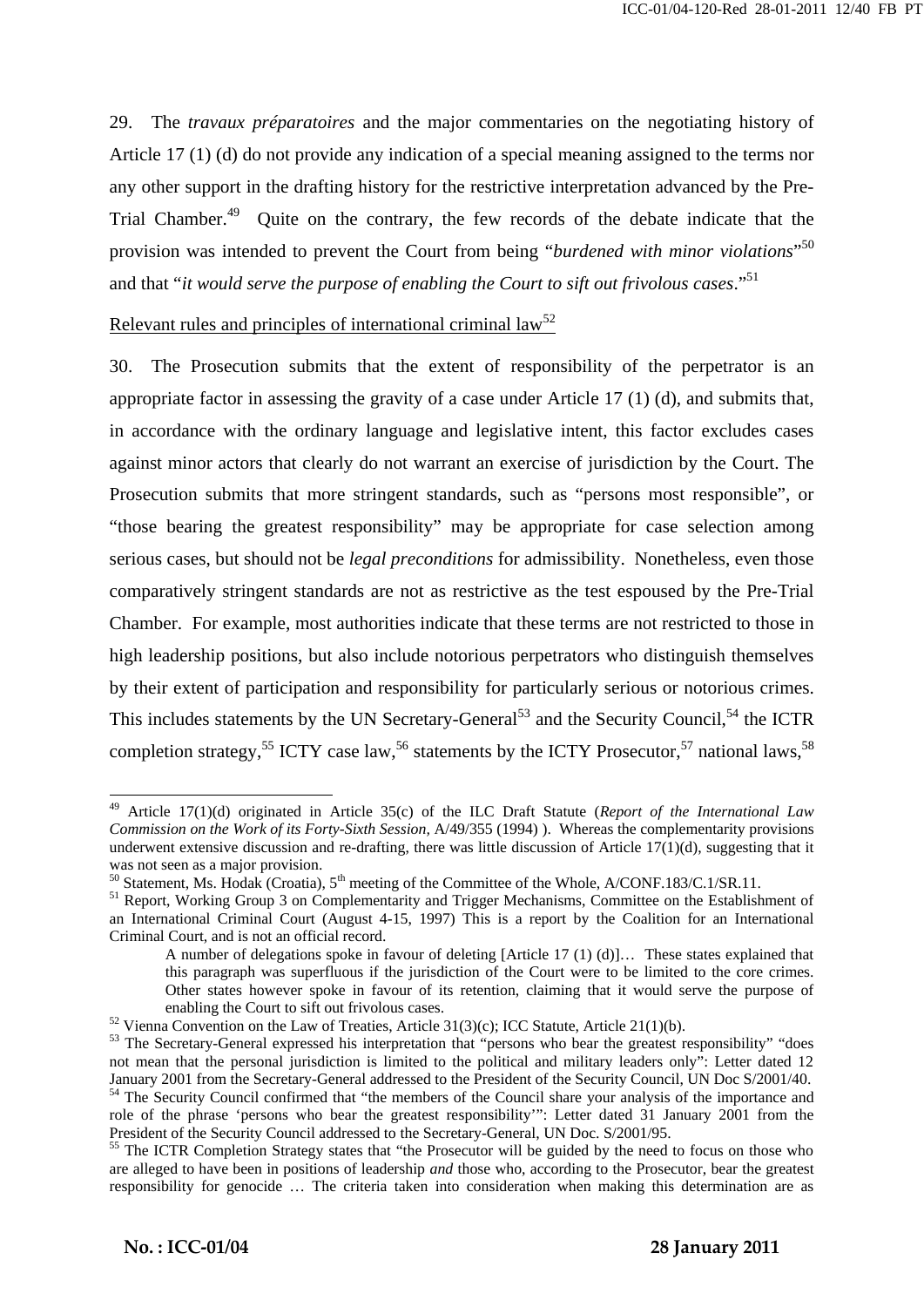the Law on the Establishment of Extraordinary Chambers in the Courts of Cambodia,<sup>59</sup> reports of groups of experts<sup>60</sup> and of non-governmental organizations, <sup>61</sup> and academic commentary.<sup>62</sup>

31. Moreover, even if "senior leadership" were a legal requirement under Article 17 (1) (d), the Pre-Trial Chamber has applied an exceedingly narrow interpretation of the term in the instant case, excluding an individual at the highest levels (ranked third and then second) in a major armed group, exercising command responsibilities over FPLC forces.<sup>63</sup>

32. The Prosecution notes that the Pre-Trial Chamber has sought support for its particular construction of Article 17 (1) (d) in the rules adopted by the ICTY and ICTR pursuant to the completion strategies of those institutions.<sup>64</sup> Those rules, adopted in order to bring about the closure of institutions, involve the transfer of cases to national courts willing to accept the cases, which were reformed with the assistance of the international community and which

*International Criminal Justice* 516 at 517:

Some individuals who have no particularly important functional role may have distinguished themselves in committing numerous crimes in the most overt, systematic or widespread manner. Their criminal conduct may be such as to qualify them as bearing the highest responsibility for particularly serious crimes. Such individuals often play a great role in setting the example and encourage, by their acts,

speech and behaviour, the commission of other gruesome crimes." 58 Rwanda, *Organic Law No. 08/96 of August 30,1996 on the Organization of Prosecutions for Offences constituting the Crime of Genocide or Crimes against Humanity committed since October 1, 1990*, wherein the first category includes planners, organisers and leaders of the genocide as well as notorious murderers.

 $59$  Article 1 of the Law provides that: "The purpose of this law is to bring to trial senior leaders of Democratic Kampuchea *and* those who were most responsible for the crimes and serious violations" (emphasis added).

<sup>60</sup> The Group of Experts for Cambodia recommended that the tribunal focus on "senior leaders with responsibility over the abuses as well as those at lower levels who are directly implicated in the most serious atrocities." Identical letters dated 15 March 1999 from the Secretary-General to the President of the General Assembly and the President of the Security Council, UN Doc. A/53/850-S/1999/231, annex (Group of Experts Report).

61 See e.g., Human Rights Watch, *Bringing Justice: the Special Court for Sierra Leone: Accomplishments, Shortcomings, and Needed Support*, 8 September 2004: "Human Rights Watch believes that the mandate should be interpreted to also include other perpetrators who, while not at the top of the chain of command, were regional or mid-level commanders who stood out above similarly ranking colleagues for the exceedingly brutal nature of the crimes they committed."

 $62$  See e.g., the seminal article by Dianne Orentlicher "Settling Accounts: The Duty to Prosecute Human Rights Violations of a Prior Regime" (1990-1) 100 *Yale Law Journal* 2537 at 2599; Kritz "Coming to terms with atrocities: a review of accountability mechanisms for mass violations of human rights", (1997) 59 *Law and Contemporary Problems* 127 at 134. In the context of Article 17(1)(d), see Jörg Meißner, *Die Zusammenarbeit mit dem Internationalen Strafgerichtshof nach dem Römischen Statut* (2003) at pp. 79-80 (rank of perpetrator should at most be a supplementary criterion).

 $\mathbf{r} = \mathbf{r} \cdot \mathbf{r}$  ,  $\mathbf{r} = \mathbf{r} \cdot \mathbf{r}$  ,  $\mathbf{r} = \mathbf{r} \cdot \mathbf{r}$  ,  $\mathbf{r} = \mathbf{r} \cdot \mathbf{r}$  ,  $\mathbf{r} = \mathbf{r} \cdot \mathbf{r}$  ,  $\mathbf{r} = \mathbf{r} \cdot \mathbf{r}$  ,  $\mathbf{r} = \mathbf{r} \cdot \mathbf{r}$  ,  $\mathbf{r} = \mathbf{r} \cdot \mathbf{r}$  ,  $\mathbf{r} = \mathbf{r$ 

 $63$  See paras. 56-62, below.

 $\overline{a}$ 

 $64$  Decision, paras. 56-61.

follows: the alleged status and extent of participation of the individual during the genocide..." (emphasis added) Annex to Letter dated 30 April 2004 from the President of the [ICTR]…addressed to the President of the Security Council, S/2004/341 (3 May 2004)

<sup>56</sup> *Prosecutor v Delalic et al,* IT-96-21-A, Judgement, 20 February 2001 at para 614: "it is quite clear that the decision to continue the trial against Landzo was consistent with the stated policy of the Prosecutor to 'focus on persons holding higher levels of responsibility, or on those who have been personally responsible for the exceptionally brutal or otherwise extremely serious offences.'"<br><sup>57</sup> Carla Del Ponte "Prosecuting the Individuals Bearing the Highest Level of Responsibility" (2004) 2 *Journal of*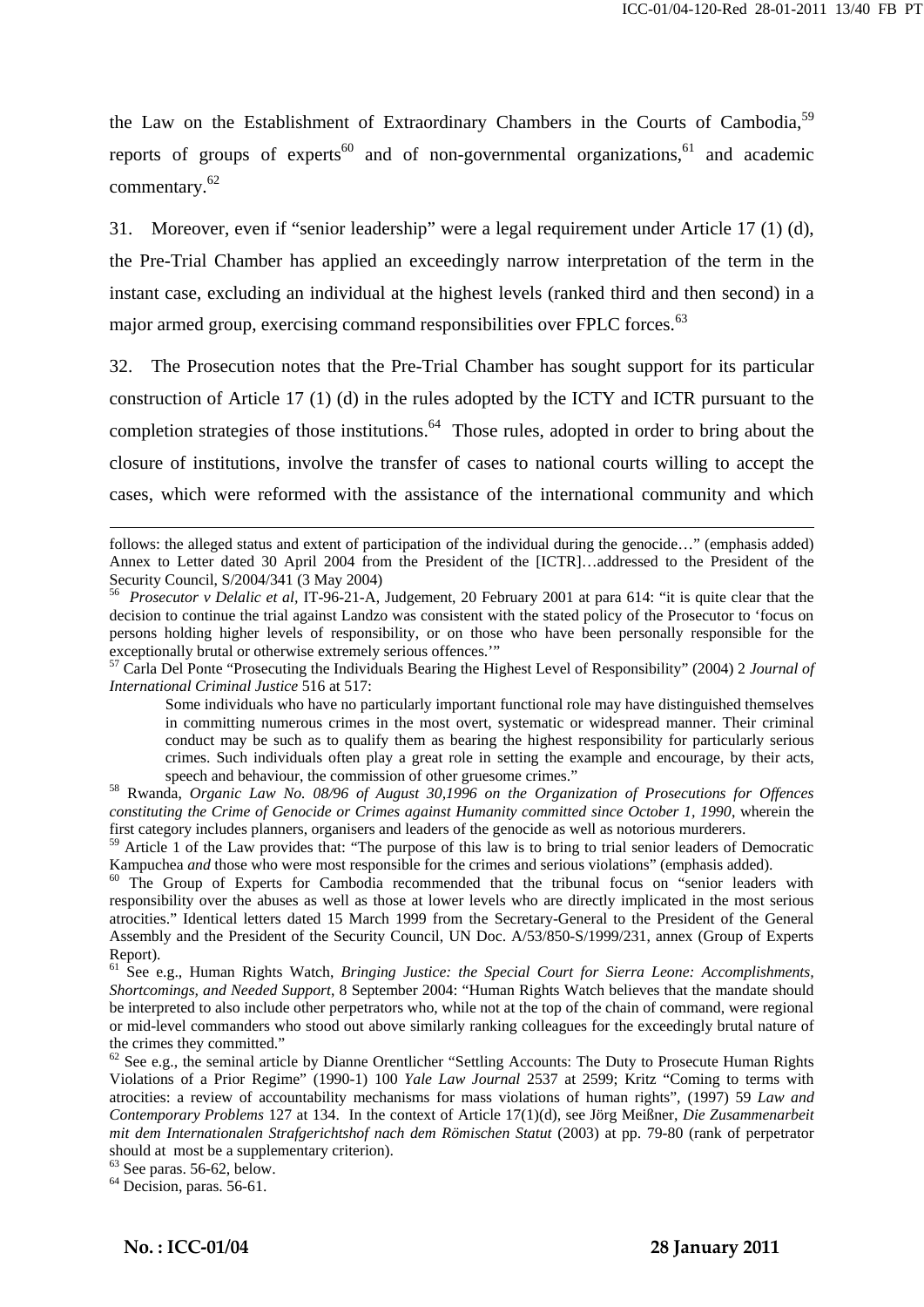have the necessary resources to handle cases effectively,<sup>65</sup> so the result is not impunity. This will not typically be the case for this Court when rejecting cases under Article 17 (1) (d) (as opposed to 17 (1) (a) – (c)).

33. Furthermore, even if the demanding standards of the ICTY completion strategy were applied under Article 17 (1) (d) (which, the Prosecution submits, would be incorrect), the case against Bosco Ntaganda would satisfy those standards. Whereas the Pre-Trial Chamber emphasized that Bosco Ntaganda was a military rather than political leader,  $66$  the ICTY Appeals Chamber has found that the concept of senior leaders encompasses both military and political leaders.<sup>67</sup> Whereas the Pre-Trial Chamber emphasized that the available information did not indicate that Bosco Ntaganda was a core actor in deciding or changing policies and practices.<sup>68</sup> the ICTY has found that the concept of senior leaders is not restricted to "architects of an overall policy which forms the basis of alleged crimes", nor is it limited to "military commanders who were at the highest policy-making levels of an army".<sup>69</sup> Whereas the Pre-Trial Chamber emphasized that Mr. Ntaganda was subordinate to others,<sup>70</sup> the ICTY affirmed that a person can be "senior" even where there is an echelon of military commanders above him.<sup>71</sup> The ICTY also indicated that deference should be shown to conclusions of the Office of the Prosecutor that a case warrants prosecution at the international level.<sup>72</sup> Thus the test set out in the Decision, especially as applied by Pre-Trial Chamber, is dramatically narrower than even the restrictive test applied by the ICTY in the course of the completion strategy ordered by the UN Security Council.

 $\overline{a}$ 

<sup>&</sup>lt;sup>65</sup> Report on the Judicial Status of the International Criminal Tribunal for the Former Yugoslavia and the Prospects for Referring Certain Cases to National Courts, June 2002, paras. 1-9, annexed to Letter dated 17 June 2002 from the Secretary-General addressed to the President of the Security Council, 19 June 2002, S/2002/678; Rule 11*bis* (A) (iii) ICTY Rules of Procedure and Evidence (IT/32/Rev. 36). <sup>66</sup> Decision, para. 83.

<sup>67</sup> *Prosecutor v Jankovic*, IT-96-23/2-AR11bis.2, Decision on Rule 11*bis* Referral, 15 November 2005 at para. 19.

<sup>68</sup> Decision, para 87.

<sup>69</sup> *Prosecutor v Milosevic,* IT-98-29/1-PT, Decision on Referral of Case Pursuant to Rule 11*bis*, 8 July 2005 at para 22.

 $70$  Decision, paras. 79, 88.

<sup>71</sup> *Prosecutor v Milosevic,* IT-98-29/1-PT, Decision on Referral of Case Pursuant to Rule 11*bis*, 8 July 2005 at para 23.

<sup>72</sup> *Prosecutor v Mrksic et al.* IT-95-13/1-PT, Decision on Prosecutor's Motion to Withdraw Motion and Request for Referral of Indictment under Rule 11*bis*, 30 June 2005 at p. 2: *"*The Referral Bench asserts that the role of the Prosecutor before the Tribunal may enable him to have a particular insight into many factors relevant to the complex question whether a particular case can be appropriately tried by another State or not. The Bench considers therefore it should be hesitant to refuse a motion to withdraw a referral request. The Referral Bench also reckons that though it can act *proprio motu* on the issue of referrals, it would only be appropriate for it to do so in an obvious case."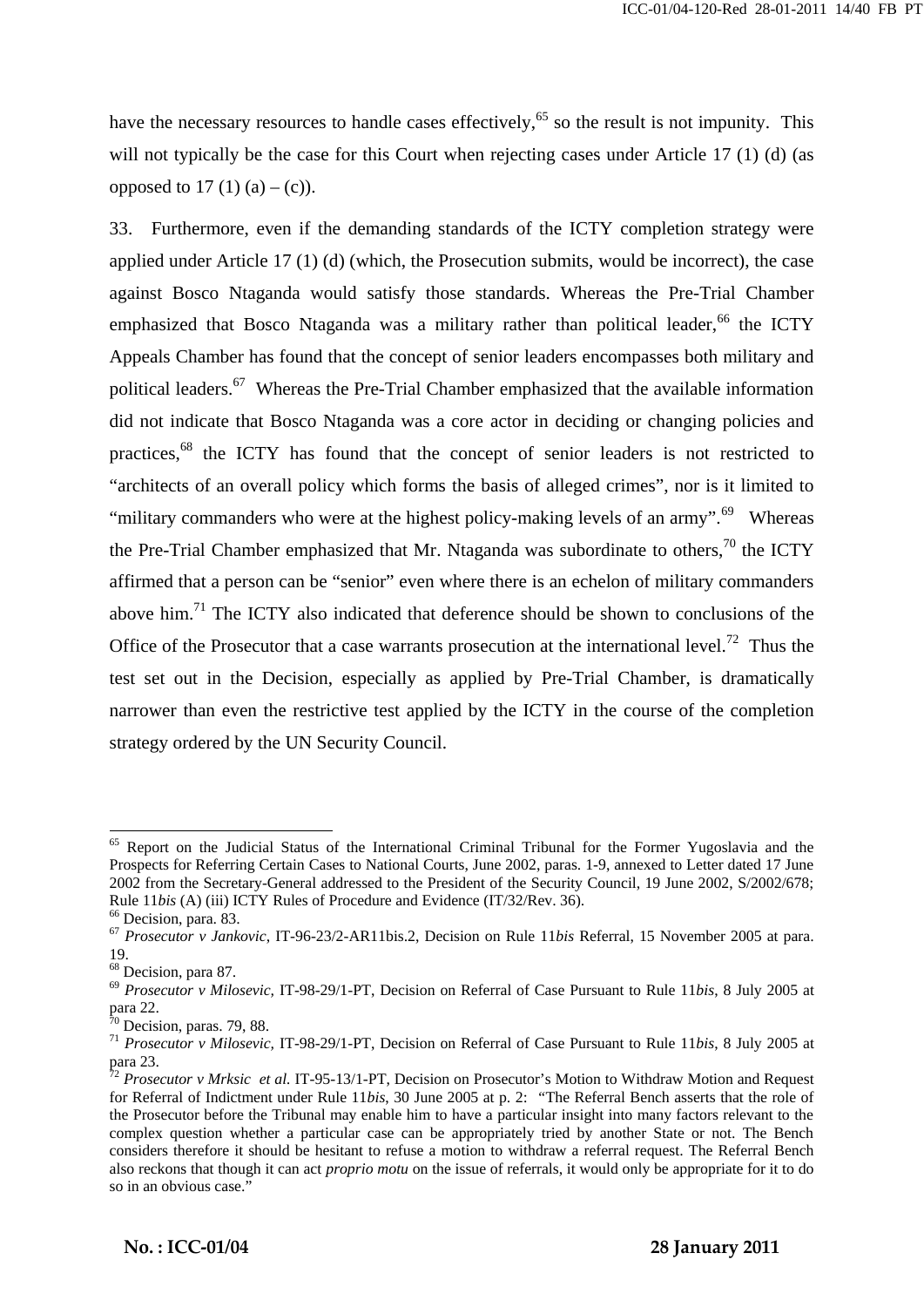#### Other ICC decisions

34. The Decision is also inconsistent with the jurisprudence from Pre-Trial Chamber II, where cases were found admissible in relation not only to Joseph Kony, who was alleged by the Prosecution to be the top leader of the LRA, but four other leaders who occupied lesser high-ranking positions. These lesser LRA leaders included brigade commanders who reported to Kony; the Vice-Chairman, Vincent Otti; and others. Significantly, in terms of hierarchical rank, the two accused persons who were brigade commanders at the times relevant to the Uganda warrant application – Dominic Ongwen and Okot Odhiambo – could fairly be characterized as occupying only the fifth tier of commanders within the LRA. It was because the evidence and information established that these two were among the five LRA leaders most responsible for serious crimes within the jurisdiction of the Court that the Prosecution made the requests for arrest, which were granted *in toto*. In contrast, in this Decision, because Pre-Trial Chamber I imposed an additional legal requirement of seniority of position, the case was found admissible only against the top leader, while the person who was third in command (and subsequently second in command) was deemed beyond the authority of the Court to prosecute. The Prosecution submits that the approach to gravity of Pre-Trial Chamber II was correct: Article 17 does not prevent the Court from bringing charges against a number of perpetrators, as long as the case is sufficiently grave. It may also be noted that the test created by Pre-Trial Chamber I, if adopted, provides an incentive for some of the persons named in the LRA warrants, if apprehended, to challenge admissibility using the factors in the Decision and seek to escape trial before the Court.

#### Teleological considerations

35. Still greater difficulties arise when one examines the consequences of such an interpretation (in terms of the *object and purpose* of the Statute) and its compatibility with other provisions of the Statute (context of the provisions).<sup>73</sup>

36. First, the approach mandated by the Pre-Trial Chamber runs precisely backward to an evidence-driven investigation based on the principle of objectivity. Consistent with Article 54 (1) (a), the Office of the Prosecutor conducts investigations in order to establish the truth, investigating exonerating and incriminating evidence equally, and following the chain of *criminal* responsibility *as high up as the evidence supports*. The requirements laid down by the Pre-Trial Chamber would turn these principles on their head, by imposing a pre-requisite

 $\overline{a}$  $73$  Vienna Convention on the Law of Treaties, Article 31.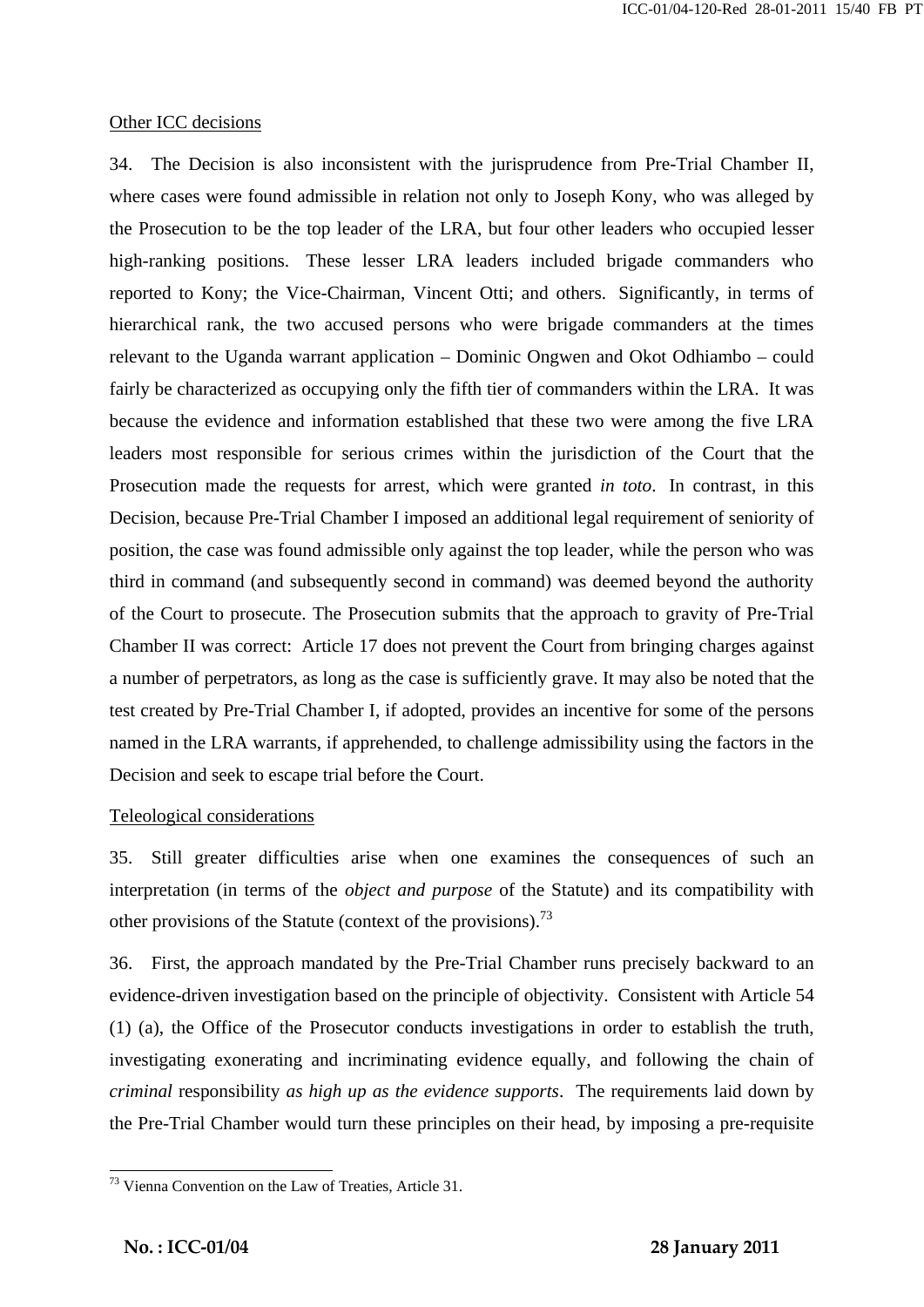that the Court may *only* prosecute the very top, since cases against any others will not be admissible due to lack of seniority.<sup>74</sup> Indeed, the Decision makes clear that the requirements are cumulative: *in addition* to being a person most responsible one must *also* be a "most senior leader", a person "at the top" of an entity, organization or armed group.<sup>75</sup> This generates devastating consequences in the event that, after investigation of a serious situation, the evidence indicates that responsibility rises only to a medium-high level in the chain (for example, if battalion commanders launched a brutal campaign of massive crimes and higher ranking authorities had discharged their duties to attempt to prevent the crimes). The Prosecution would be unable to bring charges against top leaders because the evidence does not indicate their responsibility, and also unable to bring charges against those most responsible because they are not hierarchically high enough to meet the test created by the Decision.<sup>76</sup> The Court, even with plentiful evidence concerning the most responsible perpetrators, would be paralyzed and unable to act because of a legal requirement that perpetrators must also fall within an extremely narrowly defined category of "the most senior leaders". This is why any "extent of responsibility" requirement *must* be based on multiple factors allowing sensitivity to significance of role in the overall commission of crimes and degree of involvement, including culpability according to the evidence, and without any fixed preconditions concerning level of seniority.

37. Second, the impugned decision would deprive the Court of any future possibility of adopting a case-building approach where circumstances require. For example, where the Prosecution is unable to obtain linkage evidence relating to the highest levels of command, it may be necessary to pursue mid-level leaders in order to generate evidence and to use the findings to build a case against highest levels. It would be undesirable to legally foreclose this possibility at this stage through an interpretation on admissibility. To do so could be highly prejudicial for current investigations.

38. Third, the independent requirement relating to seniority means that persons with the greatest responsibility could be excluded from prosecution because of lack of sufficient formal rank or position. For example, persons playing a particularly prominent role in the commission of international crimes, for example inciting the crimes or making a particularly

 $\mathbf{r} = \mathbf{r} \cdot \mathbf{r}$  ,  $\mathbf{r} = \mathbf{r} \cdot \mathbf{r}$  ,  $\mathbf{r} = \mathbf{r} \cdot \mathbf{r}$  ,  $\mathbf{r} = \mathbf{r} \cdot \mathbf{r}$  ,  $\mathbf{r} = \mathbf{r} \cdot \mathbf{r}$  ,  $\mathbf{r} = \mathbf{r} \cdot \mathbf{r}$  ,  $\mathbf{r} = \mathbf{r} \cdot \mathbf{r}$  ,  $\mathbf{r} = \mathbf{r} \cdot \mathbf{r}$  ,  $\mathbf{r} = \mathbf{r$ 

 $74$  Decision, paras. 51-55, as applied in paras. 79 and 85-89.

<sup>&</sup>lt;sup>75</sup> Decision, para 52 sets out seniority as a requirement and separate from the question of responsibility (paras. 53-54). Paragraph 54 repeats again that "in addition to being at the top" of the State entity, organization or armed group, the person must also satisfy the other requirements.

<sup>76</sup> *Ibid*.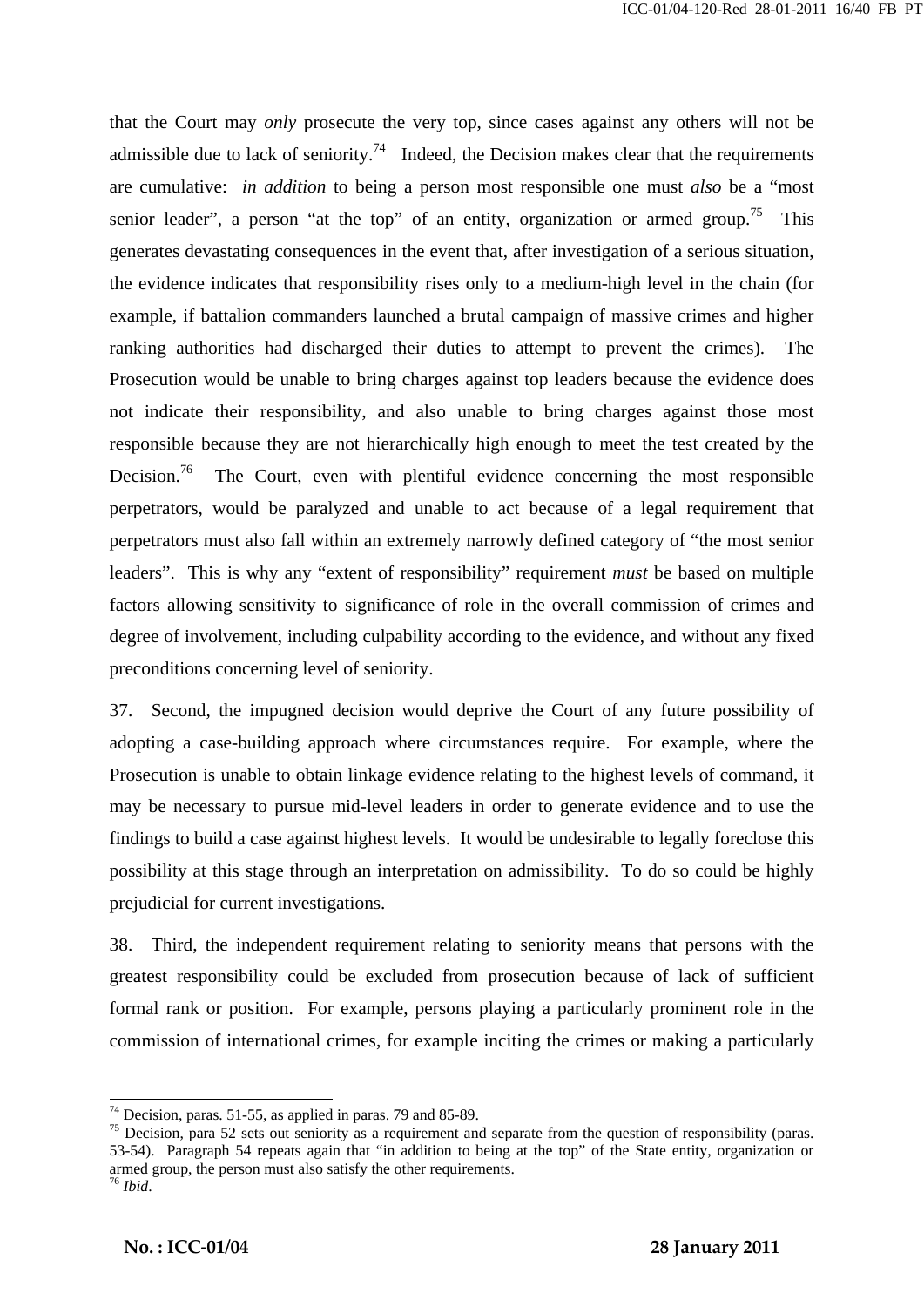substantial contribution, may causally be of greatest responsibility yet have no formal rank or role.<sup>77</sup> Thus, the test in the Decision could screen out the gravest cases.<sup>78</sup>

39. Fourth, the emphasis given to authority to negotiate agreements<sup>79</sup> raises many difficulties, as it would exclude many perpetrators with great responsibility for international crimes. While signature of a peace agreement may be one means of confirming a person's level of authority<sup>80</sup> where it is otherwise in doubt, the absence of such signature cannot be an indicator of lack of responsibility, since persons often play important roles without the authority or the will to sign agreements. It particularly should not be a significant consideration when there is ample evidence indicating that a person is one of the top leaders in an organization with extensive command responsibilities. The issue for the Court is not authority to sign agreements but responsibility for crimes. Further, if the lack of signature of peace agreements were used as a significant factor, it would create a perverse incentive to avoid signing any peace agreements, in order to avoid prosecution by the Court.

40. Fifth, the interpretation in the Decision creates tensions and inconsistencies with other provisions of the Statute. The exclusive focus on the top decision-makers, and the emphasis given to participation in policy formulation, is not only more restrictive than any test known in applicable law,  $81$  but it also conflicts with other general principles and provisions in the Statute:

(a) The Decision re-introduces by the back door a form of "superior orders" argument. Persons with major responsibility for committing or directing atrocities would be able to argue that they were only "following orders", or indeed "only implementing policies", that they could not change or prevent.<sup>82</sup> from superiors higher up. Such an approach would be incongruous with the principles of Article 33, if not rendering it *inutile*. 83

 $\overline{a}$ 

<sup>77</sup> For instance, in *Prosecutor v Ruggiu,* ICTR-97-32-I, Judgement and Sentence, 1 June 2000, the ICTR Trial Chamber noted that "The media […] was a key tool used by extremists within the political parties to mobilize and incite the population to commit the massacres" (at para. 50).

 $78$  Persons with no formal rank at all may play a major causal role in the crimes, for example, by supplying and supporting the crimes, and a case against such persons could bring an end to the crimes. The Court should not rule out, at this early stage, the possibility of such a case through a restrictive interpretation of Article 17(1)(d). 79 Decision, para 86.

<sup>80</sup> *Prosecutor v Milosevic,* IT-98-29/1-PT, Decision on Referral of Case Pursuant to Rule 11*bis*, 8 July 2005 at para 23.

 $81$  See, paras. 30-33, above.

<sup>&</sup>lt;sup>82</sup> Decision, paras. 87-89.

<sup>&</sup>lt;sup>83</sup> Sir Robert Jennings and Sir Arthur Watts, *Oppenheim's International Law* (9<sup>th</sup> ed) (Vol 1, parts 2-4) (1996) at p. 1280: "The parties are assumed to intend the provisions of a treaty to have a certain effect and not to be meaningless: the maxim is *ut res magis valeat quam pereat.* Therefore, an interpretation is not admissible which would make a provision meaningless or ineffective."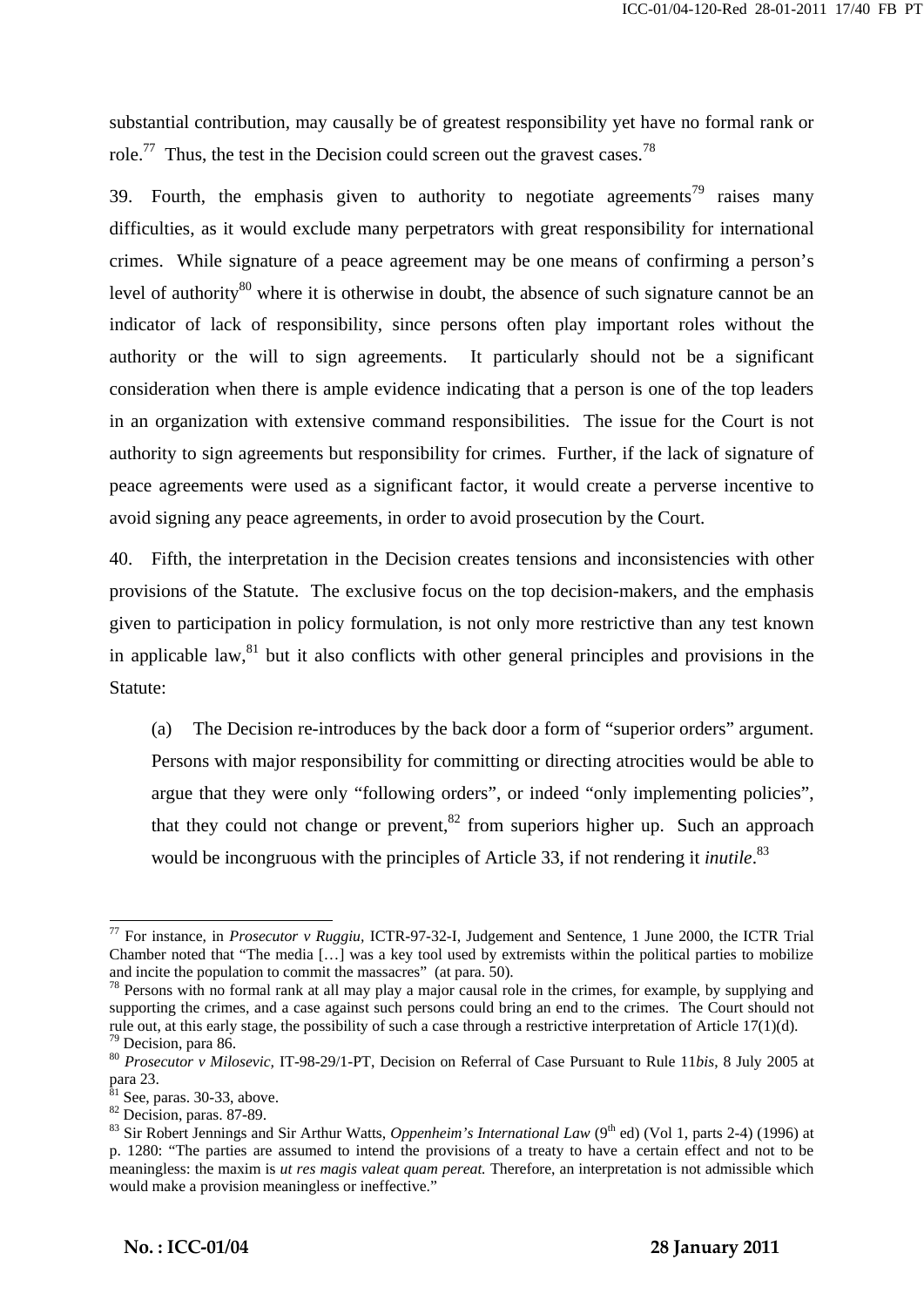(b) Interpreting Article 17 to legally restrict the Court to dealing with those with authority to adopt, change or prevent the implementation of policies or practices<sup>84</sup> also contradicts provisions of the Statute and subsidiary instruments, where the drafters took pains to ensure in the context of crimes against humanity that the Court is not limited to dealing with those who shaped policies; indeed, not even detailed knowledge of policy is required.<sup>85</sup> The Prosecution submits that Article 17 should not be interpreted as reintroducing restrictions that the legislators specifically rejected elsewhere.

41. Sixth, while Article 17 (1) (d) clearly allows for judicial verification of sufficient gravity, the Decision establishes such a restrictive standard as to preclude any discretion by the Prosecution or future Chambers, even to meet circumstances that could not possibly be foreseen at this time. Indeed, the publicised policy of the Prosecution, adopted after a public hearing and extensive consultations, states that the Office will take a focused approach to case selection.<sup>86</sup> However, the policy takes a nuanced approach, in keeping with the authorities cited above, indicating that it will focus on "those who bear the greatest responsibility, *such as* the leaders of the State or organisation allegedly responsible for those crimes", and that investigation "may go wider than high-ranking officers if, *for example*, investigation of *certain types of crimes or those officers lower down the chain* of command is necessary for the whole case". $87$  Moreover, in addition to the specific problems in the test imposed, using Article 17 (1) (d) as a mechanism to determine a stringent case selection policy creates a host of difficulties. A prosecutorial policy does not create rights to non-prosecution, whereas accused persons are entitled to bring challenges in accordance with whatever gravity threshold the Court sets.<sup>88</sup> Thus the Decision creates a new legal mechanism for serious perpetrators, who have admittedly committed grave crimes, to escape justice on the grounds that it has not been proven that others were not even more guilty or even that others were more senior. This greatly elevates the burden on the Office of the Prosecutor, which would not only have to

 $\overline{a}$ 

<sup>&</sup>lt;sup>84</sup> Decision, paras. 87-89.

<sup>&</sup>lt;sup>85</sup> This was emphasized in the negotiation of Article 7(2)(a): see e.g. von Hebel and Robinson, "Crimes within the Jurisdiction of the Court", in Lee, *The Making of the Rome Statute* (1999) at p. 97, note 51: "It was also observed that nothing in Article 7 requires that the accused participated in the formation of the policy". See also Elements of Crimes, Article 7, Introduction at para. 2: "However, the last element should not be interpreted as requiring proof that the perpetrator had knowledge of … the precise details of the plan or policy of the State or organization".

<sup>86</sup> *Paper on some policy issues before the Office of the Prosecutor* (2003). The policy indicates that the Office should, as a general rule, focus its resources and efforts on "those who bear the greatest responsibility, *such as* the leaders of the State or organisation allegedly responsible for those crimes" (p. 7) (emphasis added). the leaders of the State or organisation allegedly responsible for those crimes" (p. 7) (emphasis added).<br><sup>87</sup> *Ibid*. at p. 7 and at p. 3 respectively (emphasis added). While the Prosecution emphasizes the principle that

<sup>&</sup>quot;those bearing the greatest responsibility" includes persons other than senior leaders, it must be recalled that in the instant case, Bosco Ntaganda is a senior leader of the FPLC. 88 Article 19 (2) (a).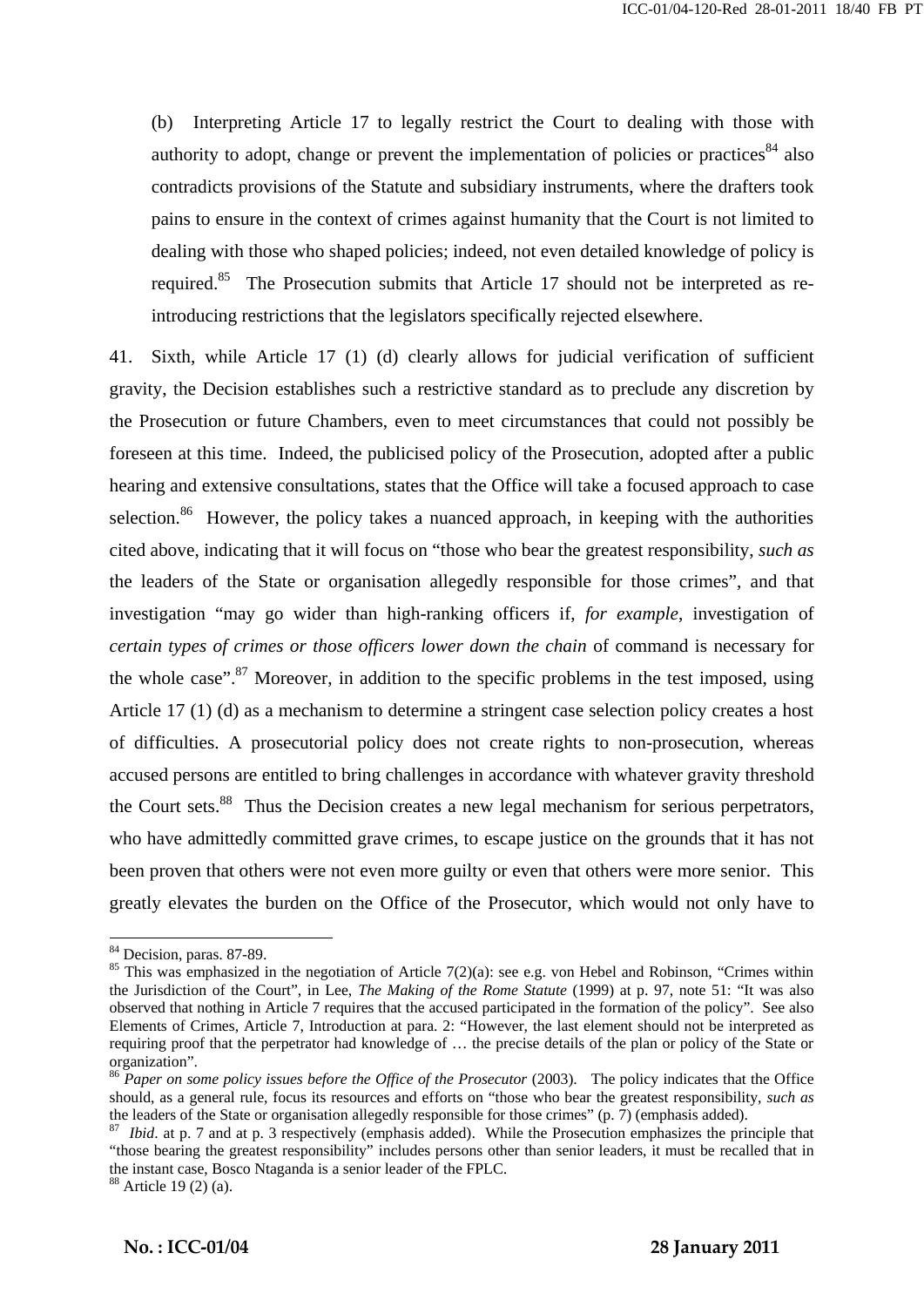prove commission of crimes but also these weighty additional factors for which evidence may be difficult to collect. It would be more appropriate to maintain Article 17 (1) (d) as a mechanism allowing the judiciary to screen out clearly minor cases, and allow the Prosecution to do the additional case selection among the grave cases. As discussed below, this is an appropriate role for the Office of the Prosecutor, as recognized in other institutions, and remains subject to appropriate forms of judicial control.<sup>89</sup>

42. Seventh, and finally, the Decision leaves the Court legally and permanently unable to address persons outside an extremely circumscribed set of perpetrators. This would undermine, not strengthen, the Court's deterrent effect, the importance of which was emphasized in the Decision.<sup>90</sup> It would send a disastrous signal, at the beginning of this permanent Court's operations, to other senior or mid-level leaders and perpetrators of exceptionally serious crimes that they have nothing to fear from the ICC – the ICC is *legally* barred from pursuing them. The Court should not set legal requirements that provide clear *ex ante* impunity to serious perpetrators.

#### *Inappropriate criterion concerning area of operation of the relevant groups*

43. The Pre-Trial Chamber, in considering the role of the group in the commission of crimes, found that "although there are reasonable grounds to believe that the UPC/FPLC played an important role in the Ituri conflict during the second half of 2002 and in 2003, the UPC/FPLC was *merely a regional group operating only in the Ituri region*<sup>",91</sup> The Prosecution submits that this consideration is irrelevant in law, as it has no bearing on the gravity of the alleged crimes and the extent of responsibility of the perpetrator. "Merely regional" groups may well be responsible for far more massive crimes than national or international groups. Indeed, in contexts of a collapsed State, regional groups may typically be more influential and active than collapsed or enfeebled national structures. The criterion is particular inappropriate when the region in question is Ituri, a district which is larger than The Netherlands and about twice the size of Rwanda or Burundi, and a region featuring exceptionally massive crimes<sup>92</sup> and which has been a specific focus of multiple Security Council resolutions under Chapter VII. $^{93}$  The Prosecution submits that the criterion is irrelevant under Article 17 (1) (d), and indeed its application could incorrectly prioritize

 $\overline{a}$ 89 See paras. 50-52, below.

 $90$  Decision, paras. 49, 55.

<sup>&</sup>lt;sup>91</sup> Decision, para. 84, emphasis added.

 $92$  See references provided in footnote 174, below.

 $93$  See e.g. the Prosecutor's Application, footnotes 13, 14 and 16.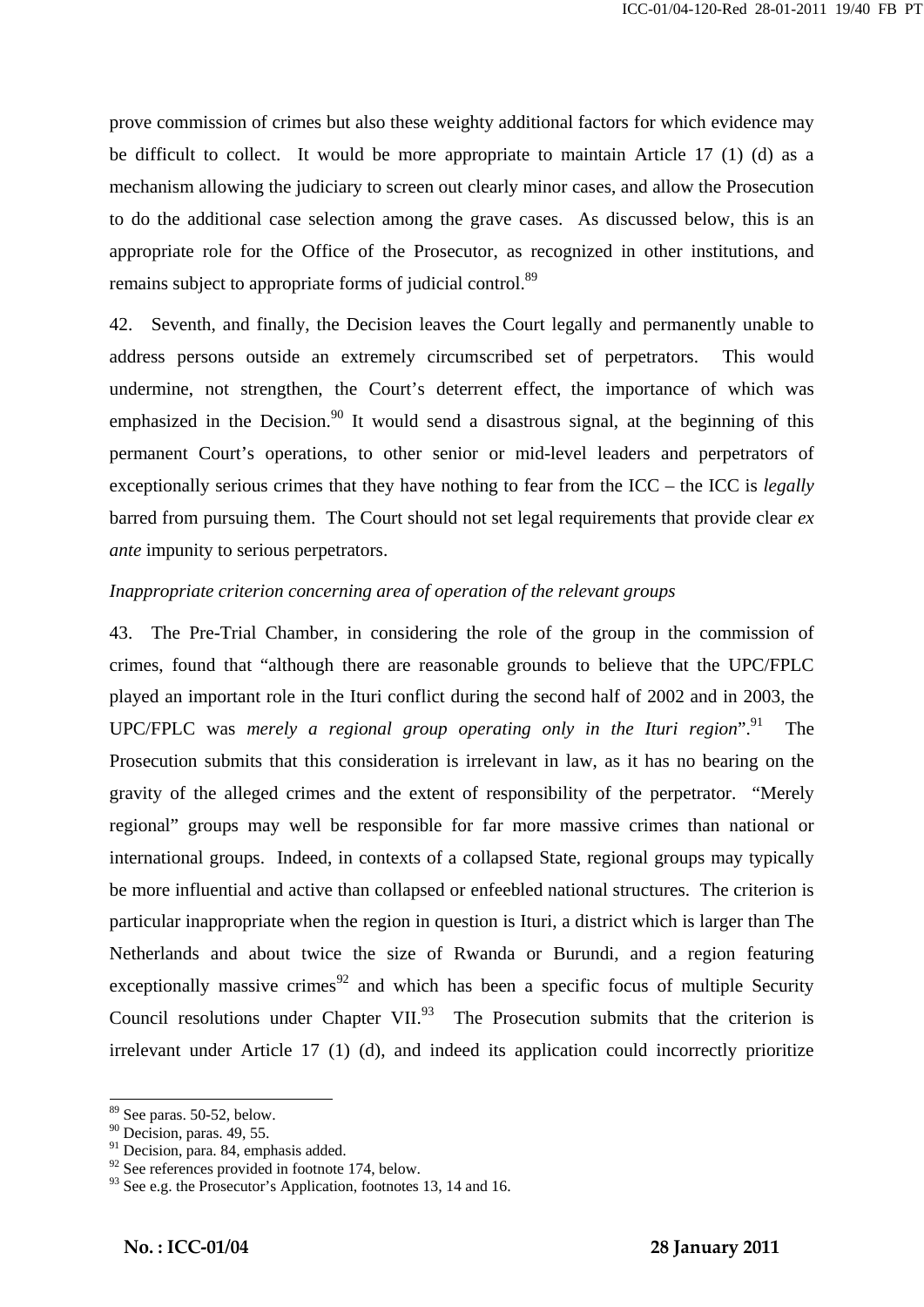groups responsible for less serious crimes over groups responsible for more serious crimes. For example, the UPC appears to be the group responsible for the gravest crimes in Ituri,<sup>94</sup> the region featuring the gravest crimes in the DRC.<sup>95</sup>

#### *Inappropriate restrictions with respect to the requisite of gravity of the crimes*

44. Whereas the Decision states that "the relevant conduct must present particular features which render it *especially* grave",<sup>96</sup> the Prosecution submits that the correct test is whether "the case is… of *sufficient* gravity to warrant further action by the Court".

45. The Prosecution submits that gravity of the crimes is a relevant consideration to be taken into account under Article 17 (1) (d). However, the Decision establishes a novel mandatory requirement that "*the conduct which is the subject of a case must be either systematic (patterns of incidents) or large-scale*".97 The Prosecution submits that the Chamber erred in law in imposing a requirement tantamount to the Article 7 threshold for all crimes, including war crimes and genocide. No such requirement can be found in the ordinary meaning of the words in Article 17 (1) (d). Moreover, it is particularly difficult to sustain in the context of the rest of the Statute, where the drafters have consistently rejected efforts to impose such thresholds for all crimes.

46. For example, imposing a legal *requirement* of "large scale or systematic" within Article 17 (1) (d) would render *inutile* Article 8 (1) of the Statute,<sup>98</sup> contrary to principles of interpretation.<sup>99</sup> Further, it would flatly contradict the express intent of the drafters in rejecting any such fixed requirement in Article 8  $(1)^{100}$  and using the terms "*in particular when*" in order to allow the Court to deal with serious cases not meeting these requirements.<sup>101</sup> The Decision would also impose the higher standard of "systematic", rather than "plan or policy"

 $\overline{a}$ 

 $94$  English Transcript of the Hearing on 2 February 2006, T-01-04-8-Exp-EN (the "Transcript") at p. 29, lines 9-14.

<sup>95</sup> *Compte rendu en français et en anglais de la réunion du 9 novembre 2004*, ICC-01/04-3-Conf, 30 November 2004 (the "Informal Meeting Transcript") at p. 46.

<sup>&</sup>lt;sup>96</sup> Decision, para 46, emphasis added.

<sup>&</sup>lt;sup>97</sup> Decision, para 47.

<sup>&</sup>lt;sup>98</sup> Article 8(1): "The Court shall have jurisdiction in respect of war crimes *in particular when* committed as part of a plan or policy or as part of a large-scale commission of such crimes" (emphasis added).

<sup>&</sup>lt;sup>99</sup> Sir Robert Jennings and Sir Arthur Watts, *Oppenheim's International Law* (9<sup>th</sup> ed) (Vol 1, parts 2-4) (1996) at p. 1280: "The parties are assumed to intend the provisions of a treaty to have a certain effect and not to be meaningless: the maxim is *ut res magis valeat quam pereat.* Therefore, an interpretation is not admissible which would make a provision meaningless or ineffective.<br><sup>100</sup> Proposal by USA, UN Doc. A/AC.249/1997/WG.1/DP.1.

<sup>&</sup>lt;sup>101</sup> See e.g. Meron, "Crimes Under the Jurisdiction of the ICC" in von Hebel, Lammers and Schukking (eds) *Reflections on the International Criminal Court* (1999) at 52; Bothe, "War Crimes" in Cassese, Gaeta and Jones, (eds) *The Rome Statute of the International Criminal Court: A Commentary* (2002) at p. 380.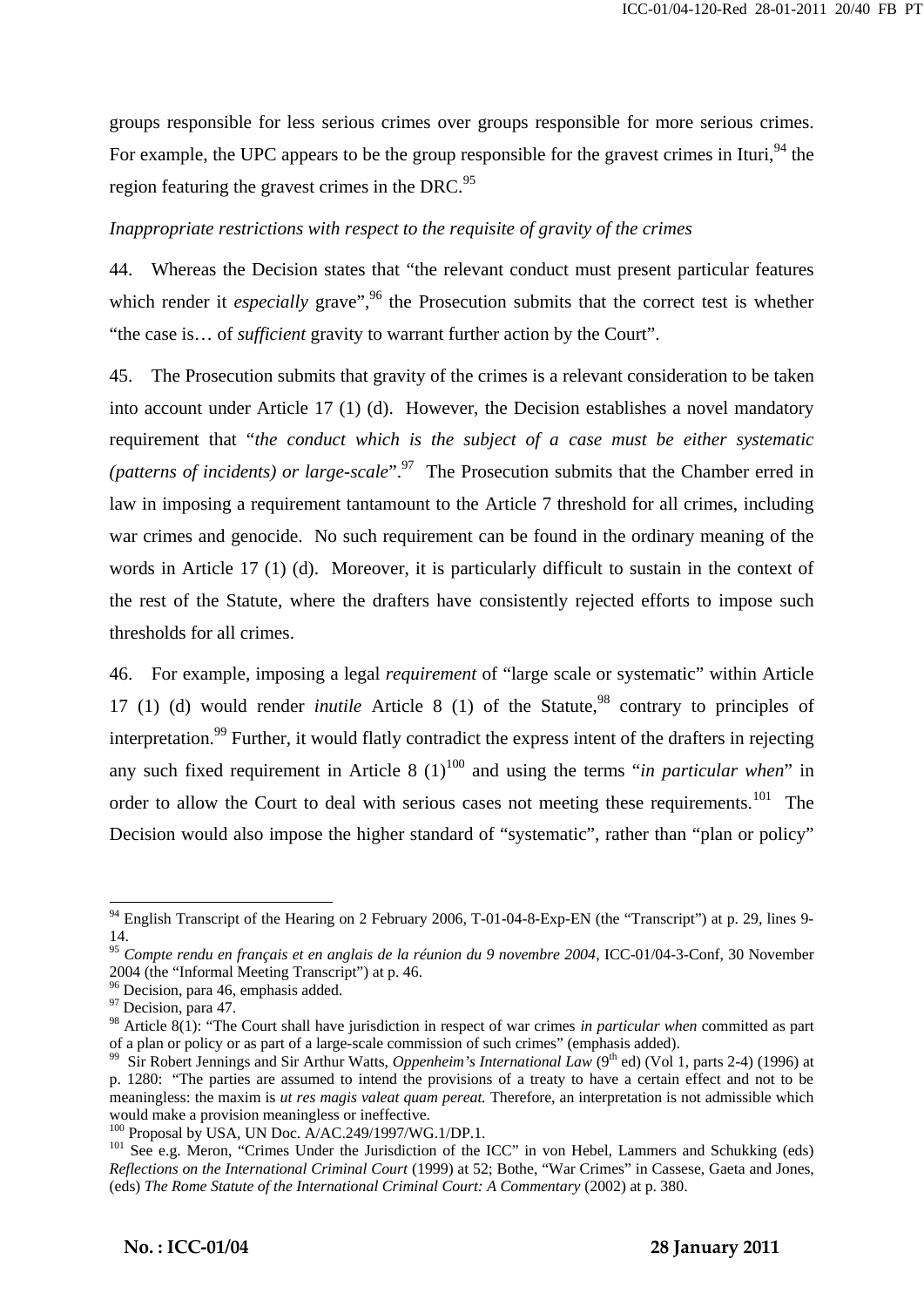which was seen by the drafters as a less demanding requirement.<sup>102</sup> The Prosecution submits that it is impermissible to impose an interpretation that contradicts other fundamental provisions of the Statute.

47. Similarly, a proposal to introduce a "widespread or systematic" requirement for genocide was rejected in the negotiation of the Elements of Crime.<sup>103</sup> The Statute should not lightly be interpreted as imposing requirements that were specifically rejected by drafters.<sup>104</sup>

48. The Prosecution recognizes that the *degree* of scale and the *degree* of organization may be relevant *considerations* in assessing the gravity of crimes, along with other factors. However, it cannot be a legal *requirement* that one or the other is satisfied; otherwise one is imposing the Article 7 threshold for all crimes before the Court via the admissibility provisions, thereby contradicting the deliberate balance struck by the drafters for war crimes and genocide.

49. The Decision also introduced a concept of "social alarm in the international community" as a factor to be considered.<sup>105</sup> The Prosecution observes that the concept is known in the law of some States, albeit more in the context of provisional release decisions, and it has given rise to concerns.<sup>106</sup> The Prosecution submits that the criterion is not a relevant and reliable criterion with respect to gravity of crimes, since it depends on subjective and contingent reactions rather than the objective gravity of the crimes. The Prosecution suggests however that somewhat related concepts, such as 'impact on community', 'répercussion sociale', 'detrimental effects', 'social danger' or 'influence on society' are known in national laws as factors in case selection and may indeed be relevant concepts.<sup>107</sup> The Prosecution would also suggest that international reactions, including Security Council resolutions may be relevant considerations, not as a direct indicator of "social alarm", but insofar as they are evidentiary indicators that the crimes have had a significant impact on the community or region.

 $102$  von Hebel and Robinson, at p. 97.

 $103$  Proposal by USA, PCNICC/1999/DP.4 at p. 5; see Oosterveld, "The Elements of Genocide", in Lee (eds),

The International Criminal Court: Elements of Crimes and Rules of Procedure and Evidence (2001) at p. 46.<br><sup>104</sup> Reference to a subsidiary instrument such as the Elements of Crimes can illuminate the interpretation of the

<sup>&</sup>lt;sup>105</sup> Decision, paras. 47, 67 and 77.<br><sup>106</sup> Spain, Judgement of Constitutional Tribunal, STC 66/1997, 7 April 1997, para 6<br><sup>107</sup> See for example, "detrimental effects", Finland, Code of Criminal Procedure, Section 7; "soc Poland, Code of Criminal Procedure, Article 17(3); "impact of the offense on the community" USA, U.S. Department of Justice, Principles of Federal Prosecution, para. 9.27.230(A)(2); "répercussion sociale", Belgium, Circulaire n° COL 12/98 du Collège des Procureurs généraux près les Cours d'appel, 1 October 1998, para 2.1.1; and "influence on society" Japan, Code of Criminal Procedure, Article 248 (cited in Tachi, *Community Involvement in the Prosecution of Crimes*, paper presented to the Philippines-UNAFEI Joint Seminar, held from 5 to 8 December 2001 in Manila, Philippines, p. 58).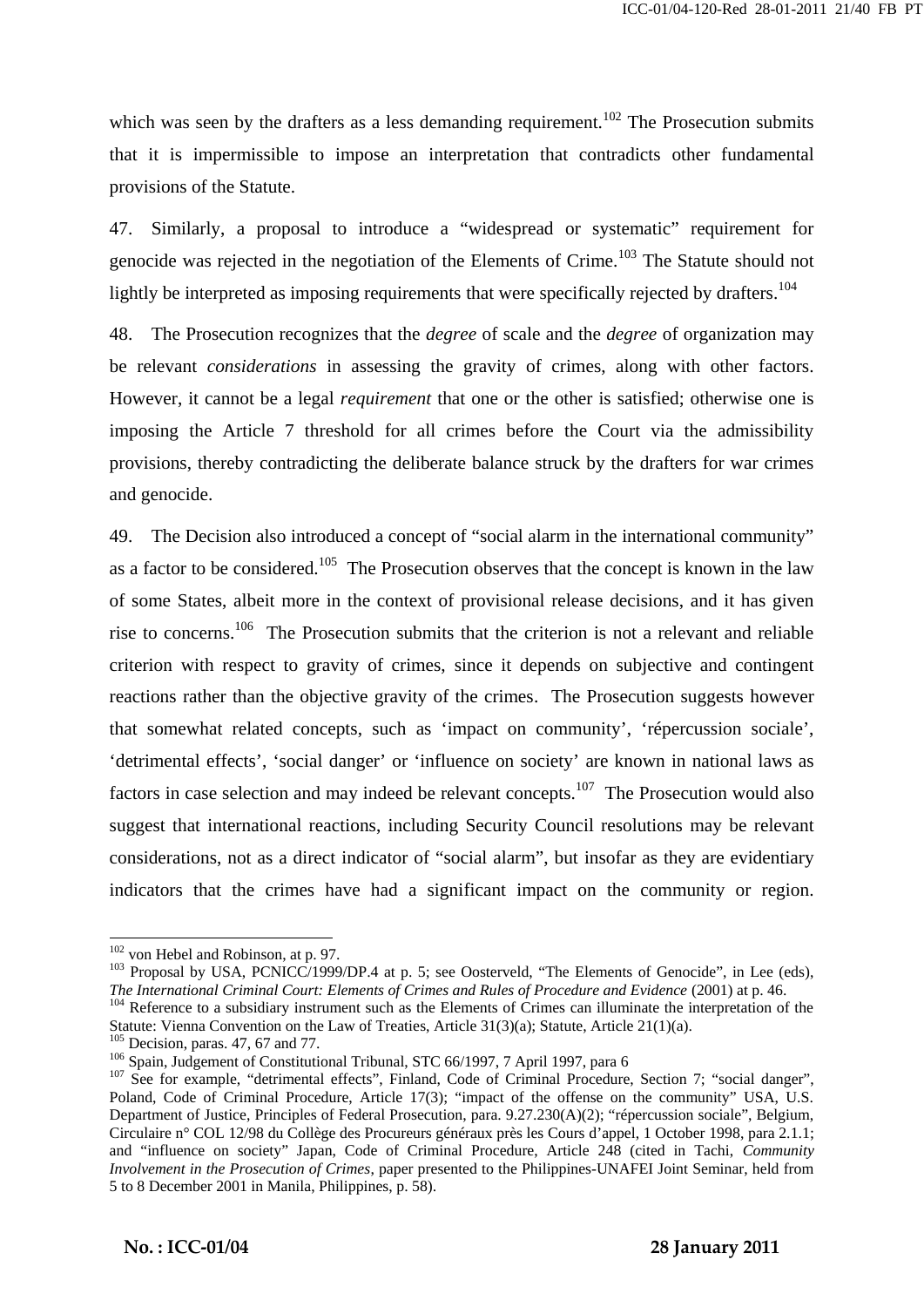Conversely, however, an absence of international reaction (as is tragically often the case) is not necessarily an indicator of lack of impact of the crimes on the community. The underlying issue should remain the gravity of the crimes, with impact being a factor for consideration (as possibly evidenced by international reactions).

#### *Application of correct law to the facts of the case*

50. The Prosecution submits that the correct interpretation is that Article 17 (1) (d) establishes a basic standard for gravity – a requirement of "sufficient gravity" – excluding minor offenders and minor crimes that clearly do not warrant the exercise of jurisdiction by the Court.<sup>108</sup>

51. With respect to those cases that satisfy the gravity threshold, the Prosecution must, like other Offices of the Prosecutor, apply case selection criteria in order to select a limited number of cases for presentation before the Court. As in other institutions, case selection among those cases satisfying a basic gravity threshold is done in accordance with prosecutorial policy. The Prosecution submits that this necessary process of case selection among sufficiently grave cases is still subject to judicial control, in addition to the control of public scrutiny and budgetary control by the Assembly of States Parties. First, any decisions not to proceed with prosecution that are based on the "interests of justice" must be notified to the Pre-Trial Chamber and are subject to judicial scrutiny in accordance with Article 53 (3). Second, this Court may properly decide to adopt the line of Tribunal authorities enabling judicial review of case selection decisions that appear to be clearly based on discriminatory or improper motives.<sup>109</sup> These two bases for review are of course in addition to the power to review on the basis of gravity.

52. Tribunal jurisprudence, noting that the role and responsibilities of the Prosecution, and the fact that its direct involvement in investigation "may enable [it] to have a particular insight" into the many factors involved, has indicated that judicial restraint is appropriate in reviewing case selection decisions of the Office of the Prosecutor.<sup>110</sup> Accordingly, the

 $\mathbf{r} = \mathbf{r} \cdot \mathbf{r}$  ,  $\mathbf{r} = \mathbf{r} \cdot \mathbf{r}$  ,  $\mathbf{r} = \mathbf{r} \cdot \mathbf{r}$  ,  $\mathbf{r} = \mathbf{r} \cdot \mathbf{r}$  ,  $\mathbf{r} = \mathbf{r} \cdot \mathbf{r}$  ,  $\mathbf{r} = \mathbf{r} \cdot \mathbf{r}$  ,  $\mathbf{r} = \mathbf{r} \cdot \mathbf{r}$  ,  $\mathbf{r} = \mathbf{r} \cdot \mathbf{r}$  ,  $\mathbf{r} = \mathbf{r$ 

<sup>108</sup> See, for purposes of analogy, *Prosecutor v Stankovic,* IT 96-23/2-PT, Decision on Referral of Case under Rule 11*bis*, 17 May 2005, approving the request of the Prosecution to transfer to national authorities a case against one soldier for crimes against nine victims.

<sup>&</sup>lt;sup>109</sup> *Prosecutor v Delalic et al, IT-96-21-A, Judgement, 20 February 2001 at paras.* 596-618 indicated that review of prosecutorial discretion is possible if there is clear evidence that the decision to prosecute "was based on impermissible motives, such as race or religion, and that the Prosecution failed to prosecute similarly situated defendants".

<sup>110</sup> *Prosecutor v Mrksic et al.,* IT-95-13/1-PT, Decision on Prosecutor's Motion to Withdraw Motion and Request for Referral of Indictment under Rule 11*bis*, 30 June 2005. See also Côté, "Reflections on the Exercise of Prosecutorial Discretion in International Criminal Law", (2005) 3 *Journal of International Criminal Justice* 162;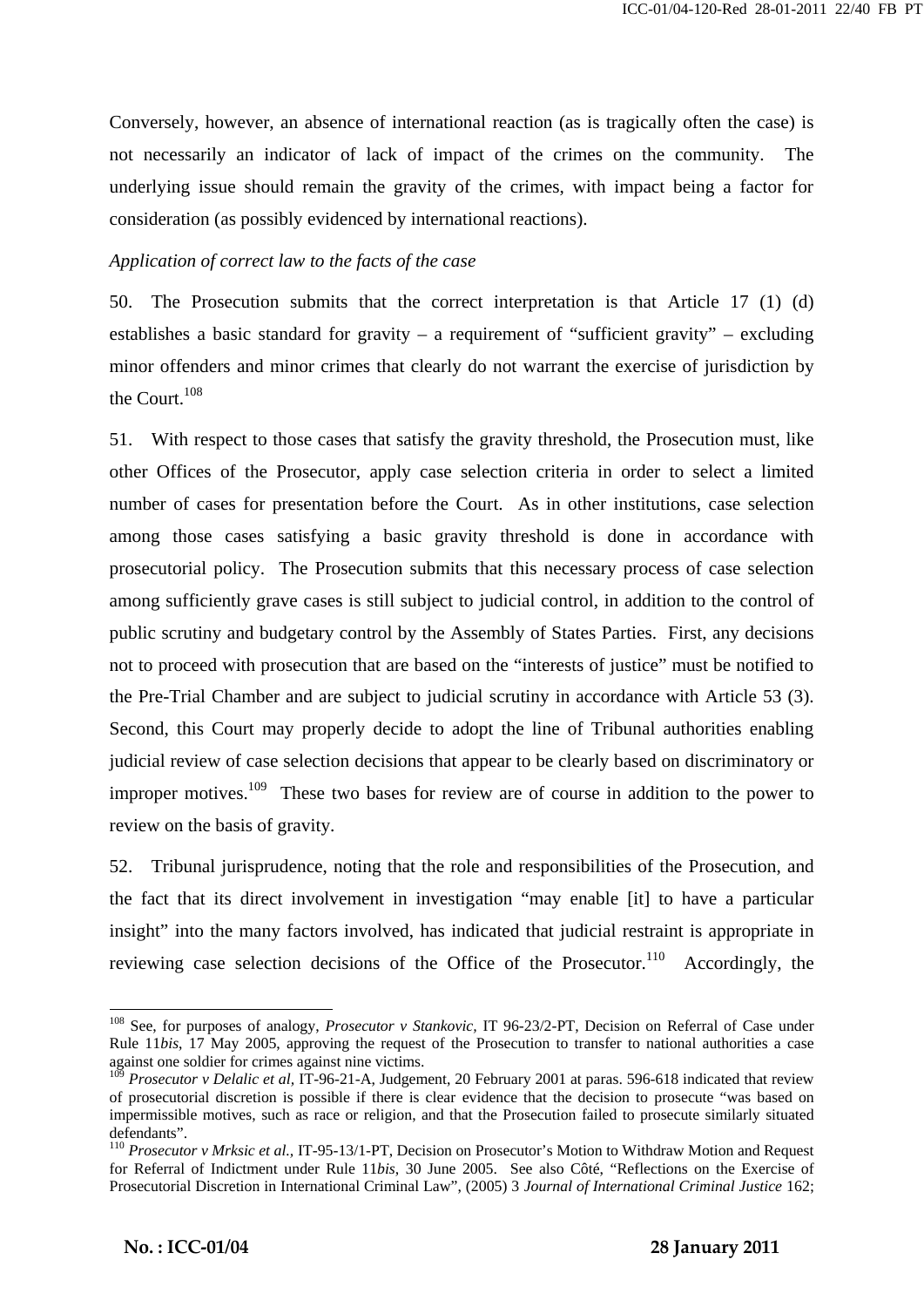Prosecution respectfully submits that such restraint should accompany the necessary and appropriate judicial review of prosecutorial discretion on the grounds of gravity, interests of justice or potentially improper motives.

53. If the Appeals Chamber chooses to elaborate a test under Article 17 (1) (d), the Prosecution submits that the standard should be a basic test, taking into account as factors the gravity of the crimes and the extent of responsibility of the person. The Prosecution submits that, at this early stage in the jurisprudence of the Court, the factors should be simply stated as factors to be considered, without imposing any particular legal requirements. The Prosecution also submits that the list of factors should be non-exhaustive, to take into account unforeseen future circumstances.

54. The Prosecution submits, taking into account its practice, the Decision, and other authorities, that (a) with respect to gravity of crimes, relevant factors include: the nature or severity of the crimes; the scale of the crimes (including number of victims); the degree of systematicity, where applicable; the impact of the crimes; and any particularly aggravating aspects in the manner of commission of the crimes; and (b) with respect to extent of responsibility, relevant factors include: alleged status or hierarchical level of the accused or implication in particularly serious or notorious crimes; significance of role of the accused in the overall commission of crimes; and the degree of involvement (commission, ordering or indirect participation).<sup>111</sup>

55. If the Appeals Chamber agrees with these legal arguments, in whole or in part, then the factual record provides an ample basis on which the Appeals Chamber can readily reach a finding of admissibility. The Pre-Trial Chamber made a finding that the gravity of the crimes was sufficient for admissibility, and this finding is not in dispute.<sup>112</sup> Thus, the remaining issue is whether the degree of responsibility, as alleged, satisfies the requirements of admissibility under Article 17 (1) (d).

56. The Prosecution submitted that Thomas Lubanga Dyilo, Bosco Ntaganda and others enlisted and conscripted children "systematically and in large numbers", gave them military

 $\mathbf{r} = \mathbf{r} \cdot \mathbf{r}$  ,  $\mathbf{r} = \mathbf{r} \cdot \mathbf{r}$  ,  $\mathbf{r} = \mathbf{r} \cdot \mathbf{r}$  ,  $\mathbf{r} = \mathbf{r} \cdot \mathbf{r}$  ,  $\mathbf{r} = \mathbf{r} \cdot \mathbf{r}$  ,  $\mathbf{r} = \mathbf{r} \cdot \mathbf{r}$  ,  $\mathbf{r} = \mathbf{r} \cdot \mathbf{r}$  ,  $\mathbf{r} = \mathbf{r} \cdot \mathbf{r}$  ,  $\mathbf{r} = \mathbf{r$ 

*Prosecutor v Delalic et al,* IT-96-21-A, Judgement, 20 February 2001, paras. 596-618: "It is beyond question that the Prosecutor has a broad discretion in relation to the initiation of investigations and in the preparation of indictments." The Appeals Chamber found that "It is also clear that a discretion of this nature is not unlimited" and that decisions may be reviewed for improper motive, but the burden on an appellant is heavy and "there is a presumption that the prosecutorial functions under the Statute are exercised regularly".<br><sup>111</sup> See paras. 30-33, above, and authorities cited therein; see also *Prosecutor v Stankovic*, IT 96-23/2-PT,

Decision on Referral of Case under Rule 11*bis*, 17 May 2005. 112 Decision, para 77.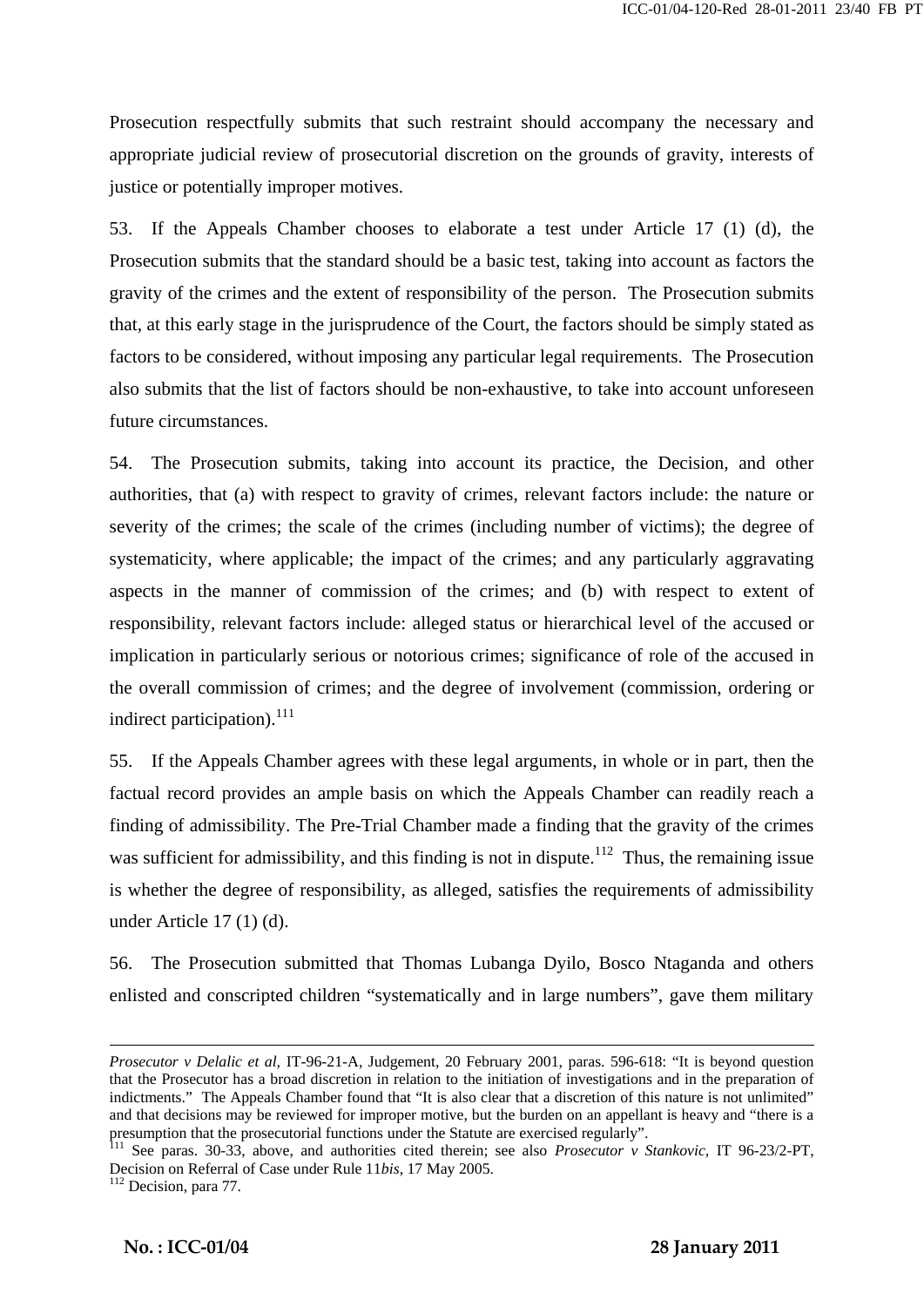training and used them to participate actively in hostilities.<sup>113</sup> The Pre-Trial Chamber found reasonable grounds to believe that a UPC and FPLC policy/practice of enlisting and conscripting children into the FPLC and using them to participate actively in hostilities existed, and that it resulted in hundreds of children being enlisted or conscripted into the FPLC and/or used by the FPLC to participate actively in hostilities from July 2002 to December 2003.<sup>114</sup>

57. The Pre-Trial Chamber noted that Bosco Ntaganda was appointed Deputy Chief of the General Staff in charge of military operations of the FPLC on 3 September 2002 and held this position until December 2003, and that he was appointed FPLC Chief of the General Staff in December 2003. During the period from September 2002 to December 2003, Bosco Ntaganda ranked third in the FPLC hierarchy, under Floribert Kisembo and Thomas Lubanga Dvilo.<sup>115</sup> and after this period he ranked second in the hierarchy.<sup>116</sup>

58. The Pre-Trial Chamber found that it had reasonable grounds to believe that Bosco Ntaganda was the immediate superior of the FPLC sector commanders and had *de jure* and *de facto* authority over the FPLC training camp commanders and the FPLC field commanders.<sup>117</sup> Bosco Ntaganda often visited the training camps and took direct part in attacks in which FPLC child soldiers participated.<sup>118</sup>

59. These findings are consistent with the submissions of the Prosecution that Bosco Ntaganda was a hands-on commander, that he deployed to the field with his subordinate commanders,119 and that he ordered children to participate actively in hostilities, both directly<sup>120</sup> and through subordinate commanders.<sup>121</sup>

60. The Prosecution further notes that its conclusion on the basis of the evidence collected was that the role and responsibility of Bosco Ntaganda in the crimes alleged warranted prosecution, while those of the second-in-command, Floribert Kisembo (FPLC Chief of the

 $\overline{a}$ 

 $113$  Prosecutor's Application at paras. 71-102, in particular para. 74; Transcript at p. 14, lines 17-24 and at p. 20, lines 24 to p. 21, line 9.<br><sup>114</sup> Decision, paras. 67 and 101-103.

<sup>115</sup> Decision, paras. 78 and 79.<br><sup>116</sup> Decision, para. 79.<br><sup>117</sup> Decision, para. 85. See also Prosecution's submission of the FPLC organizational chart, which shows Bosco Ntaganda was the exclusive immediate superior to FPLC sector commanders: Prosecution's Submission of Further Information and Materials, ICC-01/04-106-US-Exp, 27 January 2006 (the "27 January 2006 Submission")., Annex 9, and Transcript at p. 42, lines 24 to p. 43, line 5.

<sup>&</sup>lt;sup>118</sup> Decision, para 85.

<sup>119</sup> Transcript, page 38, lines 4-7 and child soldier witness statements, e.g. REDACTED, para. 48, and Prosecutor's Application at para. 174.

<sup>&</sup>lt;sup>120</sup> Prosecutor's Application at paras. 112, 157, 158, 160; child soldier witness statements: REDACTED, para. 45; REDACTED, paras 43, 44, 47, 68; REDACTED, paras 49-50; Transcript at p. 22, lines 3-6.

 $121$  Child soldier witness statements, e.g. REDACTED, para 46.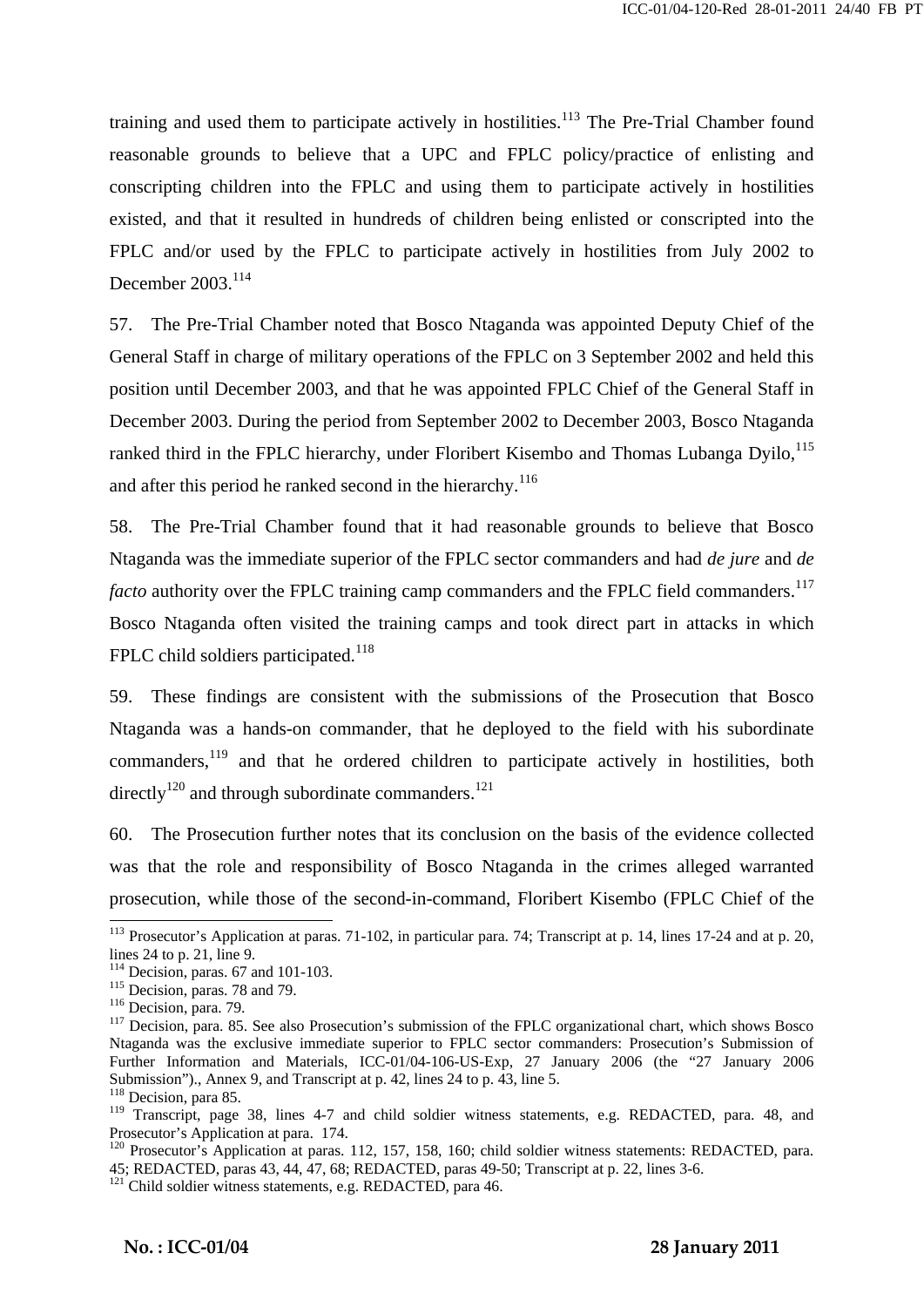General Staff), at this point, did not; indeed, as noted by the Prosecution, while the investigation was ongoing there did not appear to be, at the time of the arrest warrant application, a sufficient basis to seek charges against Floribert Kisembo in relation to the alleged crimes.<sup>122</sup> Thus, the Prosecution identified the region involving the gravest crimes in the DRC, and the armed group most responsible for those crimes, and sought warrants against the two persons most responsible for the alleged crimes on the basis of the information and evidence available.

61. In short, Bosco Ntaganda was one of the top leaders of the FPLC, ranking third and then second in the hierarchy, with responsibilities over the sector commanders, training camp commanders and field commanders. His was the group responsible for the gravest crimes in a region of particularly grave crimes. He was in charge of military operations and he was the person responsible for directing and executing the crimes in question.

62. The Prosecution submits that the facts on the record are more than sufficient to satisfy any degree of responsibility required by Article 17 (1) (d), whether the terms be his seniority, his role and importance in directing and ordering the crimes, or his direct involvement. Accordingly, the Prosecution respectfully requests that the Appeals Chamber correct the error of law with respect to the standards required under Article 17 (1) (d) and declare the case against Bosco Ntaganda admissible.

# **The Prosecution's Second Ground of Appeal: The Pre-Trial Chamber's failure to provide adequate notice and request specific**

# **submissions from the Prosecution on the issue of admissibility**

# *The requirement of adequate notice and the right to be heard*

63. This ground of appeal concerns the duty of all Chambers to provide adequate notice to all participants as to the specific issues that Chambers consider critical for a proper judicial determination.<sup>123</sup> It addresses the scope of the fundamental right to be heard, which is a crucial component of procedural fairness. It is submitted that, in particular in the context of a *proprio motu* decision, a participant is entitled to receive adequate notice in a manner that

<sup>&</sup>lt;sup>122</sup> See footnote 162, below.

 $123$  As already stated (see para. 9, above) this ground of appeal is advanced in the alternative: it should be considered, first and foremost, if the Appeals Chamber does not grant the Prosecution's first ground of appeal. However, to the extent that this ground of appeal raises issues of particular relevance for a proper interaction between Chambers of this Court and procedural participants, the Appeals Chamber may consider it appropriate to discuss and enter findings on the matters advanced herein.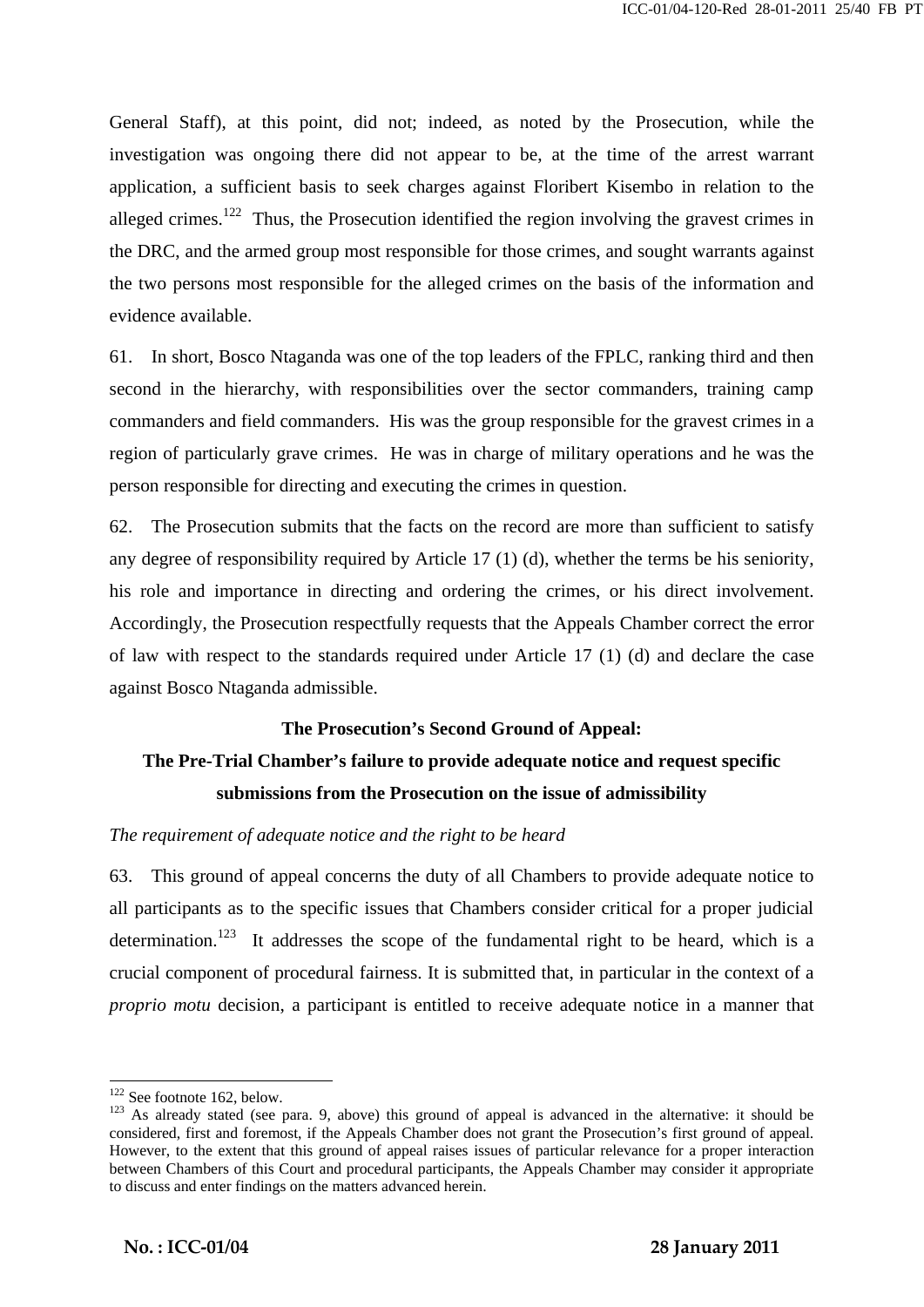allows the participant to comprehensively address the legal and factual issues the Chamber considers to be the determining factors.<sup>124</sup>

64. In the instant case, the Pre-Trial Chamber violated the Prosecution's right to be heard:

- i. by not adequately notifying the Prosecution that it was considering declaring *proprio motu* the case against Bosco Ntaganda inadmissible due to lack of gravity; and
- ii. by not informing the Prosecution about the test and the criteria it intended to apply for determining the gravity threshold in Article 17 (1) (d).

65. As the ICTY Appeals Chamber has stated, the fact that a Chamber has a right to decide *proprio motu* "entitles it to make a decision whether or not invited to do so by a party; but the fact that it can do so does not relieve it of the normal duty of a judicial body first to hear a party whose rights can be affected by the decision to be made".<sup>125</sup> A participant's right to be heard is of a fundamental nature, going to the heart of the fairness of any judicial proceedings, and is recognized as such in most jurisdictions by way of specific statutory provisions<sup>126</sup> or through judicial precedent.<sup>127</sup> The availability of this right to a participant is also instrumental for a proper judicial determination of the issues, since a court can benefit from that participant's analysis of the evidence and his or her argument on the applicable law.<sup>128</sup> Accordingly, and in a manner consistent with the existing standard in international criminal jurisdictions, the Statute, the Rules and the Regulations must necessarily be read to include "a right of the parties to be heard in accordance with the judicial character" of the Chamber.<sup>129</sup>

66. However, the mere existence of a *formal* opportunity to be heard does not in itself satisfy compliance with the right to be heard. A hearing is a necessary, but not a *sufficient*, condition *vis-à-vis* the duty of any Chamber to respect a participant's right to be heard. If a participant is afforded a hearing, but in the course of the hearing denied an opportunity to adequately and comprehensively advance its arguments, then that participant's right to be

 $\mathbf{r} = \mathbf{r} \cdot \mathbf{r}$  ,  $\mathbf{r} = \mathbf{r} \cdot \mathbf{r}$  ,  $\mathbf{r} = \mathbf{r} \cdot \mathbf{r}$  ,  $\mathbf{r} = \mathbf{r} \cdot \mathbf{r}$  ,  $\mathbf{r} = \mathbf{r} \cdot \mathbf{r}$  ,  $\mathbf{r} = \mathbf{r} \cdot \mathbf{r}$  ,  $\mathbf{r} = \mathbf{r} \cdot \mathbf{r}$  ,  $\mathbf{r} = \mathbf{r} \cdot \mathbf{r}$  ,  $\mathbf{r} = \mathbf{r$ 

 $124$  This is the principle underlying the procedure enshrined in Regulation 55, whereby a Trial Chamber can only exercise the authority to change the legal characterisation of the facts after providing "notice to the participants of such a possibility" and after having given "the participants the opportunity to make oral or written submissions."<br><sup>125</sup> Prosecutor v Jelisic, IT-95-10-A, Judgement, 5 July 2001 at para. 27.

<sup>&</sup>lt;sup>126</sup> See, *inter alia*, § 33 of the German Code of Criminal Procedure (StPO).<br><sup>127</sup> See, *inter alia, Director of Public Prosecutions v Cosier*, High Court of Justice Queen's Bench Division (England and Wales), CO/4180/99, 5 April 2000.

<sup>&</sup>lt;sup>128</sup> *Prosecutor v Jelisic*, IT-95-10-A, Judgement, 5 July 2001 at para. 27.

<sup>129</sup> *Prosecutor v Jelisic*, IT-95-10-A, Judgement, 5 July 2001 at para. 27. See also *Prosecutor v Karemera*, ICTR-98-44-A15bis, Decision in the Matter of Proceedings Under Rule 15bis (D), 21 June 2004 at paras. 9 (relying on the general principle adopted in *Jelisic*) and 10 (noting that the existence of a right to appeal in the provision governing the decision in question implies itself that the parties have a right to be heard at the making of the decision from which they appeal).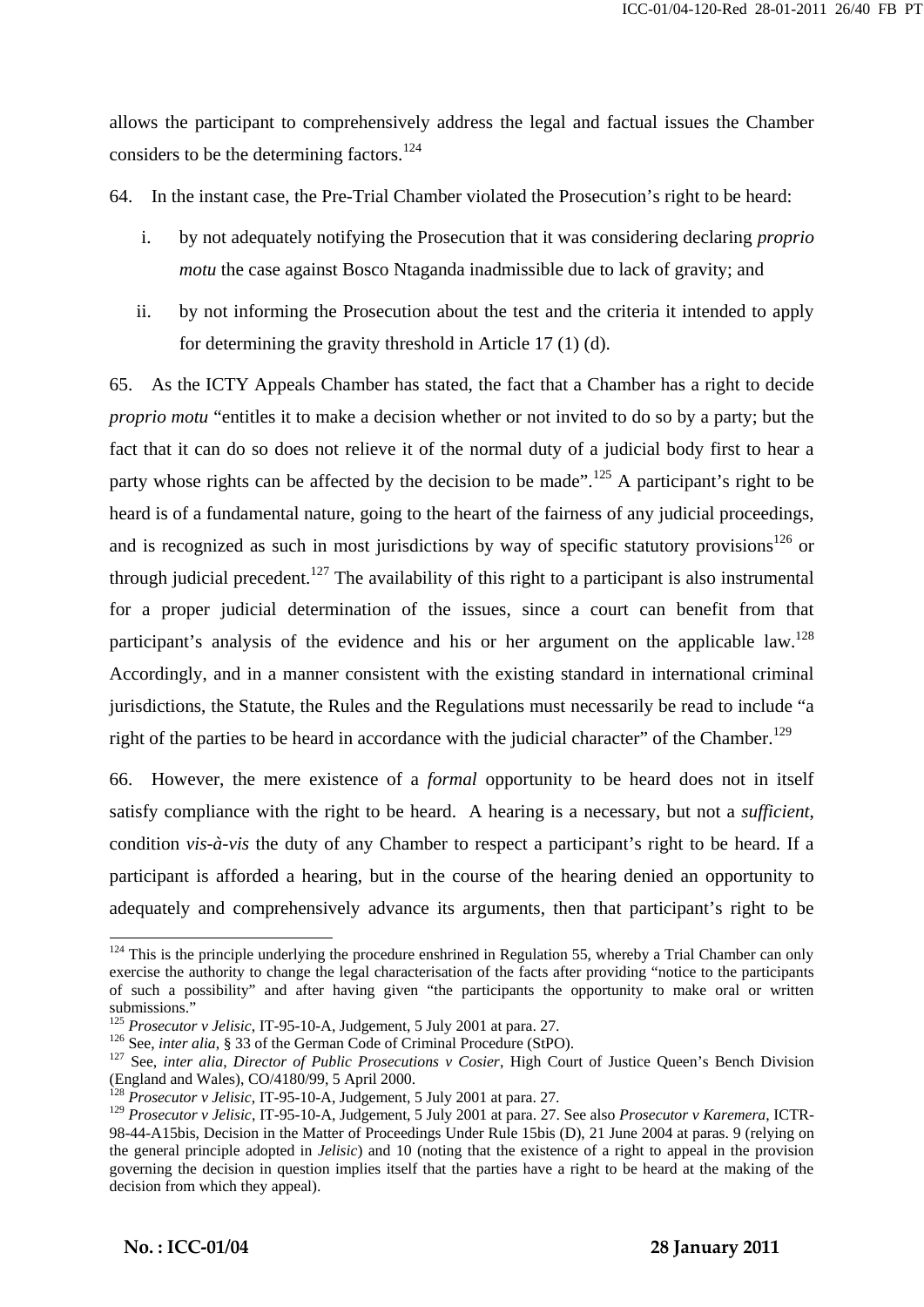heard is violated.<sup>130</sup> In addition, a participant should not be required to guess a Chamber's concerns at a hearing on the basis of incomplete, ambiguous or unclear information. It is "fundamental that notice be given and that it be timely and clearly inform the individual of the proposed action and the grounds for it. Otherwise the individual likely would be unable to marshal evidence and present his case so as to benefit from any hearing that was provided".<sup>131</sup>

67. Whilst the Prosecution is not suggesting that a Chamber must give notice and provide for an adequate opportunity for a participant to be heard prior to every single *proprio motu* determination, it submits that adequate notice *must* be given if and when the Chamber addresses a *determinative* issue, i.e. an issue that has the power or tendency to terminate a particular matter.<sup>132</sup> In the instant proceedings, the Chamber's decision to declare the case against Bosco Ntaganda inadmissible effectively foreclosed the prosecution of that case at the earliest stage.<sup>133</sup>

68. The Prosecution further emphasizes that the Decision was the *first* determination made by a Chamber of this Court on the fundamental issue of the legal criteria for admissibility of a case under Article 17. As such, it required a careful and thorough procedure, including a full discussion on the legal and factual elements relevant for that determination. In this sense, the Prosecution stresses that the Chamber's failure to provide the Prosecution with adequate notice of the test that it was intending to use effectively resulted in (a) the Prosecution being unable to make any submissions before the Chamber as to the adequacy and legal correctness of that test; and (b) the Prosecution having no opportunity to marshal the facts of the case against Bosco Ntaganda in light of the legal test developed by the Pre-Trial Chamber, in order to demonstrate how those facts met such test.

69. As a result, the scope of Article 17 (1) (d), especially in respect of the role and position of the persons involved in the crimes alleged and the groups to which they belonged, and the admissibility of the case against Bosco Ntaganda under that provision are being comprehensively discussed *for the first time* on appeal. The Prosecution had a right, and the

 $\mathbf{r} = \mathbf{r} \cdot \mathbf{r}$  ,  $\mathbf{r} = \mathbf{r} \cdot \mathbf{r}$  ,  $\mathbf{r} = \mathbf{r} \cdot \mathbf{r}$  ,  $\mathbf{r} = \mathbf{r} \cdot \mathbf{r}$  ,  $\mathbf{r} = \mathbf{r} \cdot \mathbf{r}$  ,  $\mathbf{r} = \mathbf{r} \cdot \mathbf{r}$  ,  $\mathbf{r} = \mathbf{r} \cdot \mathbf{r}$  ,  $\mathbf{r} = \mathbf{r} \cdot \mathbf{r}$  ,  $\mathbf{r} = \mathbf{r$ 

<sup>130</sup> See e.g. ECtHR, *Case of Constantinescu v Romania* (Application no. 28871/95), Judgement, 27 June 2000 at paras. 45-60 (affirming a violation of Article 6 (1) of the ECHR – right to a fair and public hearing for the determination of criminal charges – in a case where an applicant was denied the right to make submissions and adduce evidence at a hearing before an appellate court which subsequently reversed a prior acquittal and entered a conviction).

<sup>&</sup>lt;sup>131</sup> Friendly, "Some Kind of Hearing", (1975) 123 *University of Pennsylvania Law Review* 1267 at pp. 1280-81.<br><sup>132</sup> See *FindLaw Legal Dictionary*, s.v. "determinative" (http://dictionary.lp.findlaw.com, last accessed o

March 2006); See also Garner, *A Dictionary of Modern Legal Usage* (1995): "determine" defined in the sense of "to terminate; bring or come to an end" (at p. 271).

<sup>&</sup>lt;sup>133</sup> Subject to the Prosecution's ability to submit a request for review on the basis of new facts - Article 19 (10).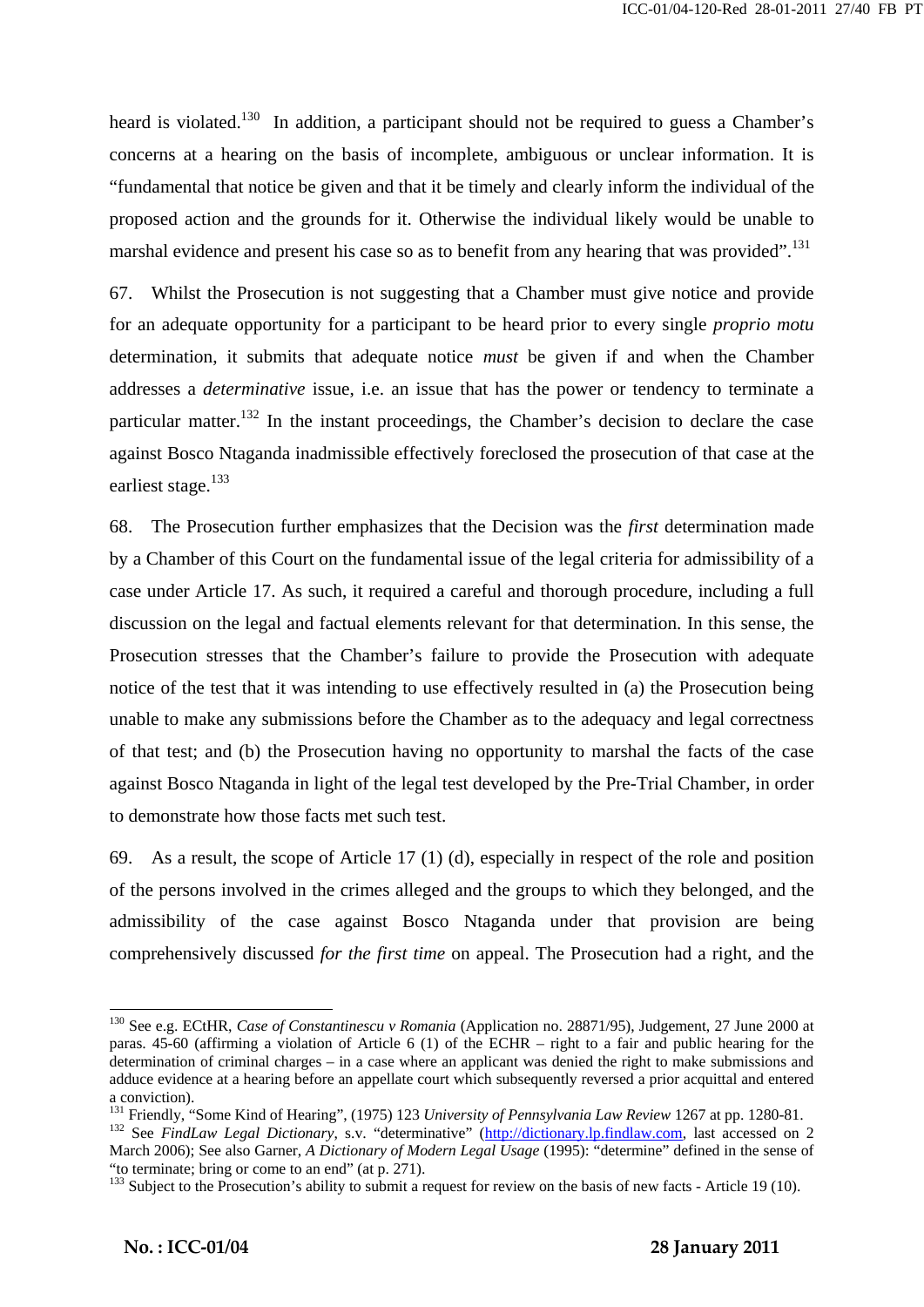Pre-Trial Chamber a duty, to fully discuss these fundamental matters before any decision on admissibility was made.<sup>134</sup>

## *The procedure before the Pre-Trial Chamber*

70. The Chamber's procedure *vis-à-vis* the issue of admissibility comprised three interrelated steps: (1) a decision issued on 20 January 2006 inviting the Prosecution to furnish the Chamber with additional materials;<sup>135</sup> (2) the agenda provided by the Chamber two days prior to the 2 February 2006 hearing;<sup>136</sup> and (3) the hearing itself. The Prosecution submits that for the purposes of determining whether adequate notice was provided to the Prosecution, this sequence must be analyzed in its entirety.

# The Pre-Trial Chamber's Decision inviting the submission of "supporting materials" and of further information and materials

71. The Prosecution submits that the 20 January 2006 Decision did not allow for a conclusion that the Pre-Trial Chamber had concerns about the admissibility of the case against Bosco Ntaganda due to gravity considerations. It only invited the Prosecution to provide supporting materials, including *inter alia* in respect of a number of areas related to Bosco Ntaganda. The invitation concerned (1) the *de jure* and *de facto* authority of Bosco Ntaganda within the FPLC,  $^{137}$  and (2) the hierarchical relationship between Thomas Lubanga Dyilo and Bosco Ntaganda.<sup>138</sup> In respect of other areas that are remotely related to the matters the Pre-Trial Chamber considered in its determination on gravity in terms of Article 17 (1) (d), the invitation concerned (3) the level of organization and organizational charts of the UPC and the  $FPLC<sup>139</sup>$  and (4) the relationship between the UPC and the FPLC.<sup>140</sup> The invitation did not concern certain aspects that the Pre-Trial Chamber ultimately considered as the main determining factors – the ability to negotiate or to sign ceasefires and peace agreements and to participate in negotiations relating to controlling access of MONUC and other UN personnel

 $\mathbf{r} = \mathbf{r} \cdot \mathbf{r}$  ,  $\mathbf{r} = \mathbf{r} \cdot \mathbf{r}$  ,  $\mathbf{r} = \mathbf{r} \cdot \mathbf{r}$  ,  $\mathbf{r} = \mathbf{r} \cdot \mathbf{r}$  ,  $\mathbf{r} = \mathbf{r} \cdot \mathbf{r}$  ,  $\mathbf{r} = \mathbf{r} \cdot \mathbf{r}$  ,  $\mathbf{r} = \mathbf{r} \cdot \mathbf{r}$  ,  $\mathbf{r} = \mathbf{r} \cdot \mathbf{r}$  ,  $\mathbf{r} = \mathbf{r$ 

<sup>&</sup>lt;sup>134</sup> In a case where a lower court had ordered *proprio motu* a new trial in a civil case, it was held that "where the court acts *sua sponte* it is only fair that it should indicate, both before it rules and in the ruling itself, the ground upon which the new trial is ordered. If it does not do the first, the aggrieved party is unable to know the particular point the court is considering and therefore cannot meet the issue"; see *Southern Arizona Freight Lines v Jackson*, 63 P. 2d 193, 198 (1936) (Supreme Court of Arizona).

<sup>&</sup>lt;sup>135</sup> Decision concerning Supporting Materials in Connection with the Prosecution's Application for Warrants of Arrest pursuant to article 58, ICC-01/04-102-US-Exp, 20 January 2006 (the "20 January 2006 Decision")

<sup>&</sup>lt;sup>136</sup> Decision concerning the Hearing on 2 February 2006, ICC-01/04-108-US-Exp, 31 January 2006 (the "31 January 2006 Decision")<br><sup>137</sup> 20 January 2006 Decision at page 6, (iv) f.

 $138$  20 January 2006 Decision at page 6, (iv) g.

<sup>&</sup>lt;sup>139</sup> 20 January 2006 Decision at page 6, (iv) b.<br><sup>140</sup> 20 January 2006 Decision at page 6, (iv) c.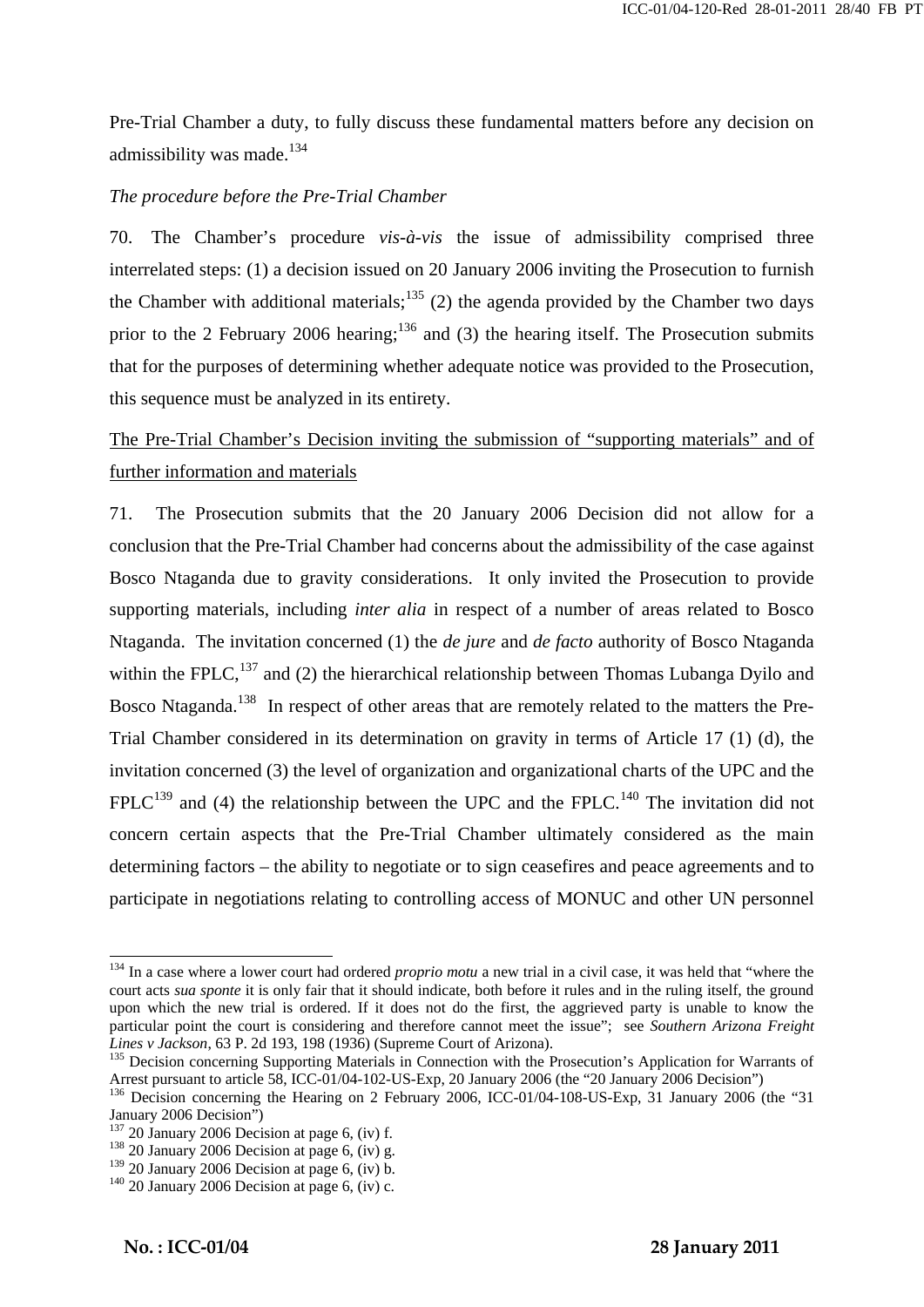to Bunia or other parts of the territory of Ituri<sup>141</sup> – and was concerned only in very vague terms with other determining factors, such as Bosco Ntaganda's autonomy in relation to  $UPC/FPLC$  policies and practices.<sup>142</sup>

72. In response to the invitation, the Prosecution submitted on 27 January  $2006^{143}$  various materials, including a chart detailing the organization of the FPLC from its creation in September 2002 throughout December 2003,<sup>144</sup> visualizing the *de jure* authority of Bosco Ntaganda within the FPLC. The Prosecution emphasized that Bosco Ntaganda was involved in the creation of the UPC and maintained a substantial role throughout his tenure as FPLC military officer.<sup>145</sup>

The agenda for the 2 February 2006 Hearing

73. Prior to the Hearing, the Prosecution was not adequately put on notice that the Chamber was considering declaring the case against Bosco Ntaganda inadmissible due to lack of gravity nor was it informed about the test that the Pre-Trial Chamber intended to apply for such a determination.

74. On 31 January 2006 the Pre-Trial Chamber provided the Prosecution with an agenda for the 2 February 2006 Hearing.<sup>146</sup> The agenda included fourteen items, listing a wide variety of issues to be discussed during the Hearing. Out of the fourteen agenda items, the following two are relevant:

*3. Prosecution's view on the content of the gravity threshold under article 17, paragraph 1(d), of the Statute in relation to a case arising from the investigation of a situation;*

…

*6. Whether the case against Mr. Bosco Ntaganda has any or all features mentioned under 4, paying particular attention to the following issues:* 

*(i) Detailed description of the hierarchical organization of the FPLC and the position within such a hierarchy of Mr Bosco Ntaganda;* 

*(ii) Detailed description of the hierarchical organization of the UPC, of the relationship between the UPC and the FPLC and of the position of Mr. Bosco Ntaganda within the broader movement UPC/FPLC;* 

<sup>&</sup>lt;sup>141</sup> Decision, at para. 86.

<sup>&</sup>lt;sup>142</sup> Decision, at para. 87.<br><sup>143</sup> 27 January 2006 Submission.<br><sup>144</sup> 27 January 2006 Submission at para. 30, and Annex 9 to the 27 January 2006 Submission.<br><sup>145</sup> 27 January 2006 Submission at para. 32 (i).<br><sup>145</sup> 31 Januar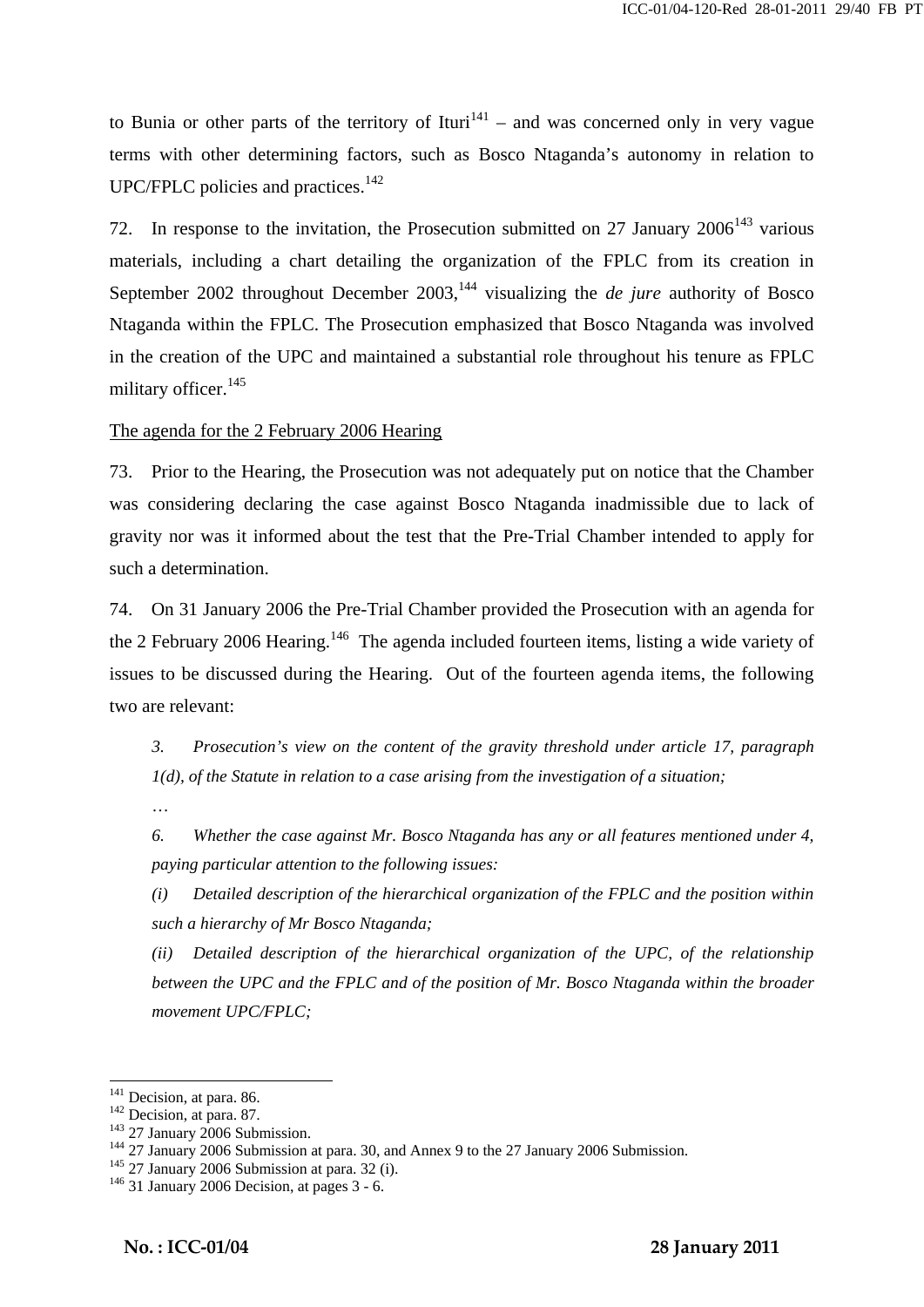*(iii) Hierarchical relationship between Mr Bosco Ntaganda and Mr Thomas Lubanga Dyilo and between Bosco Ntaganda and other high ranking members of the UPC on the one hand, and on the FPLC on the other hand;* 

*(iv) Role of Mr Bosco Ntaganda in the commission of the crimes alleged in the Prosecution's Application;*<sup>147</sup>

75. The Prosecution submits that:

(i) Not only did the Pre-Trial Chamber not highlight the agenda item on the gravity of the specific case, but kept it in general and vague terms, unrelated to the concrete situation of Bosco Ntaganda;

(ii) The agenda item addressing Bosco Ntaganda's situation was not connected to the agenda item on gravity;

(iii) The factors enumerated at item 5 of the agenda, which were ultimately the factors considered to be relevant by the Chamber for the purposes of making its determination on admissibility, were presented in a manner completely disconnected from the question of gravity under Article 17 (1) (d), included as item 3 of the agenda;<sup>148</sup> in addition, the factors enumerated at item 5 appeared to be, on their face, factual questions unrelated to the issue of gravity under Article 17 (1) (d);<sup>149</sup>

(iv) The consideration that was the main determining factor for the Pre-Trial Chamber to declare the case against Bosco Ntaganda inadmissible, namely his (alleged lack of) seniority, was not only not emphasized; it was also not clearly identifiable in the agenda.150

 $\mathbf{r} = \mathbf{r} \cdot \mathbf{r}$  ,  $\mathbf{r} = \mathbf{r} \cdot \mathbf{r}$  ,  $\mathbf{r} = \mathbf{r} \cdot \mathbf{r}$  ,  $\mathbf{r} = \mathbf{r} \cdot \mathbf{r}$  ,  $\mathbf{r} = \mathbf{r} \cdot \mathbf{r}$  ,  $\mathbf{r} = \mathbf{r} \cdot \mathbf{r}$  ,  $\mathbf{r} = \mathbf{r} \cdot \mathbf{r}$  ,  $\mathbf{r} = \mathbf{r} \cdot \mathbf{r}$  ,  $\mathbf{r} = \mathbf{r$ 

 $147$  The Prosecution assumes that "the features mentioned under 4" are meant to be the features detailed in **number 5** of the 31 January 2006 Decision, namely: a) systematic and large scale nature of the crimes contained in the Prosecution's Application; b) Social alarm of the crimes contained in the Prosecution's Application; c) Seniority within the UPC and the FPLC; d) Role played in the alleged commission of crimes within the jurisdiction of the Court; e) Role of the UPC/FPLC in relation to the crimes within the jurisdiction of the Court allegedly committed in the DRC situation currently under investigation and in the alleged armed conflict in Ituri in the second half of 2002 and 2003.

<sup>&</sup>lt;sup>148</sup> Between item 3 and item 5 the Chamber included an item related to the necessity of arrest of Thomas Lubanga Dyilo, hence wholly unrelated to the question of gravity (see item 4 in the agenda).

<sup>149</sup> Sub-item (a) appeared to pertain to the *chapeau* of war crimes under Article 8 (1); the at that point in time very unclear sub-item (b) did not provide any identifiable connection with the issue of gravity, and rather appeared to be more related to the issue of necessity of the arrest (see para. 49, above); in turn, sub-items (c), (d) and (e) appeared to relate to the alleged individual criminal responsibility of the individuals named in the Application.

 $150$  The agenda contained an erroneous cross-reference to item 4 in the agenda; item 5 did contain a reference to the seniority of Thomas Lubanga Dyilo at sub-item (c).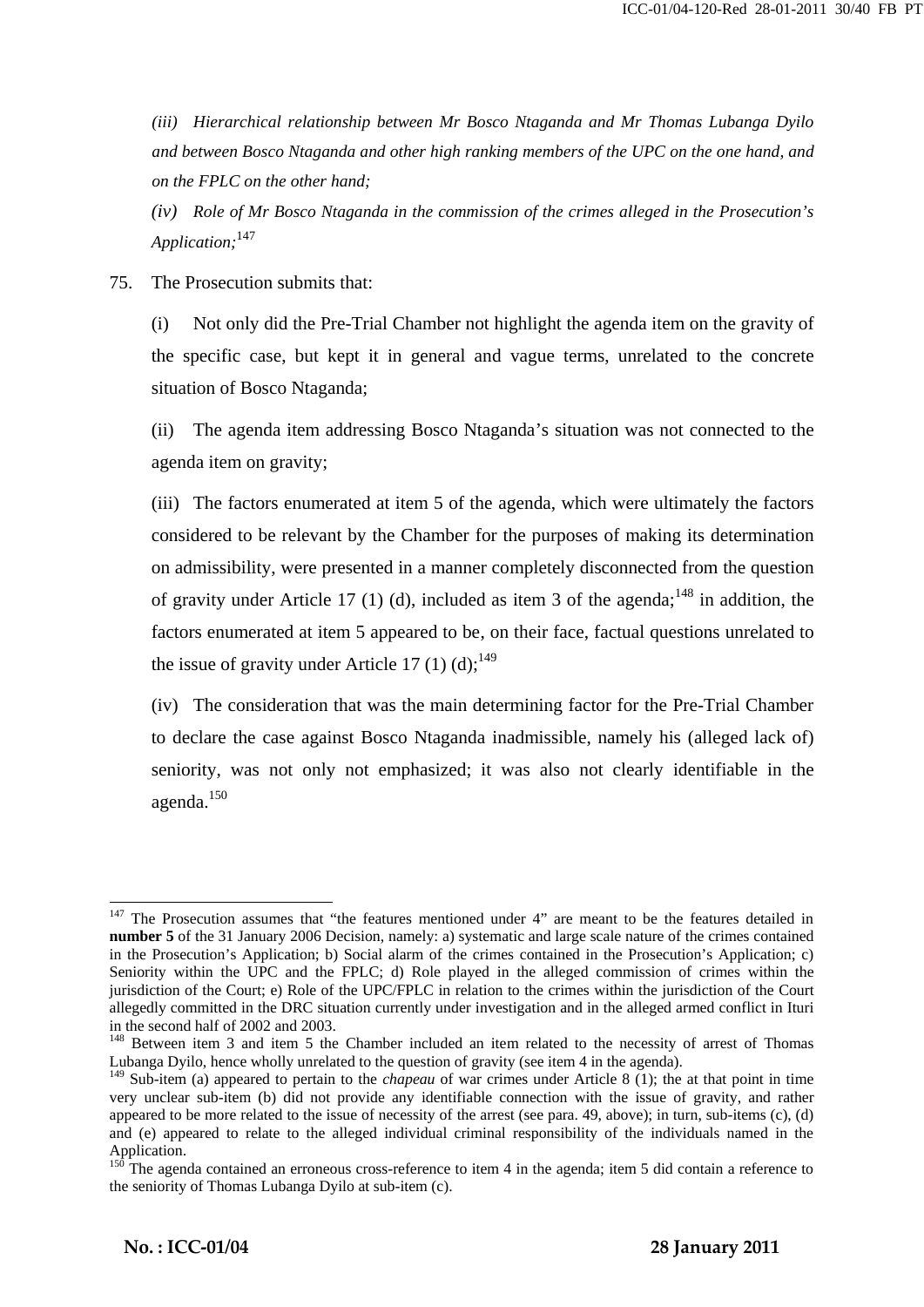#### The 2 February 2006 Hearing

76. The lack of clarity was aggravated by the content of the questions, and the manner in which the Pre-Trial Chamber asked them during the Hearing.<sup>151</sup> Neither prior to discussing agenda item three nor during or after the Prosecution's submissions did the Pre-Trial Chamber notify the Prosecution that, based on the information provided by the Prosecution on Bosco Ntaganda, it considered it a possibility to declare the case against him inadmissible. To the contrary, once the Prosecution had finished its respective submissions on agenda item three, which focused solely on the gravity of the crimes and not on the seniority of Thomas Lubanga Dyilo or Bosco Ntaganda, the Pre-Trial Chamber did not make any comment or ask follow-up questions. Rather, it proceeded into the discussion of the unrelated agenda item four.<sup>152</sup>

77. Though the Pre-Trial Chamber later touched upon issues related to gravity a number of times, neither the questions put to the Prosecution nor the context in which they were asked can be seen as providing adequate notice of the Chamber's particular concerns on the admissibility of the case, or of the test it intended to apply for the purposes of Article 17 (1) (d). This included questions<sup>153</sup> about the notion of a "plan" as a pre-condition of Article 8 which appeared<sup>154</sup> to relate to Thomas Lubanga Dyilo; and a question about the latter's political plan<sup>155</sup> and the long-term objective of the UPC and the FPLC,<sup>156</sup> both *unrelated* to Bosco Ntaganda. The closest the Pre-Trial Chamber came to touching on the relevant issues in the Decision was in a question from the Presiding Judge about the "judicial policy of the Office of the Prosecutor":

"*I would now like to move onto the judicial policy of the Office of the Prosecutor. The Chamber notes that the arrest warrants which you request concern a group of regional militiamen. We would like to broach with you the nature of the conflict concerned. To that end we are particularly interested is seeing the statute of the UPC and the FPLC. My question to you is: where is the Office of the Prosecutor heading? We are at the beginning of these proceedings and this is a very central issue. Do you intend to* 

 $\mathbf{r} = \mathbf{r} \cdot \mathbf{r}$  ,  $\mathbf{r} = \mathbf{r} \cdot \mathbf{r}$  ,  $\mathbf{r} = \mathbf{r} \cdot \mathbf{r}$  ,  $\mathbf{r} = \mathbf{r} \cdot \mathbf{r}$  ,  $\mathbf{r} = \mathbf{r} \cdot \mathbf{r}$  ,  $\mathbf{r} = \mathbf{r} \cdot \mathbf{r}$  ,  $\mathbf{r} = \mathbf{r} \cdot \mathbf{r}$  ,  $\mathbf{r} = \mathbf{r} \cdot \mathbf{r}$  ,  $\mathbf{r} = \mathbf{r$ 

<sup>&</sup>lt;sup>151</sup> In the course of the Hearing, the Pre-Trial Chamber discussed the various agenda items in the order of the 31 January 2006 Decision. Agenda items three and six were discussed in an unconnected manner.

<sup>&</sup>lt;sup>152</sup> Namely the question as to why the Prosecution considers that Thomas Lubanga Dyilo currently being in detention is in a position to obstruct or endanger the investigation and Court proceedings.<br><sup>153</sup> Transcript at p. 19, lines  $12 - 25$  and p. 20, lines 6-8.

 $154$  A close reading of the English and French versions of the Transcript does not allow for a proper determination of whom or what was the focus of the question. *cf* Transcript at p. 19, line 12 to p. 20, line 1, especially lines 14-16; and French Transcript of the Hearing on 2 February 2006, T-01-04-8-Exp-FR (the "French Transcript") at p. 16, lines 11-22, especially lines 12-14<br><sup>155</sup> Transcript at p. 24, line 21.<br><sup>156</sup> Transcript at p. 24, lines 24-25.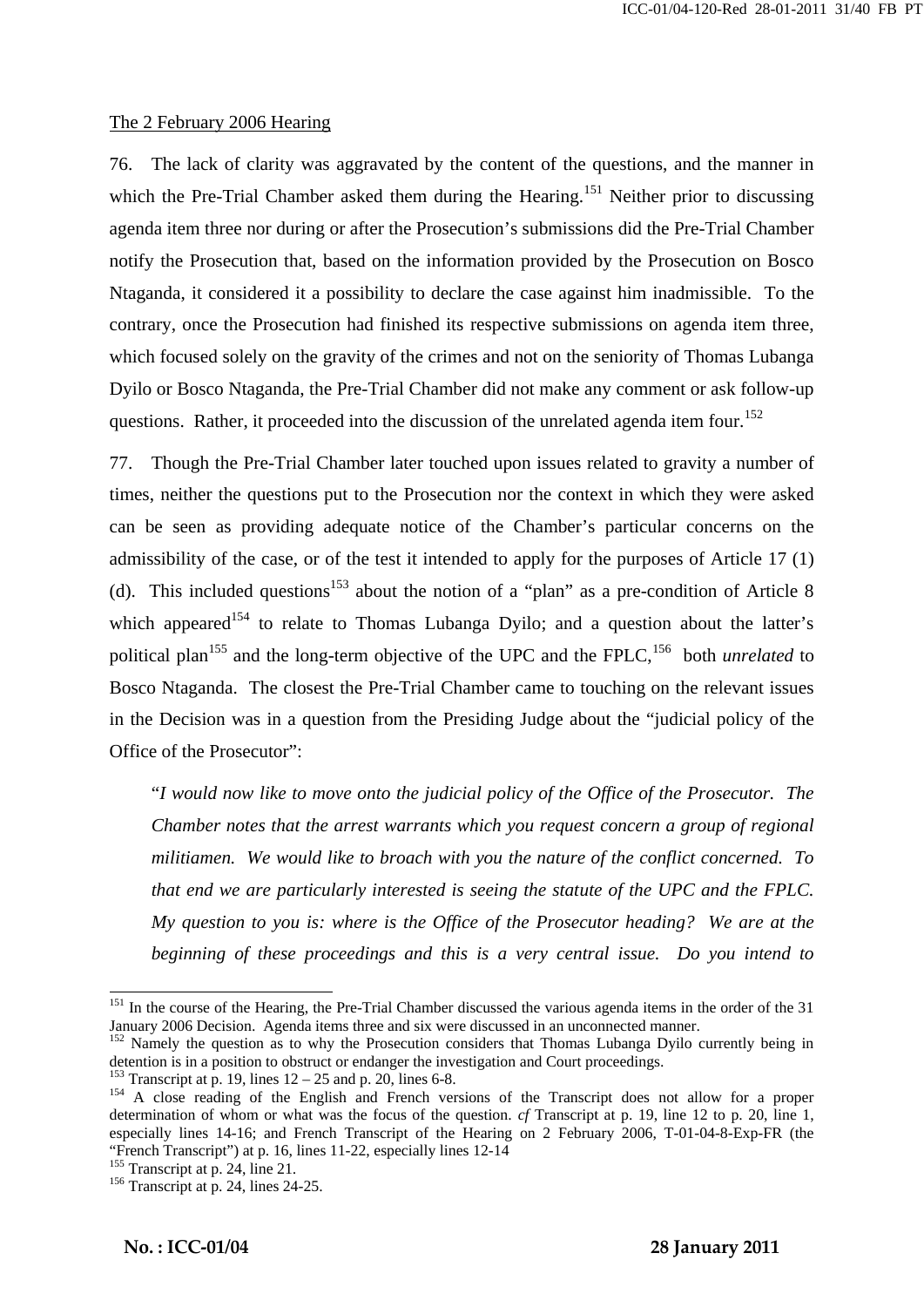*prosecute individuals with national-level responsibilities? Or do you intend to limit your action to individuals who are leaders of militias? As you have said in your own submissions, there are many militias. It is an inter-ethnic conflict, as you have just mentioned yourself. So there is a risk that your Prosecutions and investigations may become – your efforts may become rather diffuse, and result in many requests for arrest warrants from this Chamber*."157

78. This introduction indicated that the Pre-Trial Chamber was inquiring about the future *"judicial policy"* of the OTP, and the Chamber's questions were answered accordingly.<sup>158</sup> The Prosecution continued to elaborate on the fact that the FPLC is *"the armed group responsible for the gravest crimes committed in Ituri"* and that, *"compared with other regions of the Democratic Republic of the Congo it is certainly within the top of the armed groups that are allegedly responsible for the crimes committed in Ituri."*<sup>159</sup> The Presiding Judge commented on the Prosecution's observations: "*Very good. First of all I would like to thank you for trying to respond to this concern. I did want to draw your attention to this concern of the Chamber: all international Courts face this issue. Obviously it is no direct concern of mine, the Office may do want it wants. But the applications for arrest warrants are addressed to the judges if you prosecute regional militias. You said yourself in your application who these people are, and you refer to other militias, whence my question*."160

79. The Prosecution submits that these observations of the Pre-Trial Chamber, on their face unrelated to the case of Bosco Ntaganda, also failed to indicate that the Chamber considered the case inadmissible due to lack of gravity, or the test that the Chamber intended to adopt for the purposes of applying Article 17 (1) (d).

80. Agenda item six - the questions specifically related to Bosco Ntaganda - was the only agenda item that the Pre-Trial Chamber did not discuss in the order of the agenda item. To the contrary, some aspects of that particular item, such as the aspect of "social alarm", were not addressed at all, and the answers of the Prosecution to questions pertaining to other aspects were not challenged by the Pre-Trial Chamber.<sup>161</sup> The aspect of gravity was only addressed in relation to a question of the Pre-Trial Chamber inquiring why the Prosecution had chosen to seek an arrest warrant against the "third level commander" rather than to seek such a warrant

 $157$  Transcript at p. 28, lines 3-21

<sup>&</sup>lt;sup>158</sup> Transcript at p. 28, line 25 to page 29, line 8.<br><sup>159</sup> Transcript at p. 29, lines 13-17.

<sup>&</sup>lt;sup>160</sup> Transcript at p. 30, lines  $1-11$ .<br><sup>161</sup> Transcript at p. 36, line 9 to p. 44, line 4.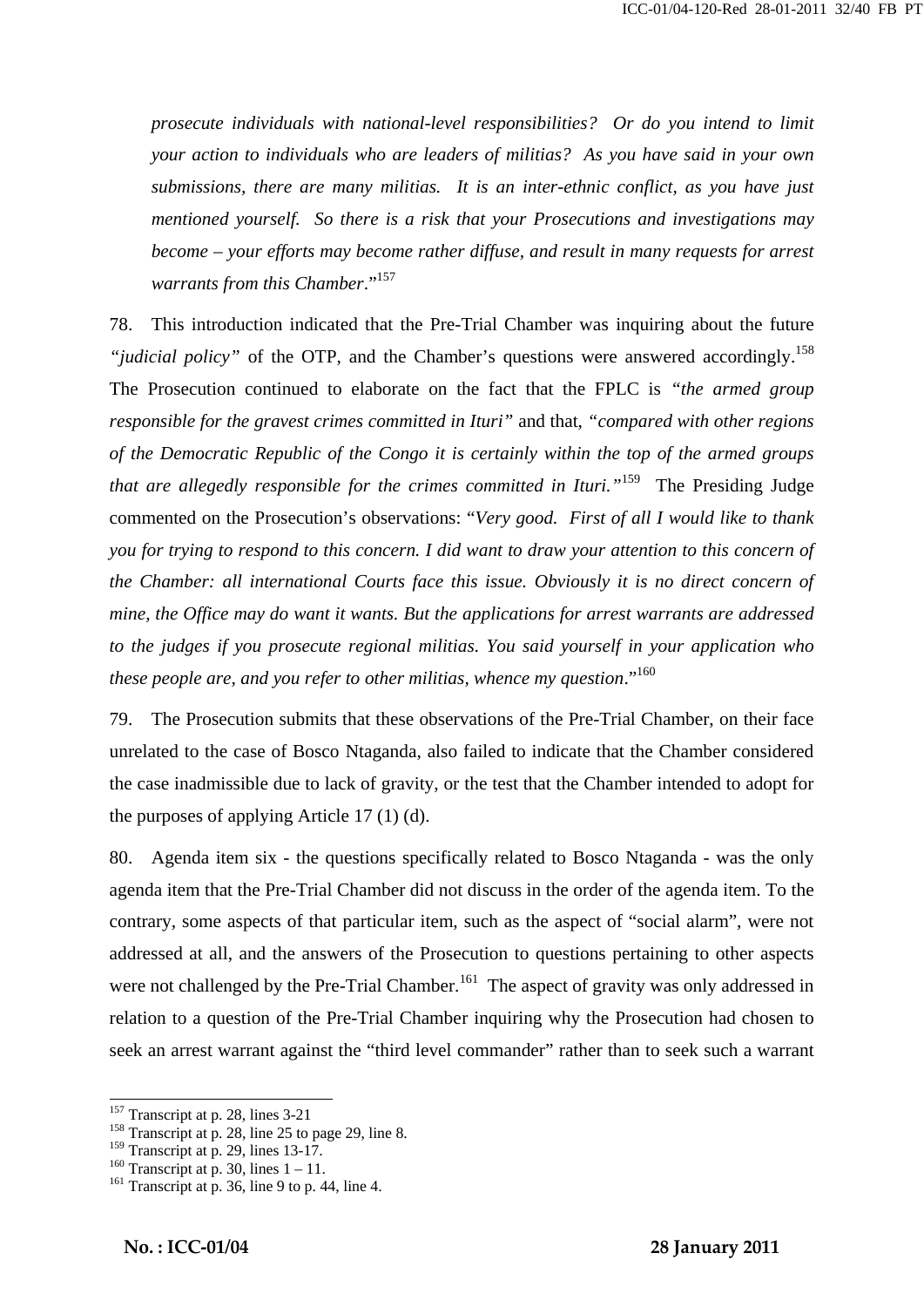against the Chief-of-the-General-Staff, Floribert Kisembo, a matter that was explained to the Chamber.162 The questions and observations of the Pre-Trial Chamber to the answers of the Prosecution do not even remotely provide for an interpretation that the Pre-Trial Chamber considered declaring the case against Bosco Ntaganda inadmissible.<sup>163</sup>

#### Insufficient notice

81. This summary of the proceedings shows that the Pre-Trial Chamber did not provide sufficient notice to the Prosecution about its concerns about the admissibility of the case against Bosco Ntaganda due to his alleged lack of seniority and in particular about the legal test that the Chamber considered the case had to satisfy. In the context of a novel institution lacking a comprehensive body of jurisprudence capable of adequately guiding participants, the mere inclusion of items in an agenda in no particular order, and without any clear indication as to the function and relevance of the factors enumerated therein, cannot be considered to constitute adequate notice ensuring that the affected participant enjoys a meaningful opportunity to be heard. Had the Pre-Trial Chamber provided the Prosecution with adequate notice of its reservations about the admissibility of the case against Bosco Ntaganda due to gravity considerations and of the applicable test, the Prosecution would have submitted further observations on Article 17 (1) (d), as set out in this brief, and it would have also been in a position to provide further submissions and/or factual information in relation to the matters that constituted determining factors for the Pre-Trial Chamber.<sup>164</sup> If necessary, the Prosecution could have requested an adjournment of the proceedings, with a view to ensuring that the Chamber was furnished with all relevant materials and submissions for the purposes of a proper determination of the issue of admissibility.

 $\mathbf{r} = \mathbf{r} \cdot \mathbf{r}$  ,  $\mathbf{r} = \mathbf{r} \cdot \mathbf{r}$  ,  $\mathbf{r} = \mathbf{r} \cdot \mathbf{r}$  ,  $\mathbf{r} = \mathbf{r} \cdot \mathbf{r}$  ,  $\mathbf{r} = \mathbf{r} \cdot \mathbf{r}$  ,  $\mathbf{r} = \mathbf{r} \cdot \mathbf{r}$  ,  $\mathbf{r} = \mathbf{r} \cdot \mathbf{r}$  ,  $\mathbf{r} = \mathbf{r} \cdot \mathbf{r}$  ,  $\mathbf{r} = \mathbf{r$ 

<sup>&</sup>lt;sup>162</sup> The Prosecution provided explanations to the Chamber at pp. 41-42 of the Transcript. REDACTED. <sup>163</sup> Other exchanges during the Hearing further conveyed the impression that the admissibility of the case against Bosco Ntaganda was not in issue; for instance, the Pre-Trial Chamber inquired about the interrelation between the anticipated arrest and surrender procedures of Thomas Lubanga Dyilo and Bosco Ntaganda (Transcript at p. 17, lines 17–24, and at p. 18, lines 2–7). In relation to agenda items seven and ten, both specifically related to evidentiary issues in relation to Bosco Ntaganda, the Pre-Trial Chamber made the Prosecution comprehensively explain substantial portions of its supporting materials (Transcript at p. 44, line 6 to p. 49, line 2; and at p. 57, line 20 to p. 64, line 10, respectively)

<sup>&</sup>lt;sup>164</sup> In this context the Prosecution notes that none of the questions of the Pre-Trial Chamber in relation to Bosco Ntaganda address one of the main determining aspects for the Pre-Trial Chamber, namely his authority "to negotiate, sign and implement ceasefires or peace agreements, or to participate in negotiations relating to controlling access of MONUC and other UN personnel to Bunia or other parts of the territory of Ituri in the hands of the UPC/FPLC during the relevant time frame (see Decision, at para. 86).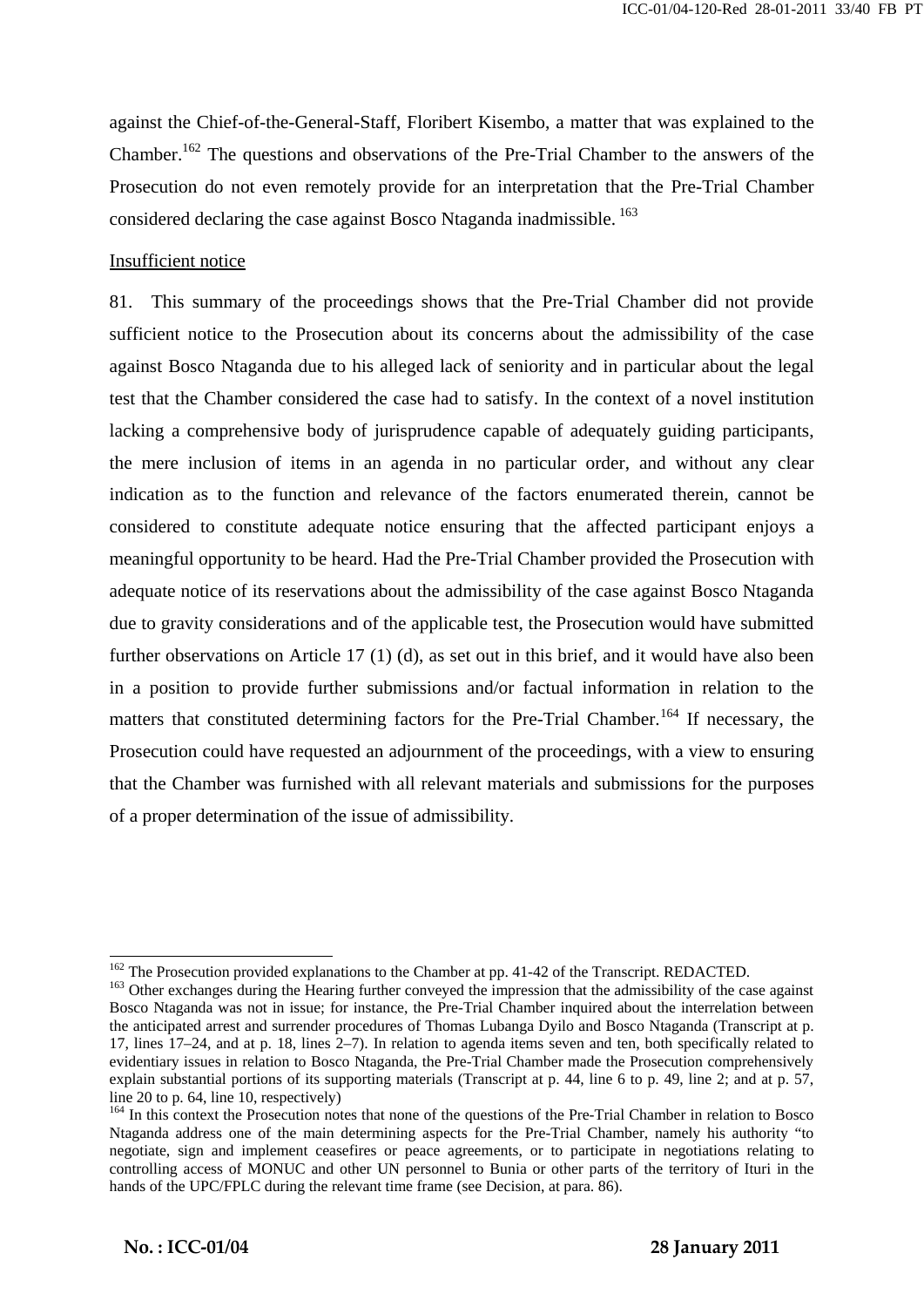#### **The Prosecution's Third Ground of Appeal:**

### **the Chamber's selective approach to the information presented by the Prosecution**

82. For the third error, the Prosecution submits that the Pre-Trial Chamber took an erroneous and unduly selective approach to the information presented regarding the admissibility of the case against Bosco Ntaganda.<sup>165</sup> The Chamber did not challenge any of the information put forward by the Prosecution, and indeed explicitly accepted the substance of the Prosecution's case against Bosco Ntaganda.<sup>166</sup> However when it came to make its determination of admissibility, the Chamber disregarded facts relevant to the gravity of the case without explanation, while referring directly to irrelevant facts in order to support its conclusion. It also focused on particular aspects of the information, while ignoring other closely related aspects, to justify factual statements that, while technically correct, are incomplete and do not accurately represent the totality of the information relevant to a determination of admissibility.

83. The Prosecution submits that, even if the Appeals Chamber concurs with the Pre-Trial Chamber's interpretation of the principles to be applied in assessing the gravity of a case, the Pre-Trial Chamber committed a further error as it took into consideration irrelevant factors, and failed to consider relevant factors, in exercising its discretion. The Prosecution submits that these errors constitute procedural errors invalidating the Decision.<sup>167</sup>

 $\mathbf{r} = \mathbf{r} \cdot \mathbf{r}$  ,  $\mathbf{r} = \mathbf{r} \cdot \mathbf{r}$  ,  $\mathbf{r} = \mathbf{r} \cdot \mathbf{r}$  ,  $\mathbf{r} = \mathbf{r} \cdot \mathbf{r}$  ,  $\mathbf{r} = \mathbf{r} \cdot \mathbf{r}$  ,  $\mathbf{r} = \mathbf{r} \cdot \mathbf{r}$  ,  $\mathbf{r} = \mathbf{r} \cdot \mathbf{r}$  ,  $\mathbf{r} = \mathbf{r} \cdot \mathbf{r}$  ,  $\mathbf{r} = \mathbf{r$ 

<sup>&</sup>lt;sup>165</sup> As stated above (para 9), this ground is also advanced in the alternative: it need only be considered if the first and second grounds of appeal have been rejected. If the Appeals Chamber grants this ground of appeal, then it is in a position to substitute its own judgement for that of the Pre-Trial Chamber: the question is one of considering and weighing the relevant factors in the information presented by the Prosecution, all of which is before the Appeals Chamber in the same way as it was before the Pre-Trial Chamber, and none of which has been disputed - "the Appeals Chamber is in as good a position as the Trial Chamber to decide on the proper inferences to be drawn from undisputed facts" – *Prosecutor v Tadic*, Separate Opinion of Judge Shahabuddeen, 15 July 1999 at para 29. See further para 18, above – for example in *Prosecutor v Sainovic and Ojdanic* the Appeals Chamber quashed the impugned decision and substituted its own judgement "Having taken into account all the relevant factors mentioned by the Trial Chamber as well as the additional factors mentioned in its decision" (at para. 12)<br><sup>166</sup> See in particular the Decision, paras. 66-67, 77-78 and 85 (in addition to section III.1 at which it w

that a crime within the jurisdiction of the Court had been committed). See further paras. 56-60, above.

<sup>&</sup>lt;sup>167</sup> See para. 17, above, on the link between procedural error and consideration of irrelevant factors. In the alternative, the Appeals Chamber may consider that the errors committed by the PTC in making narrow, selective, and in some cases irrelevant, factual findings without considering other relevant aspects of the evidence constitutes an error of fact, rather than a procedural error. The cases cited in support of para. 17 also confirm that an Appeals Chamber can review the exercise of discretion by a lower Chamber where it "made an error as to the facts upon which it has exercised its discretion". As set out above (para. 6), given that procedural error is a relatively new category in international criminal law, the Appeals Chamber disagrees with the Prosecution's characterisation of an error then it should recast the error and consider the substance of the submissions.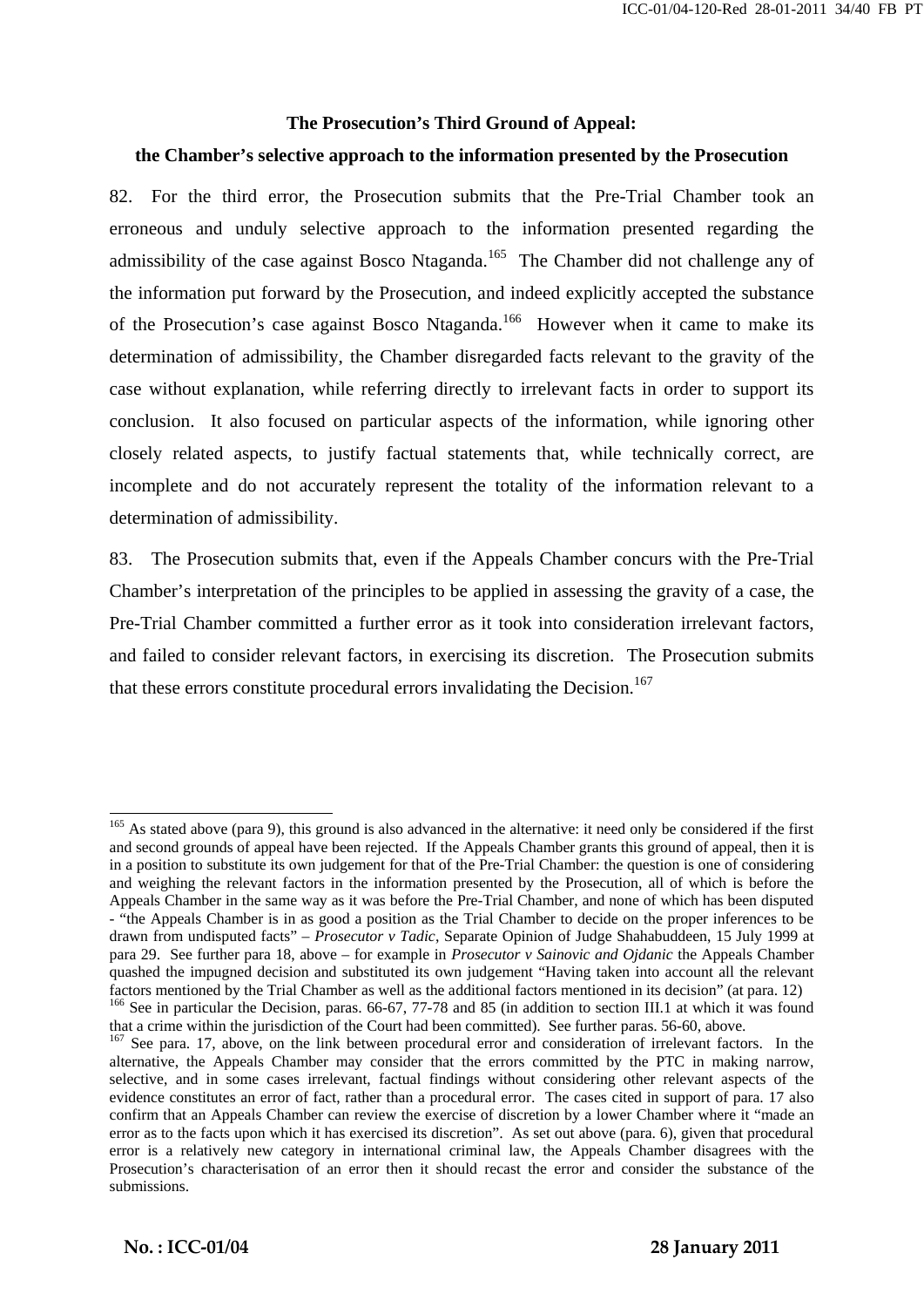#### *The omissions in the Chamber's findings*

84. The Prosecution will highlight factors considered by the Chamber to support its decision and which, it is submitted, are irrelevant and/or are taken out of context and ignore closely related relevant factors.

## (a) UPC/FPLC "merely" a regional group

85. The Chamber stated that "the UPC/FPLC was … only a regional group not operating outside the region of Ituri", <sup>168</sup> and repeated this finding during its analysis of the case against Bosco Ntaganda: "although there are reasonable grounds to believe that the UPC/FPLC played an important role in the Ituri conflict during the second half of 2002 and in 2003, the UPC/FPLC was *merely a regional group* operating only in the Ituri region".<sup>169</sup>

86. While the Chamber's statement that the UPC and the FPLC were regional entities is essentially correct, the fact that a group operates in one region only does not itself mean that the group is of lesser importance in the overall situation, as the Chamber's reasoning erroneously implies.<sup>170</sup> The Chamber's focus on the formal regional nature of the group was an irrelevant consideration, even for the purposes of its own test – rather, what is relevant is the nature and scale of crimes committed by that group.<sup>171</sup> The Chamber also did not consider the following relevant factors which highlight the particular prominence of the group(s)<sup>172</sup> and the seriousness of the crimes that they are responsible for:

- It was as a result of hostilities in the Ituri region that the UN Security Council decided to exercise its Chapter VII powers, finding the situation to constitute "a threat to international peace and security".<sup>173</sup>
- The conflict in Ituri was one of the most serious conflicts in the DRC during the period under investigation resulting in the most serious commission of crimes, including

 $\overline{a}$ <sup>168</sup> See Decision at para. 72, and citations included in footnote 65.

<sup>&</sup>lt;sup>169</sup> Decision, para. 84 (emphasis added). This last finding is made immediately after the Chamber's statement that according to the Prosecution, Bosco Ntaganda did not play any official role in the UPC at the relevant time (para. 83 - this finding will be discussed separately below) and is clearly one of the factors considered by the Chamber for the purposes of concluding that Bosco Ntaganda "does not fall within the category of the most

 $170$  The Chamber's use of the adverbs "only" and "merely", above, highlights the manner in which the Chamber diminished the importance of the group based on its regional scope.

<sup>&</sup>lt;sup>171</sup> See Decision at para 64 (iii) – "the role played by [the] armed group in the overall commission of crimes within the jurisdiction of the Court in the relevant situation".

<sup>&</sup>lt;sup>172</sup> Whereas throughout most of its Decision the Chamber refers to the UPC/FPLC as a single group, both groups are distinguishable: the FPLC was the military wing of the UPC, with its own structure. See Prosecution's Application, paras. 57 *et seq*.<br><sup>173</sup> See Prosecution's Application, para. 43 and sources cited at footnote 14, including reference to different

Security Council Resolutions.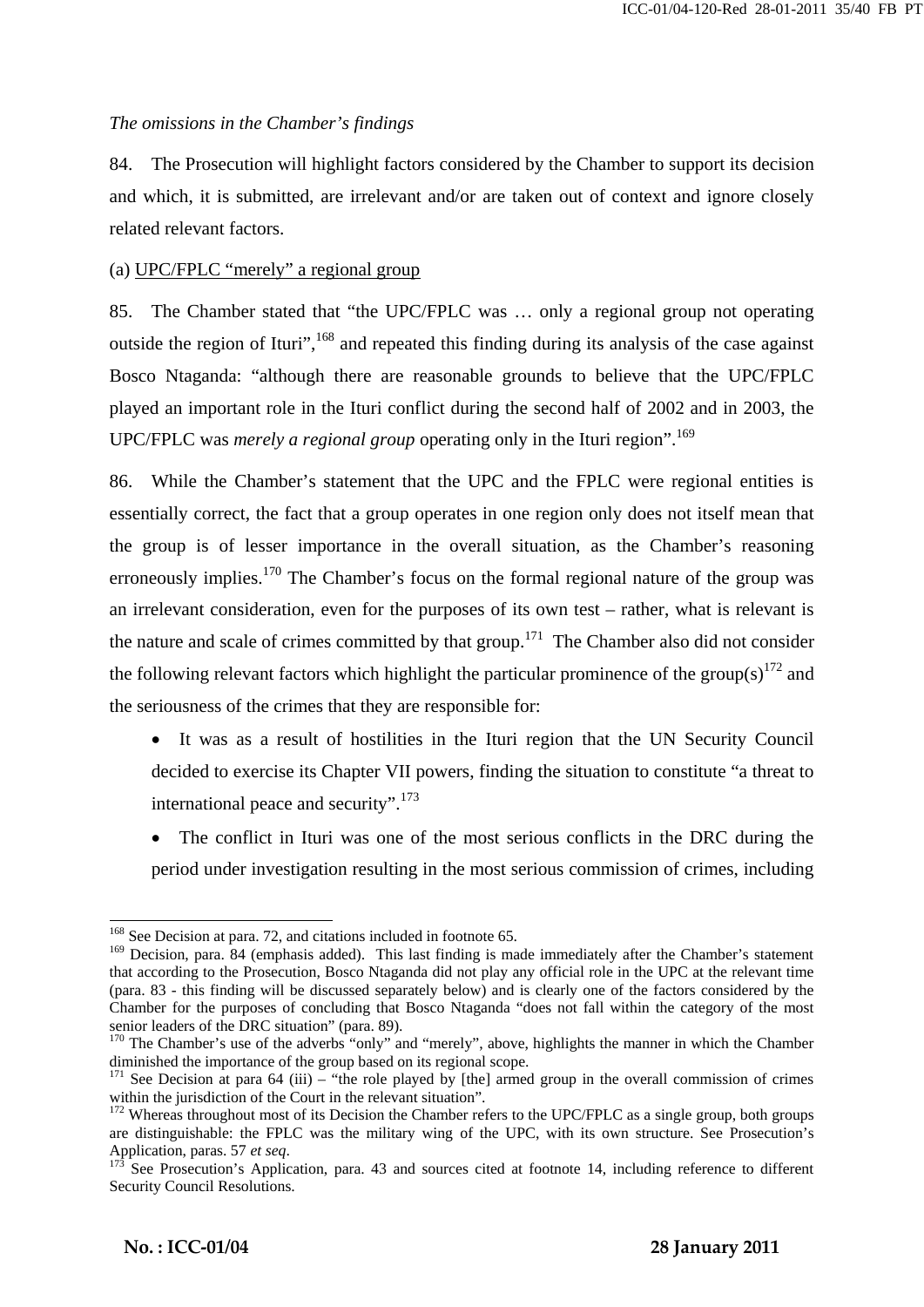approximately 8,000 people killed, as well as other offences including conscription of child soldiers.<sup>174</sup>

Ituri is one of the most densely populated regions of the DRC,  $^{175}$  and is also of great importance as it contains one of the richest concentrations of mineral wealth, which is a significant factor in generating and sustaining the conflict.<sup>176</sup>

The conflict in Ituri had broad ramifications both at the national and regional level, and was aggravated by the intervention of international actors.<sup>177</sup> Both Uganda and Rwanda substantially supported the FPLC at different times, providing, *inter alia*, military training, equipment and military expertise.<sup>178</sup>

The UPC signed agreements with the Ugandan UPDF and made unilateral commitments regarding the pacification of Ituri. $179$ 

- The UPC aimed at establishing Hema dominance and control of Ituri by military violence.<sup>180</sup>
- From summer 2002 onwards, the FPLC conducted large-scale military operations and took control of significant parts of Ituri.<sup>181</sup>

• Thomas Lubanga Dyilo declared that he would not agree to a proposal concerning the integration of the militias in the national army, and that he had a dream of making Ituri an independent republic. $182$ 

• The UPC aimed at the formation of a "National Army" and had "national secretaries", equivalent to the positions of "ministers".<sup>183</sup>

 $\mathbf{r} = \mathbf{r} \cdot \mathbf{r}$  ,  $\mathbf{r} = \mathbf{r} \cdot \mathbf{r}$  ,  $\mathbf{r} = \mathbf{r} \cdot \mathbf{r}$  ,  $\mathbf{r} = \mathbf{r} \cdot \mathbf{r}$  ,  $\mathbf{r} = \mathbf{r} \cdot \mathbf{r}$  ,  $\mathbf{r} = \mathbf{r} \cdot \mathbf{r}$  ,  $\mathbf{r} = \mathbf{r} \cdot \mathbf{r}$  ,  $\mathbf{r} = \mathbf{r} \cdot \mathbf{r}$  ,  $\mathbf{r} = \mathbf{r$ 

<sup>&</sup>lt;sup>174</sup> Prosecutor's Application, para 48; HRW Report on "Ituri: 'Covered in Blood'", July 2003 (cited in Prosecutor's Application, footnote 10, and in the Decision, footnotes 61, 68, 94, 95 and 114) "Ituri is often described as the bloodiest corner of the Democratic Republic of Congo (DRC). Despite three peace agreements purportedly ending the five year-old Congolese civil war, fighting in northeastern DRC intensified in late 2002 and early 2003" (p. 1, going on to cite at least 5,000 civilian deaths from direct violence between July 2002 and March 2003); MONUC Special Report on the events in Ituri, January 2002 – December 2003, 16 July 2004 (cited in Prosecutor's Application, footnotes 9 and 11, and in the Decision, footnotes 26, 69, 114) "The Ituri district … currently has one of the world's worst … human rights records." (para. 1); see further.the Informal Meeting Transcript at p. 46.

<sup>&</sup>lt;sup>175</sup> Prosecutor's Application, para. 33; see further Informal Meeting Transcript at p. 50 ("the eastern provinces of the country, from Ituri to the north of Katanga, Kivu, which are very highly populated areas. It is in these areas that the most important massacres occurred.") and 54.

<sup>&</sup>lt;sup>176</sup> Prosecutor's Application, para. 34; HRW Report on "Ituri: 'Covered in Blood'", p. 11-12; MONUC Special Report, para 16.<br><sup>177</sup> Prosecution's Application, para. 37

<sup>&</sup>lt;sup>178</sup> Prosecution's Application, para. 42. See also paras. 50, 63, 64 and 73 for concrete examples of foreign involvement.<br><sup>179</sup> Prosecution's Application, para. 45.

<sup>180</sup> Prosecution's Application, para. 53.<br>
<sup>181</sup> Prosecution's Application, para. 70.<br>
<sup>182</sup> The 27 January 2006 Submission, para. 27.<br>
<sup>183</sup> Prosecution's Application, para. 52.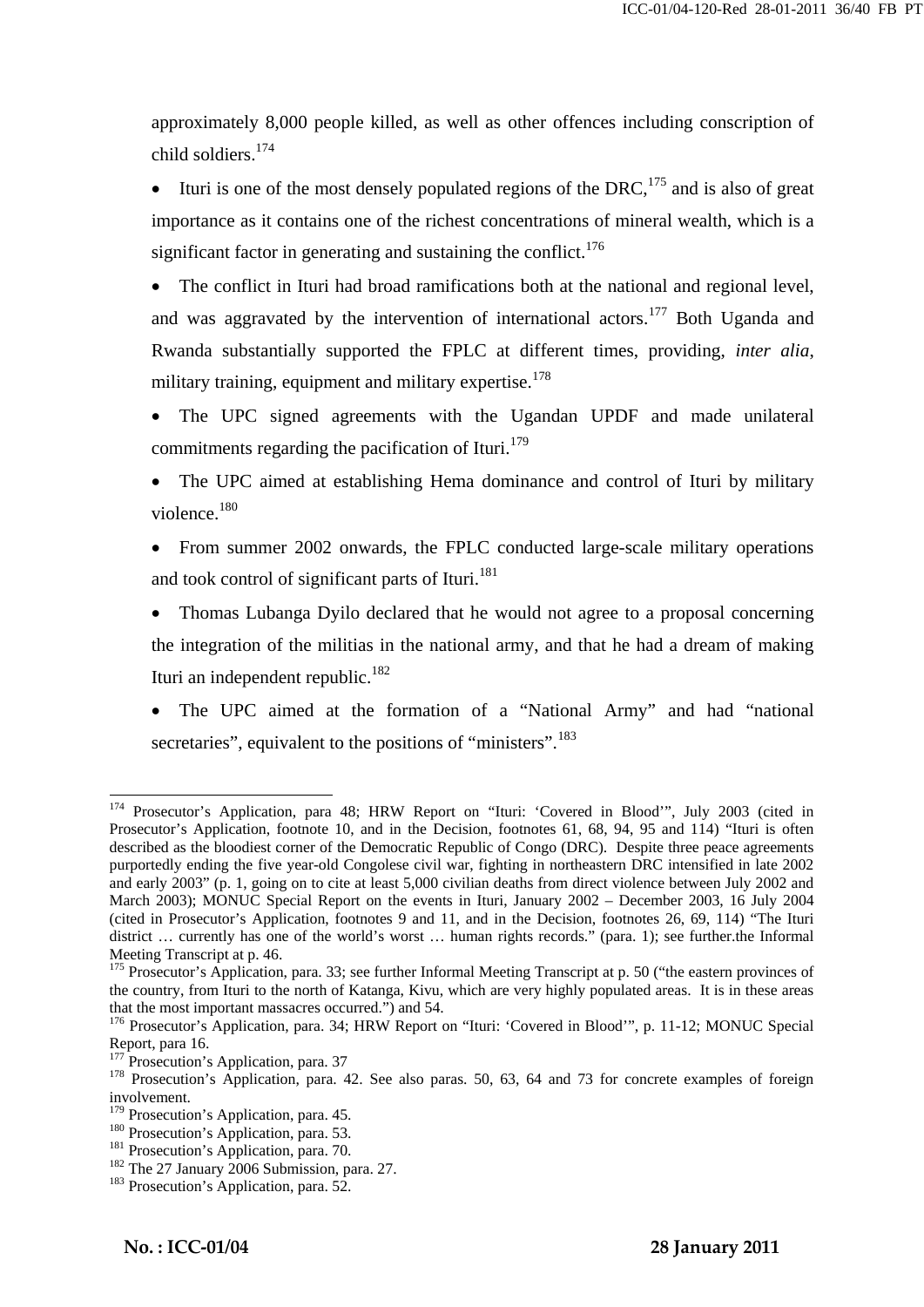• The Office of the Prosecutor concluded on the basis of the information collected and analyzed that the UPC and its armed wing, the FPLC, appeared to be the armed group responsible for the gravest crimes committed in Ituri, including in comparison with other groups in the DRC allegedly responsible for crimes committed in that region.<sup>184</sup>

87. Despite recognising that it was "bound … by the evidence and information provided by the Prosecution",  $^{185}$  the Chamber did not consider any of these relevant factors in reaching its determination of gravity.<sup>186</sup> This failure further led the Chamber to place undue weight on the isolated fact that the UPC/FPLC was a regional group (an irrelevant consideration) as a factor against a finding of gravity. $187$ 

Bosco Ntaganda's lack of authority or influence within the UPC

88. The Chamber concluded that Bosco Ntaganda did not hold any official position or play any official role in the UPC at the relevant time, but merely supported the authority of Thomas Lubanga Dyilo.<sup>188</sup> It is submitted that this is one of the main pillars of the Chamber's subsequent conclusion that the Prosecution had failed to show that Bosco Ntaganda was a core actor in the decision-making process of the UPC/FPLC's policies/practices and had *de jure or de facto* autonomy to change such policies/practices or to prevent their implementation.<sup>189</sup>

89. Whereas the proposition that Bosco Ntaganda did not hold any *official* position in the UPC at the relevant time is correct, this does not detract from his overall involvement in UPC activities and from his prominent role in the implementation of the UPC policies through the FPLC. The Prosecution submits that the Chamber erred in failing to consider, at a minimum, the following facts:

• Bosco Ntaganda was instrumental in the creation of the UPC. In supporting Thomas Lubanga Dyilo in his position as President,  $190$  he maintained a substantial role within the inner circle of the UPC.<sup>191</sup>

 $184$  Transcript at p. 29, lines 9-17.

<sup>&</sup>lt;sup>185</sup> Decision, para. 15.  $\frac{186}{186}$  There is no reason to believe that the Chamber rejected any of the factors described by the Prosecution, since (a) no specific finding to that effect was ever made, and (b) the Chamber accepted in general the information and submissions made by the Prosecution (see, for instance, paras. 67-75 of the Decision).

<sup>&</sup>lt;sup>187</sup> The Prosecution maintains that the regional nature of a group *per se* is not relevant; however even if it was, the Prosecution submits that the facts enumerated above clearly show that, while regional in essence, the UPC and FPLC were groups of particular relevance within the DRC situation. 188 Decision, para. 83.

<sup>&</sup>lt;sup>189</sup> Decision, para. 87.

<sup>&</sup>lt;sup>190</sup> The Chamber appears to have misconstrued the Prosecution's submissions as being that Bosco Ntaganda had supported Thomas Lubanga Dyilo "as his Commander-in-Chief within the FPLC" (Decision at para. 83, citing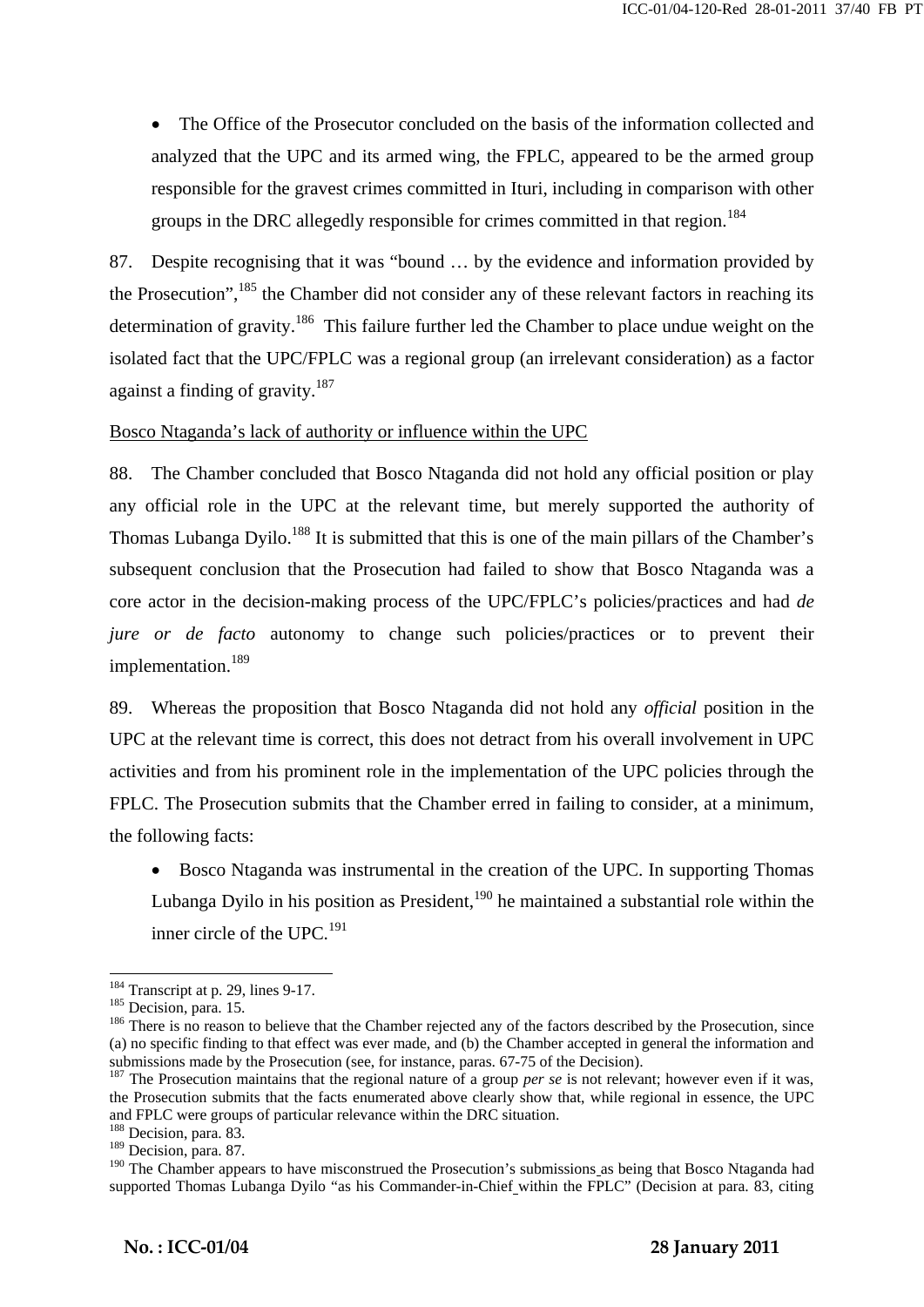• A substantial overlap in people allowed continuous exchanges between the UPC and the FPLC, thus ensuring permanent coordination between them. In particular, Floribert Kisembo and Bosco Ntaganda were involved in the creation of the UPC and maintained a substantial role throughout their tenure as FPLC officers.<sup>192</sup>

• Thomas Lubanga Dyilo at all times had close, almost daily, contact with Floribert Kisembo and, in particular, Bosco Ntaganda. Thomas Lubanga Dyilo and Bosco Ntaganda frequently met for hours, and often twice a day, at the FPLC Headquarters in Bunia.<sup>193</sup>

• After convening with<sup>194</sup> and receiving orders from Thomas Lubanga Dyilo, Bosco Ntaganda "decided, on his level, military operations", and "implemented his decisions".195

• Bosco Ntaganda was key in negotiating weapon and ammunition supplies from Rwanda and organizing their deliveries.<sup>196</sup>

• Bosco Ntaganda participated in meetings with Hema communities in Bunia and ordered Hema families to enroll their children into the FPLC, threatening to recruit them by force.<sup>197</sup>

• Already prior to the formal foundation of the FPLC, Bosco Ntaganda, together with Thomas Lubanga Dyilo, was very active in recruiting children; this policy continued with the creation of the FPLC.<sup>198</sup>

90. The facts listed above show that Bosco Ntaganda had a position of substantial influence within the UPC, in addition to his high position of military authority within the FPLC. He played, as the Prosecution put it to the Pre-Trial Chamber, a crucial role in the Ituri conflict as a whole,<sup>199</sup> and was instrumental in the implementation of the policy of recruitment of children and, in particular, in directly selecting and ordering children to participate in combat activities, including under his direct command. As with the Chamber's analysis of the

 $\mathbf{r} = \mathbf{r} \cdot \mathbf{r}$  ,  $\mathbf{r} = \mathbf{r} \cdot \mathbf{r}$  ,  $\mathbf{r} = \mathbf{r} \cdot \mathbf{r}$  ,  $\mathbf{r} = \mathbf{r} \cdot \mathbf{r}$  ,  $\mathbf{r} = \mathbf{r} \cdot \mathbf{r}$  ,  $\mathbf{r} = \mathbf{r} \cdot \mathbf{r}$  ,  $\mathbf{r} = \mathbf{r} \cdot \mathbf{r}$  ,  $\mathbf{r} = \mathbf{r} \cdot \mathbf{r}$  ,  $\mathbf{r} = \mathbf{r$ 

the Transcript at p. 50, lines 10-14), whereas at that point in the Hearing the Prosecution explicitly referred to Bosco Ntaganda's support of Thomas Lubanga Dyilo "in his function as the President of the UPC".

<sup>191</sup> Prosecution's Application, para. 25; Transcript at p. 49, lines 20-25 and p. 50, lines 10-14.

 $192$  27 January 2006 Submission, para. 32 (i).

<sup>&</sup>lt;sup>193</sup> Prosecution's Application, para. 61.

<sup>&</sup>lt;sup>194</sup> Note that there is a slight discrepancy with the French translation, where the phrase "convened with" is not part of the record. See French Transcript at p. 30, line 25 to p. 31, line 3.

 $195$  Transcript at p. 37, lines 23 to p. 38, line 3.

 $196$  Prosecution's Application, para. 31.

<sup>&</sup>lt;sup>197</sup> Prosecution's Application, para. 80.

<sup>&</sup>lt;sup>198</sup> Transcript at p 51, line 25 to p. 52, line 6, and at p. 52, lines 16-21.

<sup>&</sup>lt;sup>199</sup> Transcript at p. 50, line 20 to p. 51, line 1; when asked by Judge Steiner whether Bosco Ntaganda could be considered one of the most prominent commanders involved in the Ituri conflict as a whole, the Prosecution answered in the affirmative (p. 50, line 23 to p. 51, line 1).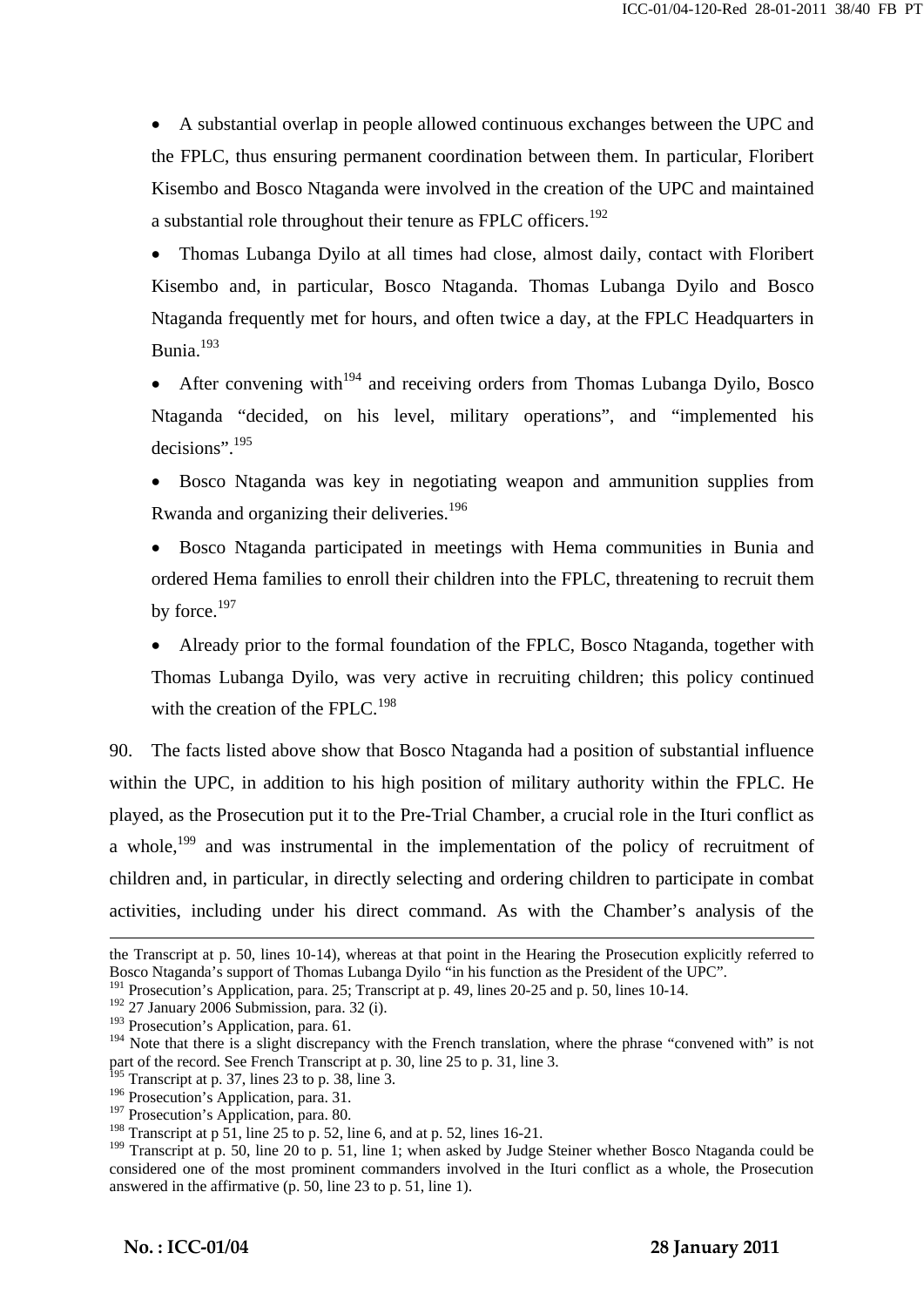UPC/FPLC's role as a regional group, critical factors that were relevant for the purposes of any determination on admissibility based on gravity considerations have been overlooked by the Pre-Trial Chamber.

#### **Remedy sought**

91. The appropriate remedial action for the Appeals Chamber to take varies depending on whether the Appeals Chamber grants the first, the second or the third ground of appeal. If the Appeals Chamber accepts that the Pre-Trial Chamber erred in law when interpreting the elements of Article 17 (1) (d) and applying them to the case against Bosco Ntaganda, then the Chamber should identify the correct legal principle to be applied, reverse the Decision on this point, declare the case admissible and remand it to the Pre-Trial Chamber for the confined purposes of completing its review under Article 58, to determine (a) whether there are reasonable grounds to believe that Bosco Ntaganda has committed a crime within the jurisdiction of the Court; (b) whether his arrest appears necessary; and (c) if an arrest warrant is issued, the appropriate organ responsible for the preparation and transmission of the request for arrest and surrender. As the Prosecution has submitted above,<sup>200</sup> due to the combination of specific findings already made by the Pre-Trial Chamber in relation to the case brought by the Prosecution against Bosco Ntaganda<sup>201</sup> and the full availability to the Appeals Chamber of all the relevant material and submissions presented by the Prosecution to the Pre-Trial Chamber, the Appeals Chamber has at its disposal all the necessary information enabling it to make its own finding on admissibility.

92. If the Appeals Chamber rejects the first ground of appeal, but considers that the Chamber made a procedural error in the manner advanced in the Prosecution's second ground of appeal, then the Appeals Chamber should reverse the Decision, insofar as it declares the case against Bosco Ntaganda inadmissible, and remand the matter for a new determination after allowing the Prosecution to make submissions on the issue of admissibility, including

 $\overline{a}$ 

<sup>&</sup>lt;sup>200</sup> See paras. 55 *et seq.* above.<br><sup>201</sup> The Prosecution notes that, in a striking difference with Pre-Trial Chamber II, Pre-Trial Chamber I has adopted a "reasonable grounds" test for the purposes of determining admissibility under Article 17. As a result, the Chamber's determination of admissibility in the Decision, both in relation to Thomas Lubanga Dyilo and Bosco Ntaganda contains a number of factual findings which significantly overlap with the subsequent "pure" Article 58 (1) determinations. In contradistinction, Pre-Trial Chamber II appears to have adopted a standard of "appearance of admissibility", distinguishable from the subsequent factual findings reached under a "reasonable grounds" test pertaining to Article 58 (1) (a). See *Situation in Uganda*, ICC-02/04-01/05, Warrant of Arrest for Joseph Kony Issued On 8 July 2005 As Amended on 27 September 2005, 27 September 2005, para. 38. The Prosecution considers that the latter approach is the correct one, and that the "reasonable grounds" test ought to be reserved for proper determinations under Article 58 (1). The Prosecution's appeal does not directly cover this particular aspect of the Decision; however, the Prosecution deems it appropriate to bring this matter to the Chamber's attention.